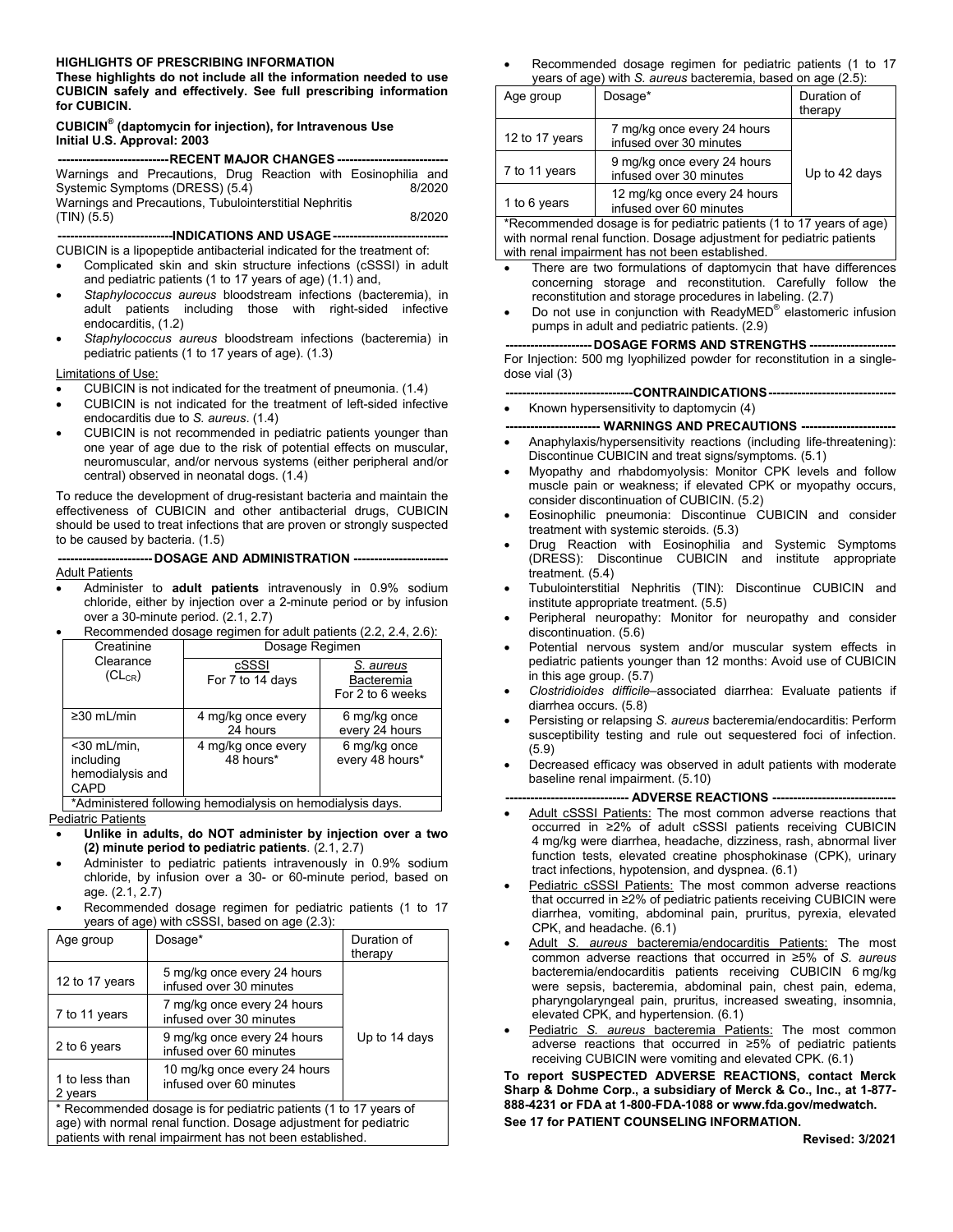#### **FULL PRESCRIBING INFORMATION: CONTENTS\***

#### **1 INDICATIONS AND USAGE**

- 1.1 Complicated Skin and Skin Structure Infections (cSSSI)
- 1.2 *Staphylococcus aureus* Bloodstream Infections (Bacteremia) in Adult Patients, Including those with Right-Sided Infective Endocarditis, Caused by Methicillin-Susceptible and Methicillin-Resistant Isolates
- 1.3 *Staphylococcus aureus* Bloodstream Infections (Bacteremia) in Pediatric Patients (1 to 17 Years of Age)
- 1.4 Limitations of Use
- 1.5 Usage
- **2 DOSAGE AND ADMINISTRATION** 2.1 Important Administration Duration Instructions
	- 2.2 Dosage in Adults for cSSSI
	- 2.3 Dosage in Pediatric Patients (1 to 17 Years of Age) for cSSSI
	- 2.4 Dosage in Adult Patients with *Staphylococcus aureus* Bloodstream Infections (Bacteremia), Including Those with Right-Sided Infective Endocarditis, Caused by Methicillin-Susceptible and Methicillin-Resistant Isolates
	- 2.5 Dosage in Pediatric Patients (1 to 17 Years of Age) with *Staphylococcus aureus* Bloodstream Infections (Bacteremia)
	- 2.6 Dosage in Patients with Renal Impairment
	- 2.7 Preparation and Administration of CUBICIN
	- 2.8 Compatible Intravenous Solutions
	- 2.9 Incompatibilities

#### **3 DOSAGE FORMS AND STRENGTHS**

# **4 CONTRAINDICATIONS**

- **5 WARNINGS AND PRECAUTIONS**
	- 5.1 Anaphylaxis/Hypersensitivity Reactions<br>5.2 Myopathy and Rhabdomyolysis
	- 5.2 Myopathy and Rhabdomyolysis<br>5.3 Eosinophilic Pneumonia
	- 5.3 Eosinophilic Pneumonia
	- 5.4 Drug Reaction with Eosinophilia and Systemic Symptoms (DRESS)
	- 5.5 Tubulointerstitial Nephritis (TIN)
	- 5.6 Peripheral Neuropathy
- 5.7 Potential Nervous System and/or Muscular System Effects in Pediatric Patients Younger than 12 Months
- 5.8 *Clostridioides difficile*-Associated Diarrhea
- 5.9 Persisting or Relapsing *S. aureus* Bacteremia/Endocarditis
- 5.10 Decreased Efficacy in Patients with Moderate Baseline Renal Impairment
- 5.11 Drug-Laboratory Test Interactions
- 5.12 Non-Susceptible Microorganisms
- **6 ADVERSE REACTIONS**
	- 6.1 Clinical Trials Experience
	- 6.2 Post-Marketing Experience
- **7 DRUG INTERACTIONS**
	- 7.1 HMG-CoA Reductase Inhibitors
	- 7.2 Drug-Laboratory Test Interactions
- **8 USE IN SPECIFIC POPULATIONS**
	- 8.1 Pregnancy<br>8.2 Lactation
	- 8.2 Lactation<br>8.4 Pediatric
	- Pediatric Use
	- 8.5 Geriatric Use
	- 8.6 Patients with Renal Impairment
- **10 OVERDOSAGE**

#### **11 DESCRIPTION**

- **12 CLINICAL PHARMACOLOGY**
	- 12.1 Mechanism of Action
	- 12.2 Pharmacodynamics
	- 12.3 Pharmacokinetics
	- 12.4 Microbiology

#### **13 NONCLINICAL TOXICOLOGY**

- 13.1 Carcinogenesis, Mutagenesis, Impairment of Fertility
- 13.2 Animal Toxicology and/or Pharmacology

#### **14 CLINICAL STUDIES**

- 14.1 Complicated Skin and Skin Structure Infections 14.2 *S. aureus* Bacteremia/Endocarditis
- **15 REFERENCES**
- **16 HOW SUPPLIED/STORAGE AND HANDLING**
- **17 PATIENT COUNSELING INFORMATION**

**\***Sections or subsections omitted from the full prescribing information are not listed.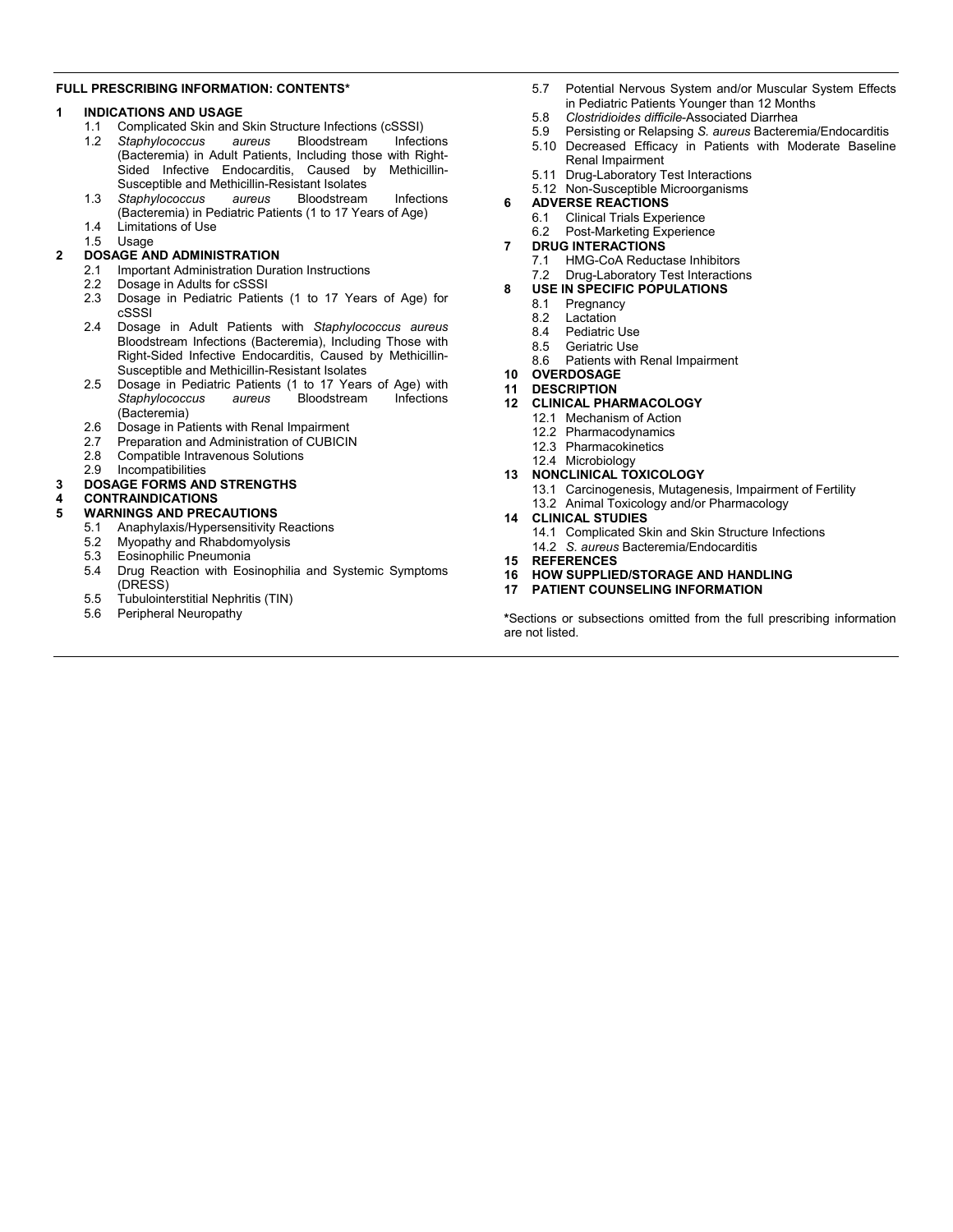## **FULL PRESCRIBING INFORMATION**

## **1 INDICATIONS AND USAGE**

#### **1.1 Complicated Skin and Skin Structure Infections (cSSSI)**

CUBICIN<sup>®</sup> is indicated for the treatment of adult and pediatric patients (1 to 17 years of age) with complicated skin and skin structure infections (cSSSI) caused by susceptible isolates of the following Gram-positive bacteria: *Staphylococcus aureus* (including methicillin-resistant isolates), *Streptococcus pyogenes, Streptococcus agalactiae, Streptococcus dysgalactiae* subsp. *equisimilis,* and *Enterococcus faecalis* (vancomycin-susceptible isolates only).

#### **1.2** *Staphylococcus aureus* **Bloodstream Infections (Bacteremia) in Adult Patients, Including Those with Right-Sided Infective Endocarditis, Caused by Methicillin-Susceptible and Methicillin-Resistant Isolates**

CUBICIN is indicated for the treatment of adult patients with *Staphylococcus aureus* bloodstream infections (bacteremia), including adult patients with right-sided infective endocarditis, caused by methicillin-susceptible and methicillin-resistant isolates.

#### **1.3** *Staphylococcus aureus* **Bloodstream Infections (Bacteremia) in Pediatric Patients (1 to 17 Years of Age)**

CUBICIN is indicated for the treatment of pediatric patients (1 to 17 years of age) with *Staphylococcus aureus* bloodstream infections (bacteremia).

## **1.4 Limitations of Use**

CUBICIN is not indicated for the treatment of pneumonia.

CUBICIN is not indicated for the treatment of left-sided infective endocarditis due to *S. aureus*. The clinical trial of CUBICIN in adult patients with *S. aureus* bloodstream infections included limited data from patients with left-sided infective endocarditis; outcomes in these patients were poor *[see Clinical Studies (14.2)].* CUBICIN has not been studied in patients with prosthetic valve endocarditis.

CUBICIN is not recommended in pediatric patients younger than 1 year of age due to the risk of potential effects on muscular, neuromuscular, and/or nervous systems (either peripheral and/or central) observed in neonatal dogs *[see Warnings and Precautions (5.7) and Nonclinical Toxicology (13.2)]*.

# **1.5 Usage**

Appropriate specimens for microbiological examination should be obtained in order to isolate and identify the causative pathogens and to determine their susceptibility to daptomycin.

To reduce the development of drug-resistant bacteria and maintain the effectiveness of CUBICIN and other antibacterial drugs, CUBICIN should be used only to treat infections that are proven or strongly suspected to be caused by susceptible bacteria.

When culture and susceptibility information is available, it should be considered in selecting or modifying antibacterial therapy. In the absence of such data, local epidemiology and susceptibility patterns may contribute to the empiric selection of therapy. Empiric therapy may be initiated while awaiting test results.

## **2 DOSAGE AND ADMINISTRATION**

# **2.1 Important Administration Duration Instructions**

Adults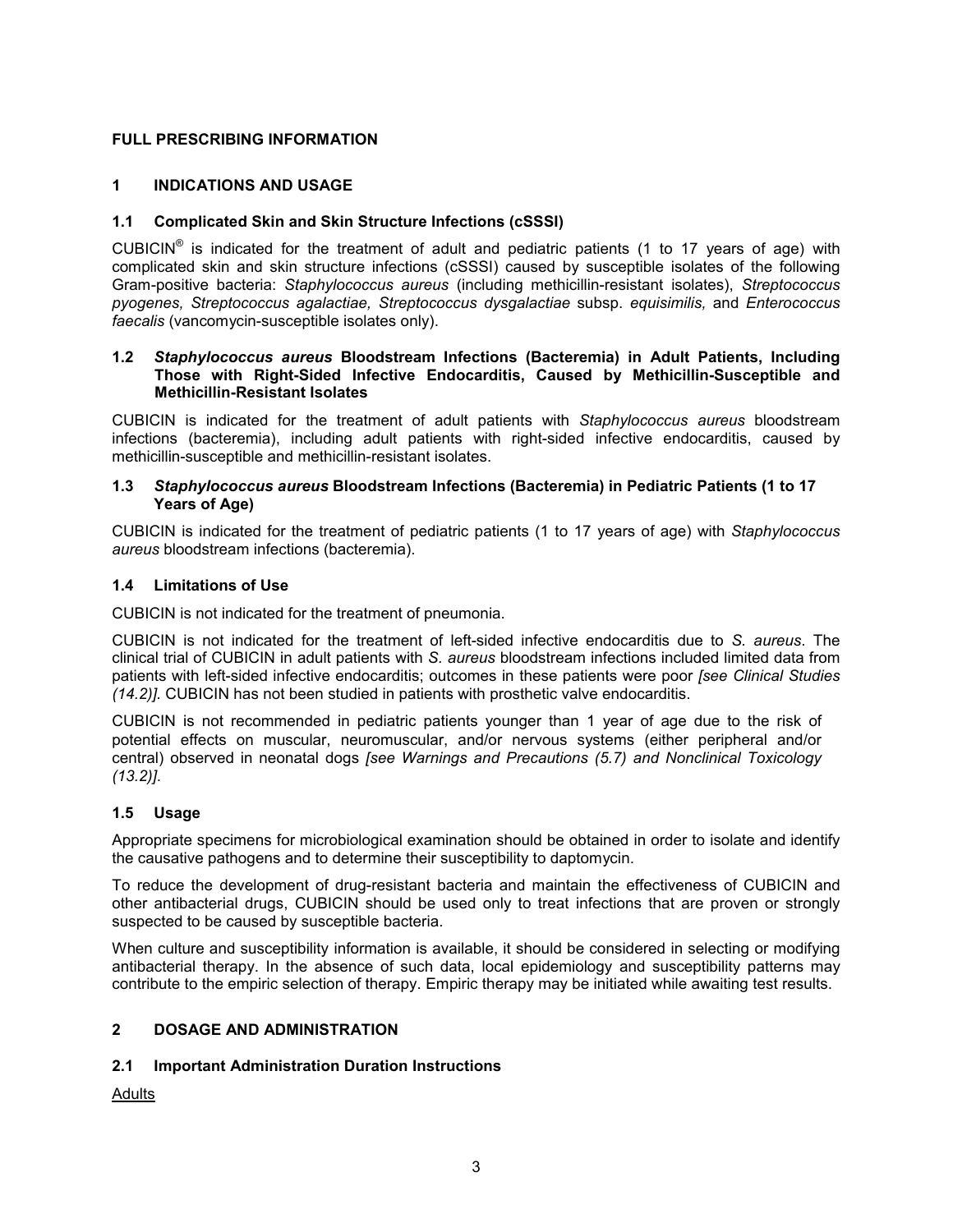Administer the appropriate volume of the reconstituted CUBICIN (concentration of 50 mg/mL) **to adult patients** intravenously either by injection over a two (2) minute period or by intravenous infusion over a thirty (30) minute period *[see Dosage and Administration (2.2, 2.4, 2.7)]*.

## Pediatric Patients (1 to 17 Years of Age)

# **Unlike in adults, do NOT administer CUBICIN by injection over a two (2) minute period to pediatric patients.**

- Pediatric Patients 7 to 17 years of Age: Administer CUBICIN intravenously by infusion over a 30minute period *[see Dosage and Administration (2.3, 2.5, 2.7)]*.
- Pediatric Patients 1 to 6 years of Age: Administer CUBICIN intravenously by infusion over a 60minute period *[see Dosage and Administration (2.3, 2.5, 2.7)]*.

## **2.2 Dosage in Adults for cSSSI**

Administer CUBICIN 4 mg/kg to adult patients intravenously in 0.9% sodium chloride injection once every 24 hours for 7 to 14 days.

## **2.3 Dosage in Pediatric Patients (1 to 17 Years of Age) for cSSSI**

The recommended dosage regimens based on age for pediatric patients with cSSSI are shown in Table 1. Administer CUBICIN intravenously in 0.9% sodium chloride injection once every 24 hours for up to 14 days.

#### **Table 1: Recommended Dosage of CUBICIN in Pediatric Patients (1 to 17 Years of Age) with cSSSI, Based on Age**

| Age Range                                                                                                                                                                                            | Dosage Regimen*                                      | Duration of therapy |
|------------------------------------------------------------------------------------------------------------------------------------------------------------------------------------------------------|------------------------------------------------------|---------------------|
|                                                                                                                                                                                                      |                                                      |                     |
| 12 to 17 years                                                                                                                                                                                       | 5 mg/kg once every 24 hours infused over 30 minutes  |                     |
| 7 to 11 years                                                                                                                                                                                        | 7 mg/kg once every 24 hours infused over 30 minutes  |                     |
| 2 to 6 years                                                                                                                                                                                         | 9 mg/kg once every 24 hours infused over 60 minutes  | Up to 14 days       |
| 1 to less than 2<br>years                                                                                                                                                                            | 10 mg/kg once every 24 hours infused over 60 minutes |                     |
| *Recommended dosage regimen is for pediatric patients (1 to 17 years of age) with normal renal function.<br>Dosage adjustment for pediatric patients with renal impairment has not been established. |                                                      |                     |

#### **2.4 Dosage in Adult Patients with** *Staphylococcus aureus* **Bloodstream Infections (Bacteremia), Including Those with Right-Sided Infective Endocarditis, Caused by Methicillin-Susceptible and Methicillin-Resistant Isolates**

Administer CUBICIN 6 mg/kg to adult patients intravenously in 0.9% sodium chloride injection once every 24 hours for 2 to 6 weeks. There are limited safety data for the use of CUBICIN for more than 28 days of therapy. In the Phase 3 trial, there were a total of 14 adult patients who were treated with CUBICIN for more than 28 days.

#### **2.5 Dosage in Pediatric Patients (1 to 17 Years of Age) with** *Staphylococcus aureus* **Bloodstream Infections (Bacteremia)**

The recommended dosage regimens based on age for pediatric patients with *S. aureus* bloodstream infections (bacteremia) are shown in Table 2. Administer CUBICIN intravenously in 0.9% sodium chloride injection once every 24 hours for up to 42 days.

#### **Table 2: Recommended Dosage of CUBICIN in Pediatric Patients (1 to 17 Years of Age) with** *S. aureus* **Bacteremia, Based on Age**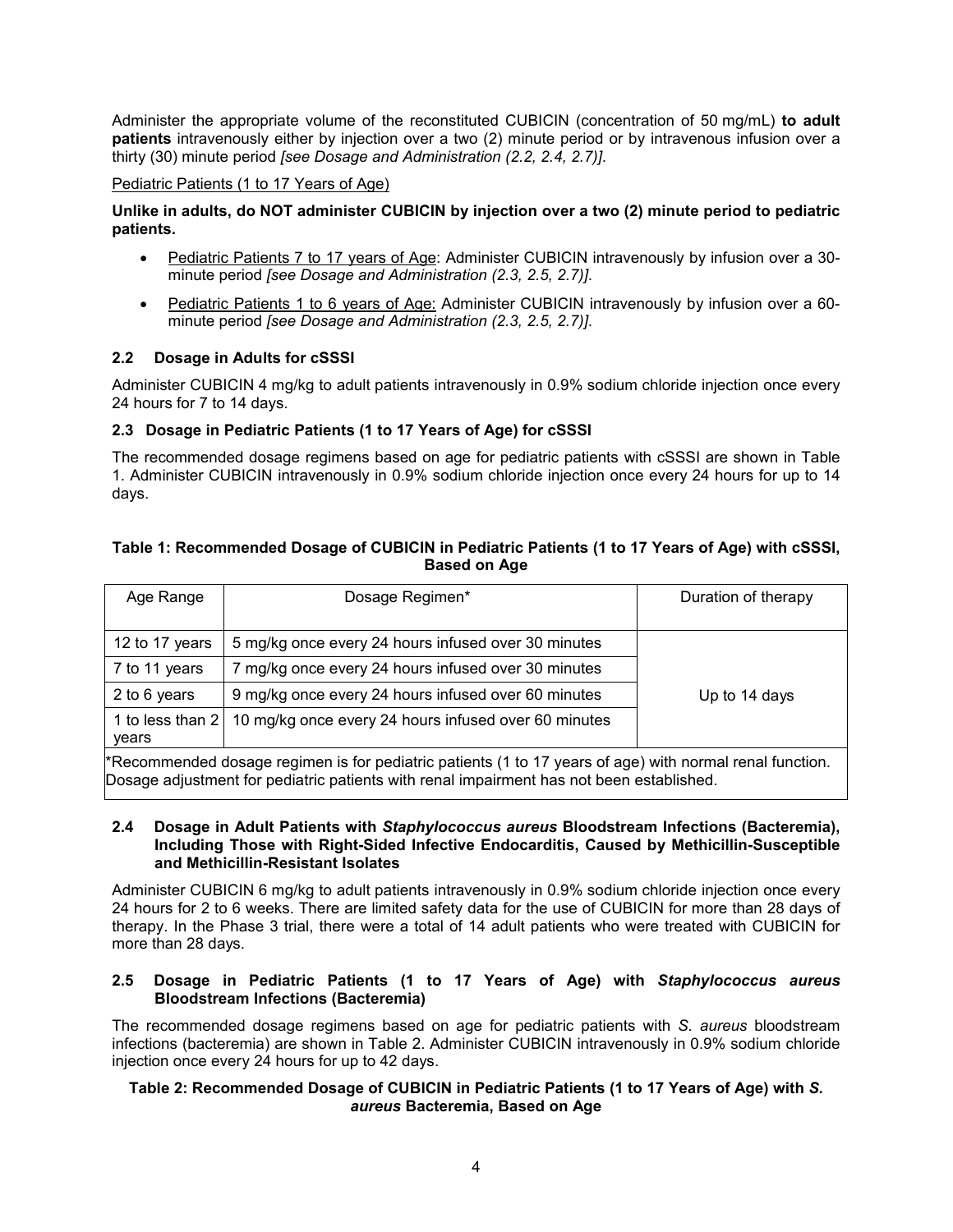| Age group                                                                                                                                                                                    | Dosage*                                             | Duration of therapy |
|----------------------------------------------------------------------------------------------------------------------------------------------------------------------------------------------|-----------------------------------------------------|---------------------|
|                                                                                                                                                                                              |                                                     |                     |
| 12 to 17 years                                                                                                                                                                               | 7 mg/kg once every 24 hours infused over 30 minutes |                     |
| $7$ to 11 years                                                                                                                                                                              | 9 mg/kg once every 24 hours infused over 30 minutes | Up to 42 days       |
| 12 mg/kg once every 24 hours infused over 60 minutes<br>1 to 6 years                                                                                                                         |                                                     |                     |
| *Recommended dosage is for pediatric patients (1 to 17 years of age) with normal renal function. Dosage<br>adjustment for pediatric patients with renal impairment has not been established. |                                                     |                     |

# **2.6 Dosage in Patients with Renal Impairment**

# **Adult Patients:**

No dosage adjustment is required in adult patients with creatinine clearance ( $CL_{CR}$ ) greater than or equal to 30 mL/min. The recommended dosage regimen for CUBICIN in adult patients with  $CL_{CR}$  less than 30 mL/min, including adult patients on hemodialysis or continuous ambulatory peritoneal dialysis (CAPD), is 4 mg/kg (cSSSI) or 6 mg/kg (*S. aureus* bloodstream infections) once every 48 hours (Table 3). When possible, CUBICIN should be administered following the completion of hemodialysis on hemodialysis days *[see Warnings and Precautions (5.2, 5.10), Use in Specific Populations (8.6), and Clinical Pharmacology (12.3)]*.

| <b>Creatinine</b>                                                | <b>Dosage Regimen in Adults</b> |                                  |  |
|------------------------------------------------------------------|---------------------------------|----------------------------------|--|
| <b>Clearance</b><br>$(CL_{CR})$                                  | cSSSI                           | S. aureus Bloodstream Infections |  |
| Greater than or<br>equal to<br>30 mL/min                         | 4 mg/kg once<br>every 24 hours  | 6 mg/kg once every 24 hours      |  |
| Less than<br>30 mL/min,<br>including<br>hemodialysis<br>and CAPD | 4 mg/kg once<br>every 48 hours* | 6 mg/kg once every 48 hours*     |  |

## **Table 3: Recommended Dosage of CUBICIN in Adult Patients**

\*When possible, administer CUBICIN following the completion of hemodialysis on hemodialysis days.

#### Pediatric Patients:

The dosage regimen for CUBICIN in pediatric patients with renal impairment has not been established.

#### **2.7 Preparation and Administration of CUBICIN**

#### **There are two formulations of daptomycin that have differences concerning storage and reconstitution. Carefully follow the reconstitution and storage procedures in labeling.**

#### Reconstitution of CUBICIN Vial

CUBICIN is supplied in single-dose vials, each containing 500 mg daptomycin as a sterile, lyophilized powder. The contents of a CUBICIN vial should be reconstituted, using aseptic technique, to 50 mg/mL as follows:

- 1. To minimize foaming, AVOID vigorous agitation or shaking of the vial during or after reconstitution.
- 2. Remove the polypropylene flip-off cap from the CUBICIN vial to expose the central portion of the rubber stopper.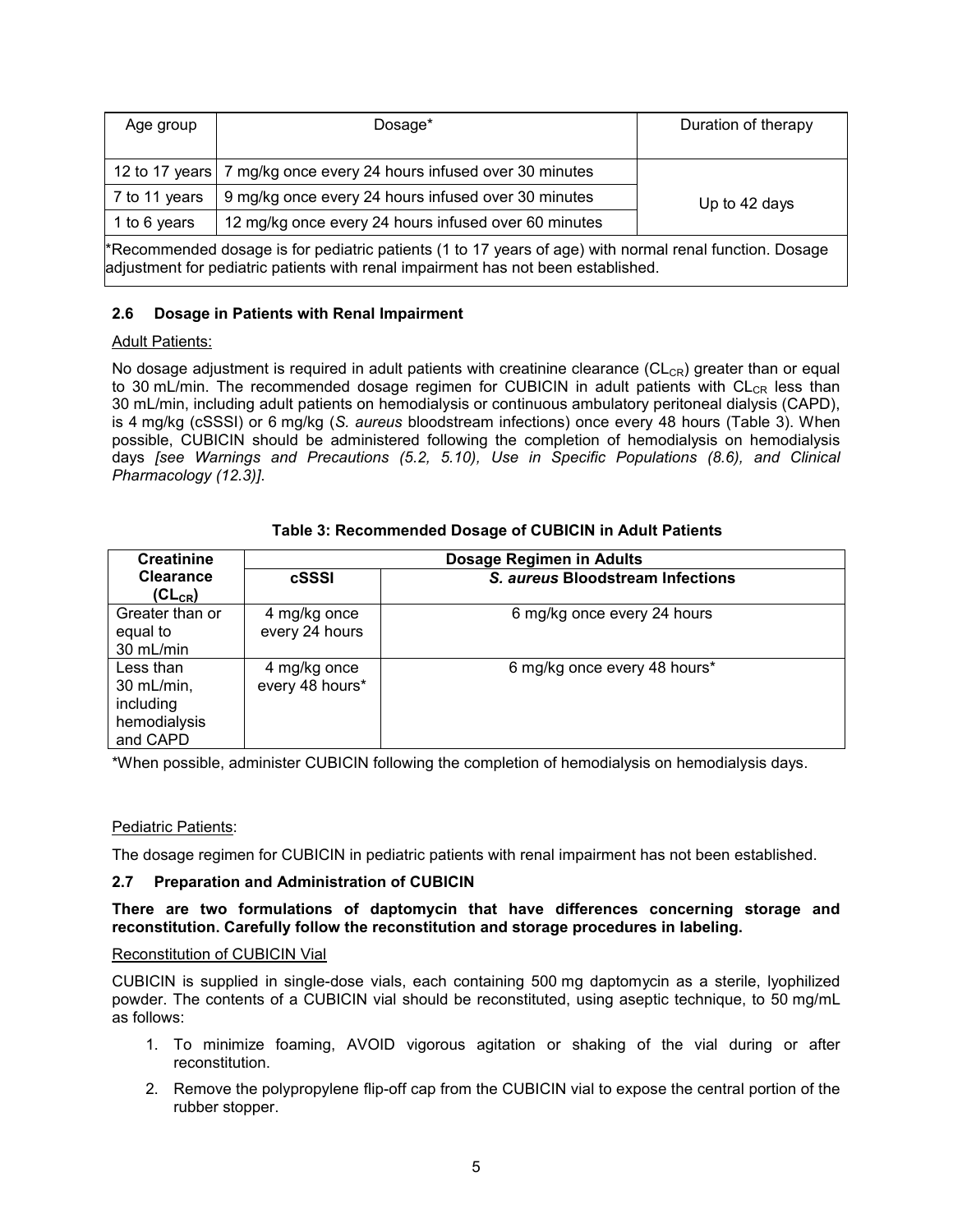- 3. Wipe the top of the rubber stopper with an alcohol swab or other antiseptic solution and allow to dry. After cleaning, do not touch the rubber stopper or allow it to touch any other surface.
- 4. Slowly transfer 10 mL of 0.9% sodium chloride injection through the center of the rubber stopper into the CUBICIN vial, pointing the transfer needle toward the wall of the vial. It is recommended that a beveled sterile transfer needle that is 21 gauge or smaller in diameter, or a needleless device is used, pointing the transfer needle toward the wall of the vial.
- 5. Ensure that all of the CUBICIN powder is wetted by gently rotating the vial.
	- 1. Allow the wetted product to stand undisturbed for 10 minutes.
	- 2. Gently rotate or swirl the vial contents for a few minutes, as needed, to obtain a completely reconstituted solution.

#### Administration Instructions

Parenteral drug products should be inspected visually for particulate matter prior to administration.

Slowly remove reconstituted liquid (50 mg daptomycin/mL) from the vial using a beveled sterile needle that is 21 gauge or smaller in diameter. Administer as an intravenous injection or infusion as described below:

#### Adults

#### *Intravenous Injection over a period of 2 minutes*

 For intravenous (IV) injection over a period of 2 minutes in adult patients **only**: Administer the appropriate volume of the reconstituted CUBICIN (concentration of 50 mg/mL).

#### *Intravenous Infusion over a period of 30 minutes*

 For IV infusion over a period of 30 minutes in adult patients: The appropriate volume of the reconstituted CUBICIN (concentration of 50 mg/mL) should be further diluted, using aseptic technique, into a 50 mL IV infusion bag containing 0.9% sodium chloride injection.

#### Pediatric Patients (1 to 17 Years of Age)

*Intravenous Infusion over a period of 30 or 60 minutes*

- **Unlike in Adults, do NOT administer CUBICIN by injection over a two (2) minute period to pediatric patients** *[see Dosage and Administration (2.1)]*.
- *For Intravenous infusion over a period of 60 minutes in pediatric patients 1 to 6 years of age:* The appropriate volume of the reconstituted CUBICIN (concentration of 50 mg/mL) should be further diluted, using aseptic technique, into an intravenous infusion bag containing 25 mL of 0.9% sodium chloride injection. The infusion rate should be maintained at 0.42 mL/minute over the 60-minute period.
- *For Intravenous infusion over a period of 30 minutes in pediatric patients 7 to 17 years of age*: The appropriate volume of the reconstituted CUBICIN (concentration of 50 mg/mL) should be further diluted, using aseptic technique, into a 50 mL IV infusion bag containing 0.9% sodium chloride injection. The infusion rate should be maintained at 1.67 mL/minute over the 30-minute period.

No preservative or bacteriostatic agent is present in this product. Aseptic technique must be used in the preparation of final IV solution. Do not exceed the In-Use storage conditions of the reconstituted and diluted solutions of CUBICIN described below. Discard unused portions of CUBICIN.

#### In-Use Storage Conditions for CUBICIN Once Reconstituted in Acceptable Intravenous Diluents

Stability studies have shown that the reconstituted solution is stable in the vial for 12 hours at room temperature and up to 48 hours if stored under refrigeration at 2 to  $8^{\circ}$ C (36 to 46 $^{\circ}$ F).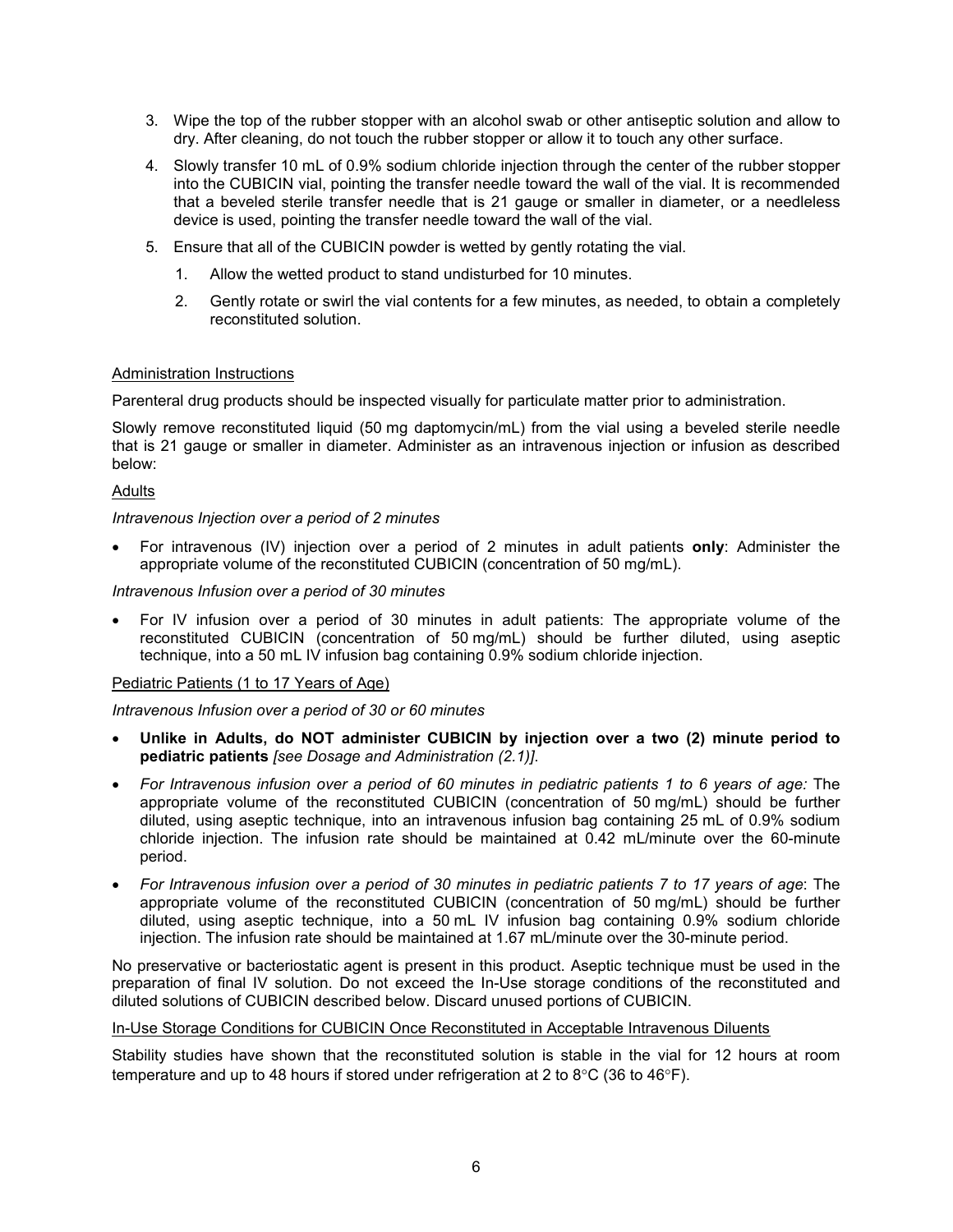The diluted solution is stable in the infusion bag for 12 hours at room temperature and 48 hours if stored under refrigeration. The combined storage time (reconstituted solution in vial and diluted solution in infusion bag) should not exceed 12 hours at room temperature or 48 hours under refrigeration.

# **2.8 Compatible Intravenous Solutions**

CUBICIN is compatible with 0.9% sodium chloride injection and lactated Ringer's injection.

# **2.9 Incompatibilities**

CUBICIN is not compatible with dextrose-containing diluents.

CUBICIN should not be used in conjunction with ReadyMED® elastomeric infusion pumps. Stability studies of CUBICIN solutions stored in ReadyMED® elastomeric infusion pumps identified an impurity (2mercaptobenzothiazole) leaching from this pump system into the CUBICIN solution.

Because only limited data are available on the compatibility of CUBICIN with other IV substances, additives and other medications should not be added to CUBICIN single-dose vials or infusion bags, or infused simultaneously with CUBICIN through the same IV line. If the same IV line is used for sequential infusion of different drugs, the line should be flushed with a compatible intravenous solution before and after infusion with CUBICIN.

# **3 DOSAGE FORMS AND STRENGTHS**

For Injection: 500 mg daptomycin as a sterile, pale yellow to light brown lyophilized powder for reconstitution in a single-dose vial.

## **4 CONTRAINDICATIONS**

CUBICIN is contraindicated in patients with known hypersensitivity to daptomycin.

# **5 WARNINGS AND PRECAUTIONS**

#### **5.1 Anaphylaxis/Hypersensitivity Reactions**

Anaphylaxis/hypersensitivity reactions have been reported with the use of antibacterial agents, including CUBICIN, and may be life-threatening. If an allergic reaction to CUBICIN occurs, discontinue the drug and institute appropriate therapy *[see Adverse Reactions (6.2)].*

#### **5.2 Myopathy and Rhabdomyolysis**

Myopathy, defined as muscle aching or muscle weakness in conjunction with increases in creatine phosphokinase (CPK) values to greater than 10 times the upper limit of normal (ULN), has been reported with the use of CUBICIN. Rhabdomyolysis, with or without acute renal failure, has been reported *[see Adverse Reactions (6.2)]*.

Patients receiving CUBICIN should be monitored for the development of muscle pain or weakness, particularly of the distal extremities. In patients who receive CUBICIN, CPK levels should be monitored weekly, and more frequently in patients who received recent prior or concomitant therapy with an HMG-CoA reductase inhibitor or in whom elevations in CPK occur during treatment with CUBICIN.

In adult patients with renal impairment, both renal function and CPK should be monitored more frequently than once weekly *[see Use in Specific Populations (8.6) and Clinical Pharmacology (12.3)].*

In Phase 1 studies and Phase 2 clinical trials in adults, CPK elevations appeared to be more frequent when CUBICIN was dosed more than once daily. Therefore, CUBICIN should not be dosed more frequently than once a day.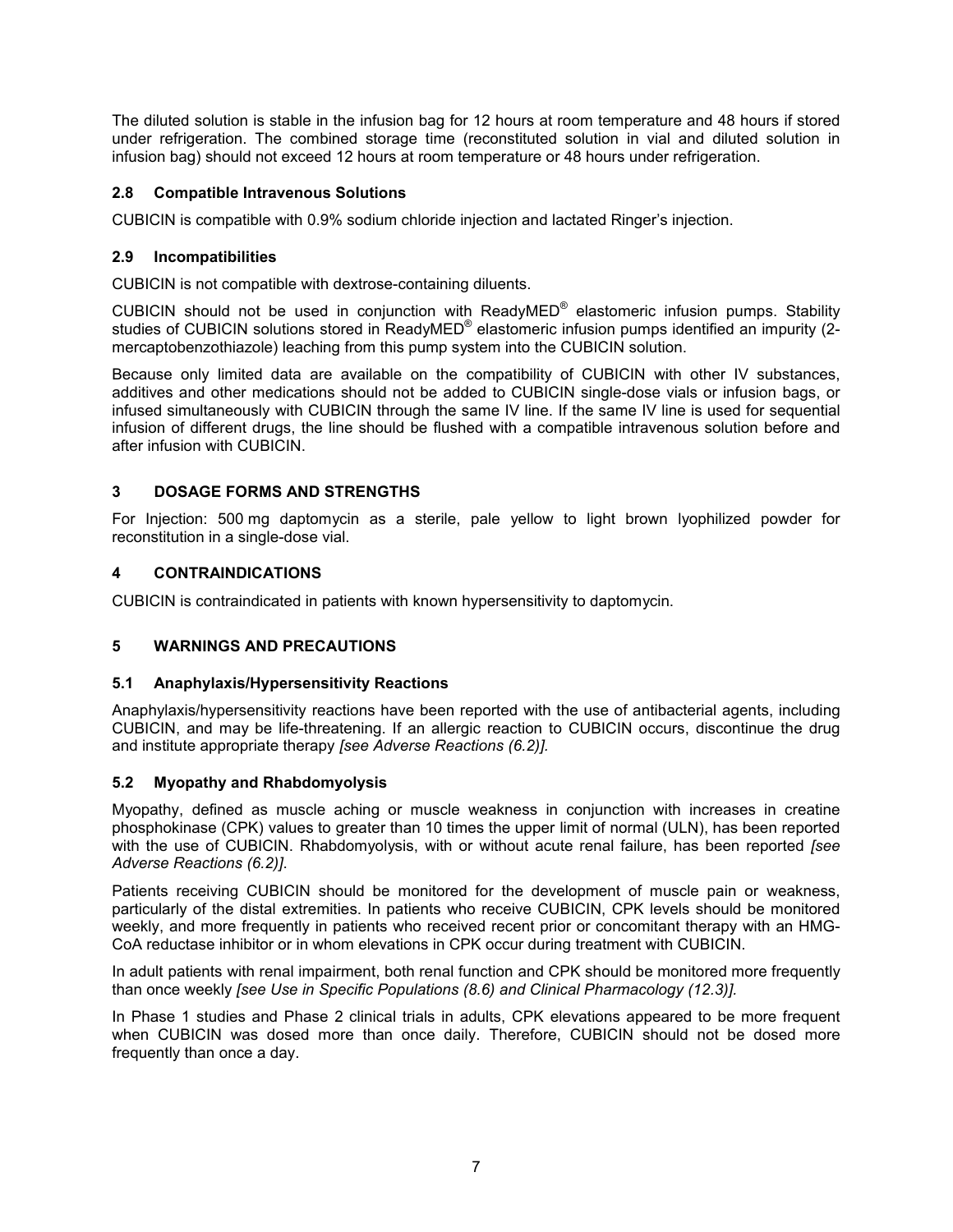CUBICIN should be discontinued in patients with unexplained signs and symptoms of myopathy in conjunction with CPK elevations to levels >1,000 U/L (~5× ULN), and in patients without reported symptoms who have marked elevations in CPK, with levels >2,000 U/L (≥10× ULN).

In addition, consideration should be given to suspending agents associated with rhabdomyolysis, such as HMG-CoA reductase inhibitors, temporarily in patients receiving CUBICIN *[see Drug Interactions (7.1)].*

# **5.3 Eosinophilic Pneumonia**

Eosinophilic pneumonia has been reported in patients receiving CUBICIN *[see Adverse Reactions (6.2)].* In reported cases associated with CUBICIN, patients developed fever, dyspnea with hypoxic respiratory insufficiency, and diffuse pulmonary infiltrates or organizing pneumonia. In general, patients developed eosinophilic pneumonia 2 to 4 weeks after starting CUBICIN and improved when CUBICIN was discontinued and steroid therapy was initiated. Recurrence of eosinophilic pneumonia upon re-exposure has been reported. Patients who develop these signs and symptoms while receiving CUBICIN should undergo prompt medical evaluation, and CUBICIN should be discontinued immediately. Treatment with systemic steroids is recommended.

# **5.4 Drug Reaction with Eosinophilia and Systemic Symptoms (DRESS)**

DRESS has been reported in post-marketing experience with CUBICIN *[see Adverse Reactions (6.2)]*. Patients who develop skin rash, fever, peripheral eosinophilia, and systemic organ (for example, hepatic, renal, pulmonary) impairment while receiving CUBICIN should undergo medical evaluation. If DRESS is suspected, discontinue CUBICIN promptly and institute appropriate treatment.

# **5.5 Tubulointerstitial Nephritis (TIN)**

TIN has been reported in post-marketing experience with CUBICIN *[see Adverse Reactions (6.2)]*. Patients who develop new or worsening renal impairment while receiving CUBICIN should undergo medical evaluation. If TIN is suspected, discontinue CUBICIN promptly and institute appropriate treatment.

# **5.6 Peripheral Neuropathy**

Cases of peripheral neuropathy have been reported during the CUBICIN postmarketing experience *[see Adverse Reactions (6.2)].* Therefore, physicians should be alert to signs and symptoms of peripheral neuropathy in patients receiving CUBICIN. Monitor for neuropathy and consider discontinuation.

## **5.7 Potential Nervous System and/or Muscular System Effects in Pediatric Patients Younger than 12 Months**

Avoid use of CUBICIN in pediatric patients younger than 12 months due to the risk of potential effects on muscular, neuromuscular, and/or nervous systems (either peripheral and/or central) observed in neonatal dogs with intravenous daptomycin *[see Nonclinical Toxicology (13.2)].*

# **5.8** *Clostridioides difficile***-Associated Diarrhea**

*Clostridioides difficile*–associated diarrhea (CDAD) has been reported with the use of nearly all systemic antibacterial agents, including CUBICIN, and may range in severity from mild diarrhea to fatal colitis *[see Adverse Reactions (6.2)].* Treatment with antibacterial agents alters the normal flora of the colon, leading to overgrowth of *C. difficile*.

*C. difficile* produces toxins A and B, which contribute to the development of CDAD. Hypertoxin-producing strains of *C. difficile* cause increased morbidity and mortality, since these infections can be refractory to antimicrobial therapy and may require colectomy. CDAD must be considered in all patients who present with diarrhea following antibacterial use. Careful medical history is necessary because CDAD has been reported to occur more than 2 months after the administration of antibacterial agents.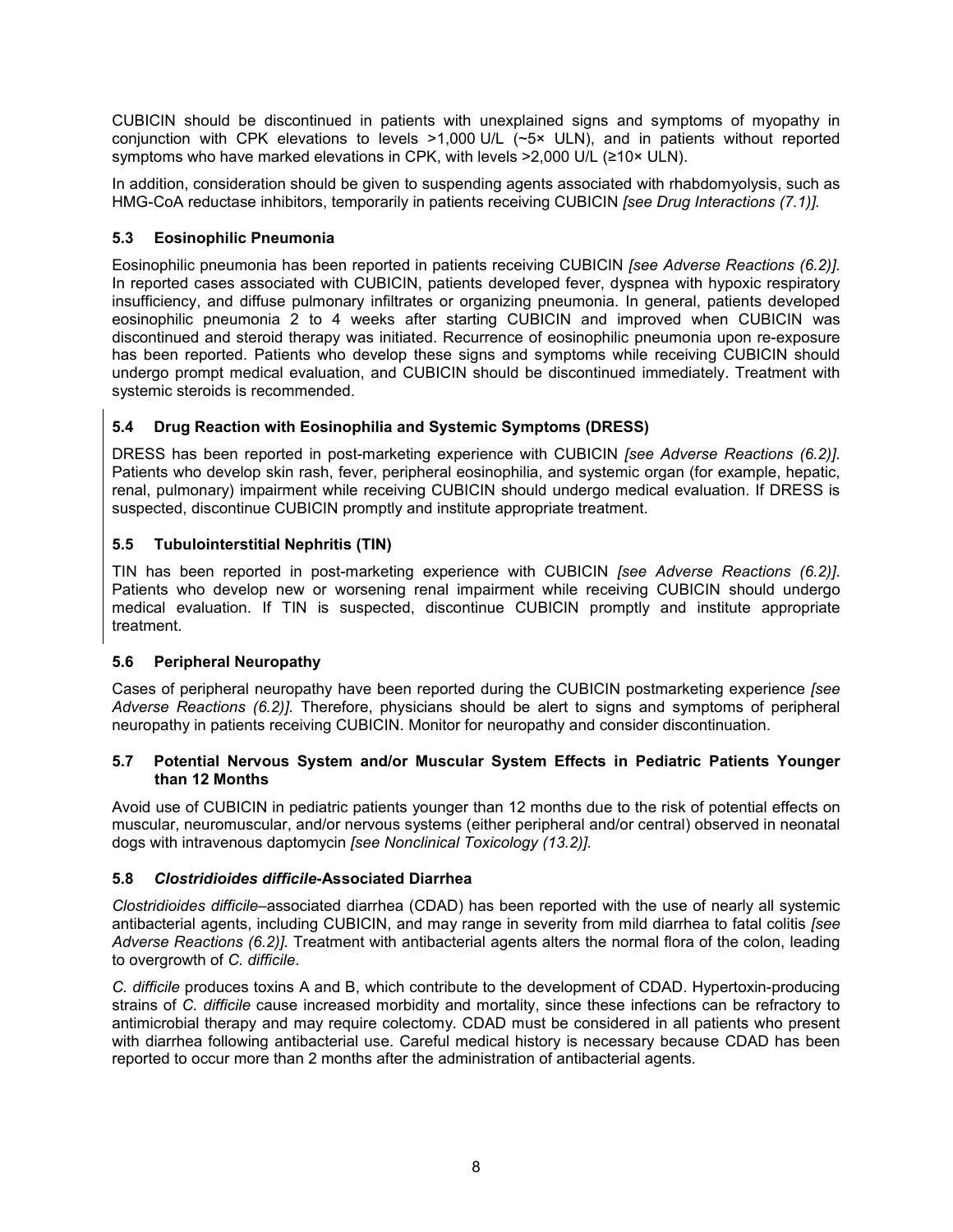If CDAD is suspected or confirmed, ongoing antibacterial use not directed against *C. difficile* may need to be discontinued. Appropriate fluid and electrolyte management, protein supplementation, antibacterial treatment of *C. difficile*, and surgical evaluation should be instituted as clinically indicated.

# **5.9 Persisting or Relapsing** *S. aureus* **Bacteremia/Endocarditis**

Patients with persisting or relapsing *S. aureus* bacteremia/endocarditis or poor clinical response should have repeat blood cultures. If a blood culture is positive for *S. aureus*, minimum inhibitory concentration (MIC) susceptibility testing of the isolate should be performed using a standardized procedure, and diagnostic evaluation of the patient should be performed to rule out sequestered foci of infection. Appropriate surgical intervention (e.g., debridement, removal of prosthetic devices, valve replacement surgery) and/or consideration of a change in antibacterial regimen may be required.

Failure of treatment due to persisting or relapsing *S. aureus* bacteremia/endocarditis may be due to reduced daptomycin susceptibility (as evidenced by increasing MIC of the *S. aureus* isolate) *[see Clinical Studies (14.2)].*

## **5.10 Decreased Efficacy in Patients with Moderate Baseline Renal Impairment**

Limited data are available from the two Phase 3 complicated skin and skin structure infection (cSSSI) trials regarding clinical efficacy of CUBICIN treatment in adult patients with creatinine clearance  $(CL_{CR})$ <50 mL/min; only 31/534 (6%) patients treated with CUBICIN in the intent-to-treat (ITT) population had a baseline CL<sub>CR</sub> <50 mL/min. Table 4 shows the number of adult patients by renal function and treatment group who were clinical successes in the Phase 3 cSSSI trials.

| Table 4: Clinical Success Rates by Renal Function and Treatment Group in Phase 3 cSSSI |
|----------------------------------------------------------------------------------------|
| Trials in Adult Patients (Population: ITT)                                             |

|               |                                | <b>Success Rate</b><br>$n/N$ (%) |
|---------------|--------------------------------|----------------------------------|
| $CL_{CR}$     | <b>CUBICIN</b><br>4 mg/kg q24h | Comparator                       |
| 50-70 mL/min  | 25/38 (66%)                    | 30/48 (63%)                      |
| 30-<50 mL/min | 7/15(47%)                      | 20/35 (57%)                      |

In a subgroup analysis of the ITT population in the Phase 3 *S. aureus* bacteremia/endocarditis trial, clinical success rates, as determined by a treatment-blinded Adjudication Committee *[see Clinical Studies*  $(14.2)$ ], in the CUBICIN-treated adult patients were lower in patients with baseline CL<sub>CR</sub> <50 mL/min (see Table 5). A decrease of the magnitude shown in Table 5 was not observed in comparator-treated patients.

#### **Table 5: Adjudication Committee Clinical Success Rates at Test of Cure by Baseline Creatinine Clearance and Treatment Subgroup in the** *S. aureus* **Bacteremia/Endocarditis Trial in Adult Patients (Population: ITT)**

|                                 |                                | <b>Success Rate</b><br>$n/N$ (%)                              |                   |                                                               |
|---------------------------------|--------------------------------|---------------------------------------------------------------|-------------------|---------------------------------------------------------------|
| <b>Baseline CL<sub>CR</sub></b> | <b>CUBICIN</b><br>6 mg/kg q24h |                                                               | Comparator        |                                                               |
|                                 | <b>Bacteremia</b>              | <b>Right-Sided</b><br><b>Infective</b><br><b>Endocarditis</b> | <b>Bacteremia</b> | <b>Right-Sided</b><br><b>Infective</b><br><b>Endocarditis</b> |
| >80 mL/min                      | 30/50 (60%)                    | 7/14 (50%)                                                    | 19/42 (45%)       | 5/11(46%)                                                     |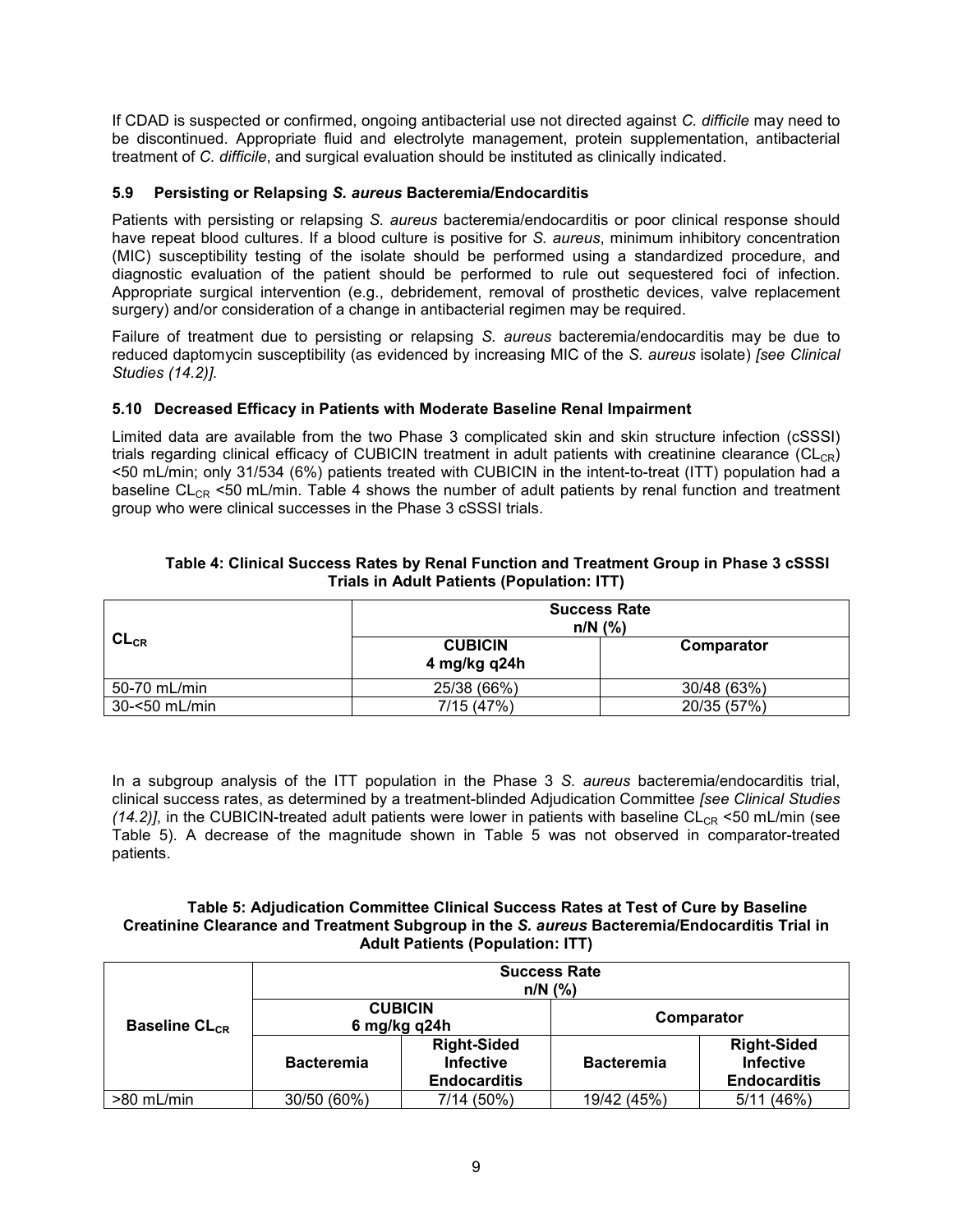| $50-$<br><b>-80 mL</b><br>/min | (46%)<br>2/26          | (25%)<br>$\overline{A}$ | (42%<br>13/31 | (50%<br>10 <sup>c</sup><br>╹╵┷ |
|--------------------------------|------------------------|-------------------------|---------------|--------------------------------|
| 30-<br>-<50<br>_/mir<br>mL     | $(14\%)$<br>n 14<br>14 | $(0\%)$<br>ገ / 1<br>υı  | (41%<br>714   | 00%<br>$\prime$<br>. .         |

Consider these data when selecting antibacterial therapy for use in adult patients with baseline moderate to severe renal impairment.

## **5.11 Drug-Laboratory Test Interactions**

Clinically relevant plasma concentrations of daptomycin have been observed to cause a significant concentration-dependent false prolongation of prothrombin time (PT) and elevation of International Normalized Ratio (INR) when certain recombinant thromboplastin reagents are utilized for the assay *[see Drug Interactions (7.2)]*.

#### **5.12 Non-Susceptible Microorganisms**

The use of antibacterials may promote the overgrowth of non-susceptible microorganisms. If these infections occur during therapy, appropriate measures should be taken.

Prescribing CUBICIN in the absence of a proven or strongly suspected bacterial infection is unlikely to provide benefit to the patient and increases the risk of the development of drug-resistant bacteria.

## **6 ADVERSE REACTIONS**

The following adverse reactions are described, or described in greater detail, in other sections:

- Anaphylaxis/hypersensitivity reactions *[see Warnings and Precautions (5.1)]*
- Myopathy and rhabdomyolysis *[see Warnings and Precautions (5.2)]*
- Eosinophilic pneumonia *[see Warnings and Precautions (5.3)]*
- Drug reaction with eosinophilia and systemic symptoms *[see Warnings and Precautions (5.4)]*
- Tubulointerstitial nephritis *[see Warnings and Precautions (5.5)]*
- Peripheral neuropathy *[see Warnings and Precautions (5.6)]*
- Increased International Normalized Ratio (INR)/prolonged prothrombin time *[see Warnings and Precautions (5.11) and Drug Interactions (7.2)]*

#### **6.1 Clinical Trials Experience**

Because clinical trials are conducted under widely varying conditions, adverse reaction rates observed in the clinical trials of a drug cannot be directly compared with rates in the clinical trials of another drug and may not reflect the rates observed in practice.

#### **Clinical Trial Experience in Adult Patients**

Clinical trials enrolled 1,864 adult patients treated with CUBICIN and 1,416 treated with comparator.

#### *Complicated Skin and Skin Structure Infection Trials in Adults*

In Phase 3 complicated skin and skin structure infection (cSSSI) trials in adult patients, CUBICIN was discontinued in 15/534 (2.8%) patients due to an adverse reaction, while comparator was discontinued in 17/558 (3.0%) patients.

The rates of the most common adverse reactions, organized by body system, observed in adult patients with cSSSI (receiving 4 mg/kg CUBICIN) are displayed in Table 6.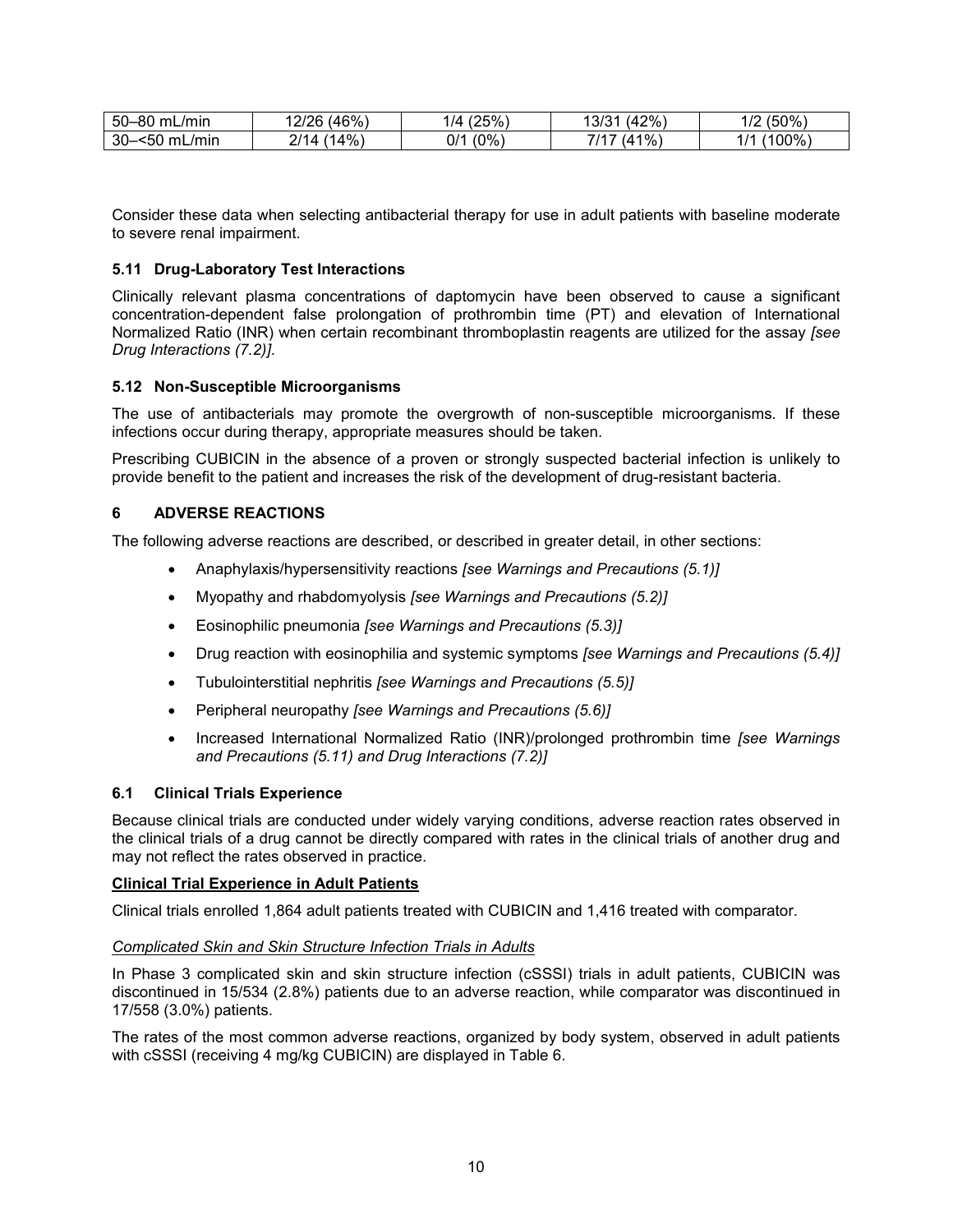# **Table 6: Incidence of Adverse Reactions that Occurred in ≥2% of Adult Patients in the CUBICIN Treatment Group and ≥ the Comparator Treatment Group in Phase 3 cSSSI Trials**

|                                   | <b>Adult Patients (%)</b>           |                          |  |
|-----------------------------------|-------------------------------------|--------------------------|--|
| <b>Adverse Reaction</b>           | <b>CUBICIN 4 mg/kg</b><br>$(N=534)$ | Comparator*<br>$(N=558)$ |  |
| <b>Gastrointestinal disorders</b> |                                     |                          |  |
| Diarrhea                          | 5.2                                 | 4.3                      |  |
| Nervous system disorders          |                                     |                          |  |
| Headache                          | 5.4                                 | 5.4                      |  |
| <b>Dizziness</b>                  | 2.2                                 | 2.0                      |  |
| Skin/subcutaneous disorders       |                                     |                          |  |
| Rash                              | 4.3                                 | 3.8                      |  |
| <b>Diagnostic investigations</b>  |                                     |                          |  |
| Abnormal liver function tests     | 3.0                                 | 1.6                      |  |
| <b>Elevated CPK</b>               | 2.8                                 | 1.8                      |  |
| <b>Infections</b>                 |                                     |                          |  |
| Urinary tract infections          | 2.4                                 | 0.5                      |  |
| <b>Vascular disorders</b>         |                                     |                          |  |
| Hypotension                       | 2.4                                 | 1.4                      |  |
| <b>Respiratory disorders</b>      |                                     |                          |  |
| Dyspnea                           | 2.1                                 | 1.6                      |  |

\*Comparator: vancomycin (1 g IV q12h) or an anti-staphylococcal semi-synthetic penicillin (i.e., nafcillin, oxacillin, cloxacillin, or flucloxacillin; 4 to 12 g/day IV in divided doses).

Drug-related adverse reactions (possibly or probably drug-related) that occurred in <1% of adult patients receiving CUBICIN in the cSSSI trials are as follows:

*Body as a Whole:* fatigue, weakness, rigors, flushing, hypersensitivity

*Blood/Lymphatic System:* leukocytosis, thrombocytopenia, thrombocytosis, eosinophilia, increased International Normalized Ratio (INR)

*Cardiovascular System:* supraventricular arrhythmia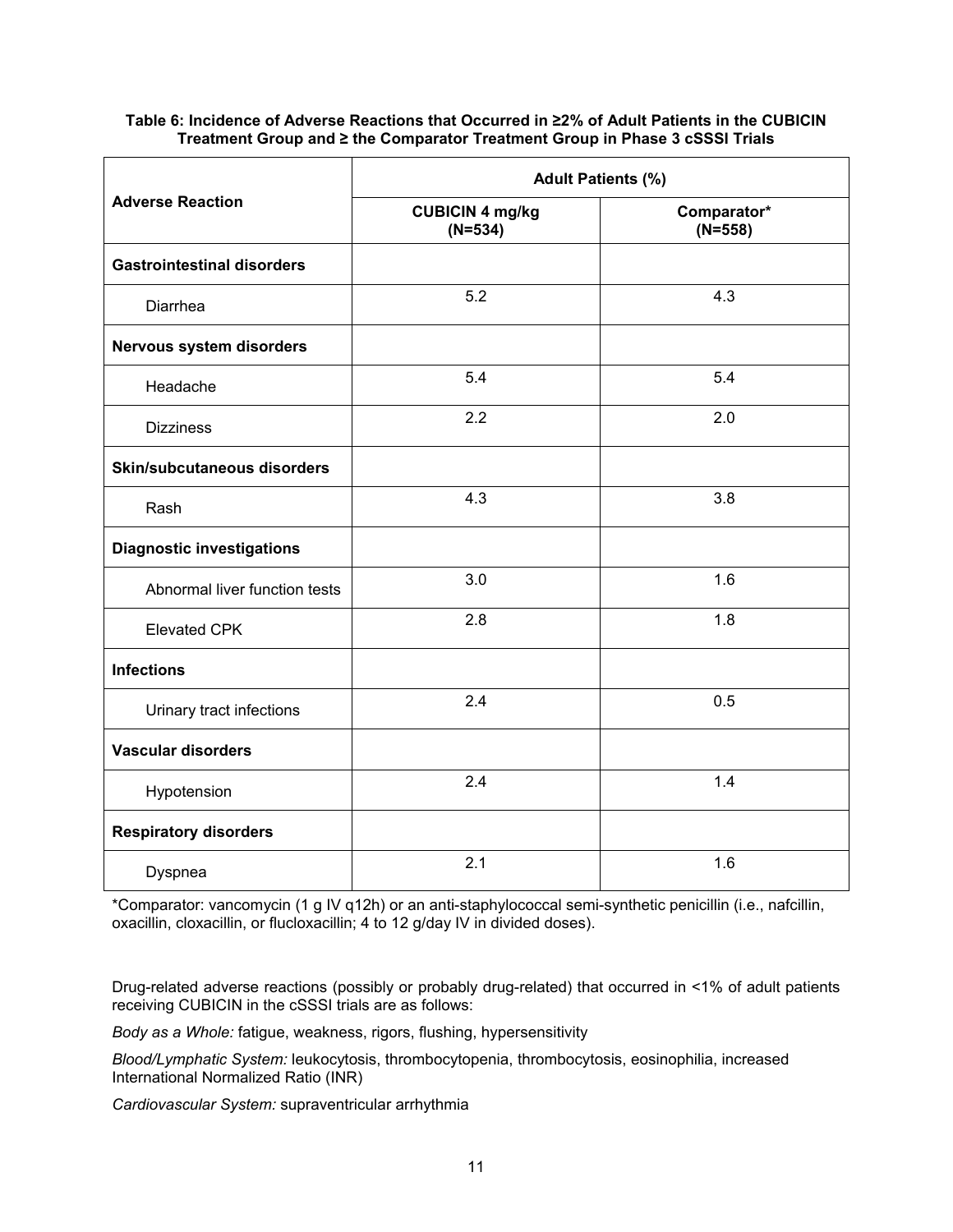### *Dermatologic System:* eczema

*Digestive System:* abdominal distension, stomatitis, jaundice, increased serum lactate dehydrogenase

*Metabolic/Nutritional System:* hypomagnesemia, increased serum bicarbonate, electrolyte disturbance

*Musculoskeletal System:* myalgia, muscle cramps, muscle weakness, arthralgia

*Nervous System:* vertigo, mental status change, paresthesia

*Special Senses:* taste disturbance, eye irritation

#### *S. aureus Bacteremia/Endocarditis Trial in Adults*

In the *S. aureus* bacteremia/endocarditis trial involving adult patients, CUBICIN was discontinued in 20/120 (16.7%) patients due to an adverse reaction, while comparator was discontinued in 21/116 (18.1%) patients.

Serious Gram-negative infections (including bloodstream infections) were reported in 10/120 (8.3%) CUBICIN-treated patients and 0/115 comparator-treated patients. Comparator-treated patients received dual therapy that included initial gentamicin for 4 days. Infections were reported during treatment and during early and late follow-up. Gram-negative infections included cholangitis, alcoholic pancreatitis, sternal osteomyelitis/mediastinitis, bowel infarction, recurrent Crohn's disease, recurrent line sepsis, and recurrent urosepsis caused by a number of different Gram-negative bacteria.

The rates of the most common adverse reactions, organized by System Organ Class (SOC), observed in adult patients with *S. aureus* bacteremia/endocarditis (receiving 6 mg/kg CUBICIN) are displayed in Table 7.

|                                                                | <b>Adult Patients</b><br>$n$ (%)    |                                      |  |  |  |
|----------------------------------------------------------------|-------------------------------------|--------------------------------------|--|--|--|
| <b>Adverse Reaction*</b>                                       | <b>CUBICIN 6 mg/kg</b><br>$(N=120)$ | Comparator <sup>1</sup><br>$(N=116)$ |  |  |  |
| <b>Infections and infestations</b>                             |                                     |                                      |  |  |  |
| Sepsis NOS                                                     | 6(5%)                               | 3(3%)                                |  |  |  |
| <b>Bacteremia</b>                                              | 6(5%)                               | $0(0\%)$                             |  |  |  |
| <b>Gastrointestinal disorders</b>                              |                                     |                                      |  |  |  |
| Abdominal pain NOS                                             | 7(6%)                               | 4(3%)                                |  |  |  |
| <b>General disorders and</b><br>administration site conditions |                                     |                                      |  |  |  |
| Chest pain                                                     | 8(7%)                               | 7(6%)                                |  |  |  |
| Edema NOS                                                      | 8(7%)                               | 5(4%)                                |  |  |  |
| Respiratory, thoracic and<br>mediastinal disorders             |                                     |                                      |  |  |  |
| Pharyngolaryngeal pain                                         | 10 (8%)                             | 2(2%)                                |  |  |  |
| <b>Skin and subcutaneous tissue</b><br>disorders               |                                     |                                      |  |  |  |
| Pruritus                                                       | 7(6%)                               | 6(5%)                                |  |  |  |

#### **Table 7: Incidence of Adverse Reactions that Occurred in ≥5% of Adult Patients in the CUBICIN Treatment Group and ≥ the Comparator Treatment Group in the** *S. aureus* **Bacteremia/Endocarditis Trial**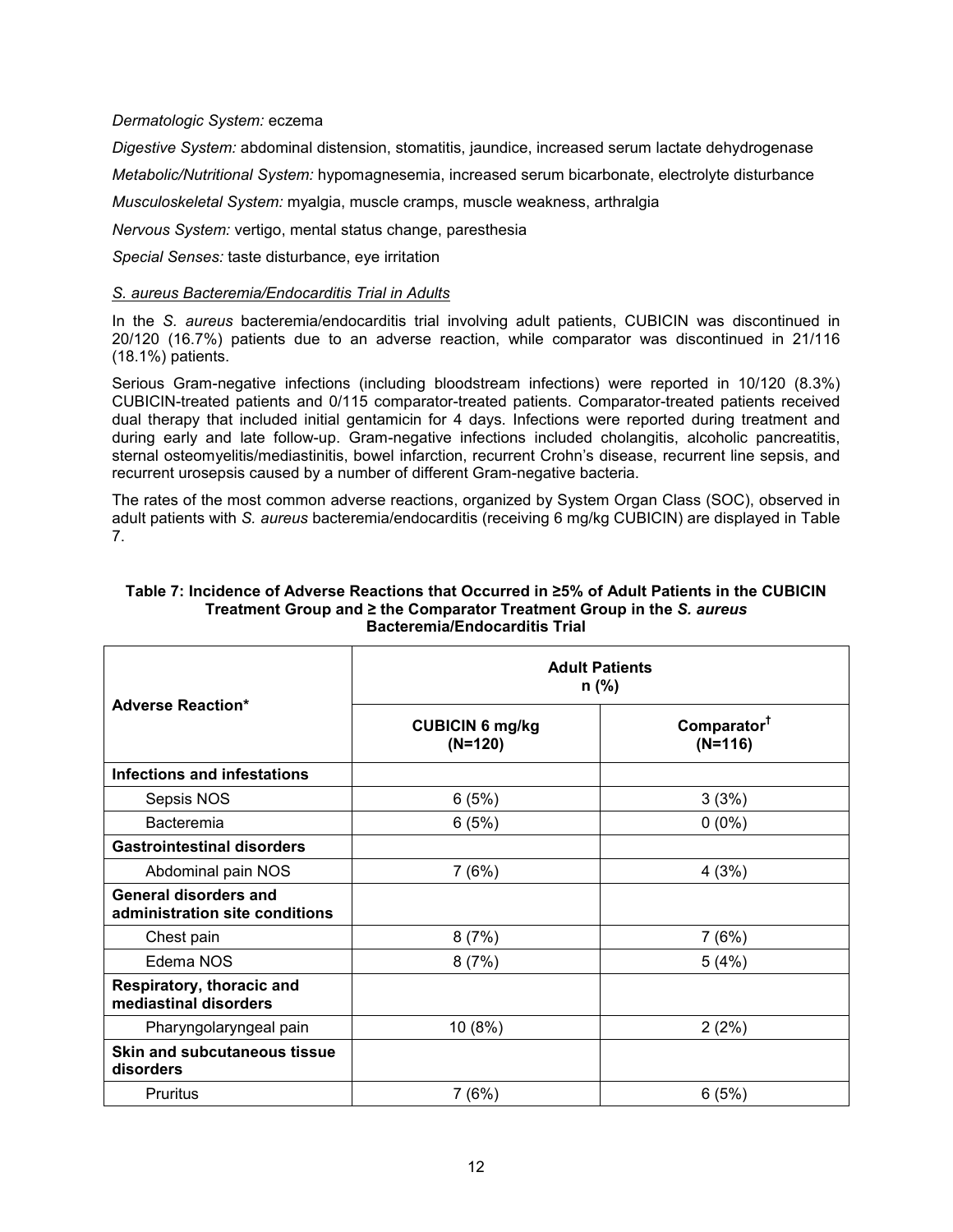| Sweating increased                               | 6(5%)   | $0(0\%)$ |
|--------------------------------------------------|---------|----------|
| <b>Psychiatric disorders</b>                     |         |          |
| Insomnia                                         | 11 (9%) | 8(7%)    |
| Investigations                                   |         |          |
| <b>Blood creatine</b><br>phosphokinase increased | 8(7%)   | $1(1\%)$ |
| Vascular disorders                               |         |          |
| <b>Hypertension NOS</b>                          | 7 (6%)  | 3(3%)    |

\*NOS, not otherwise specified.

†Comparator: vancomycin (1 g IV q12h) or an anti-staphylococcal semi-synthetic penicillin (i.e., nafcillin, oxacillin, cloxacillin, or flucloxacillin; 2 g IV q4h), each with initial low-dose gentamicin.

The following reactions, not included above, were reported as possibly or probably drug-related in the CUBICIN-treated group:

*Blood and Lymphatic System Disorders:* eosinophilia, lymphadenopathy, thrombocythemia, thrombocytopenia

*Cardiac Disorders:* atrial fibrillation, atrial flutter, cardiac arrest

*Ear and Labyrinth Disorders:* tinnitus

*Eye Disorders:* vision blurred

*Gastrointestinal Disorders:* dry mouth, epigastric discomfort, gingival pain, hypoesthesia oral

*Infections and Infestations:* candidal infection NOS, vaginal candidiasis, fungemia, oral candidiasis, urinary tract infection fungal

*Investigations:* blood phosphorous increased, blood alkaline phosphatase increased, INR increased, liver function test abnormal, alanine aminotransferase increased, aspartate aminotransferase increased, prothrombin time prolonged

*Metabolism and Nutrition Disorders:* appetite decreased NOS

*Musculoskeletal and Connective Tissue Disorders:* myalgia

*Nervous System Disorders:* dyskinesia, paresthesia

*Psychiatric Disorders:* hallucination NOS

*Renal and Urinary Disorders:* proteinuria, renal impairment NOS

*Skin and Subcutaneous Tissue Disorders:* pruritus generalized, rash vesicular

#### *Other Trials in Adults*

In Phase 3 trials of community-acquired pneumonia (CAP) in adult patients, the death rate and rates of serious cardiorespiratory adverse events were higher in CUBICIN-treated patients than in comparatortreated patients. These differences were due to lack of therapeutic effectiveness of CUBICIN in the treatment of CAP in patients experiencing these adverse events *[see Indications and Usage (1.4)].*

#### *Laboratory Changes in Adults*

#### *Complicated Skin and Skin Structure Infection Trials in Adults*

In Phase 3 cSSSI trials of adult patients receiving CUBICIN at a dose of 4 mg/kg, elevations in CPK were reported as clinical adverse events in 15/534 (2.8%) CUBICIN-treated patients, compared with 10/558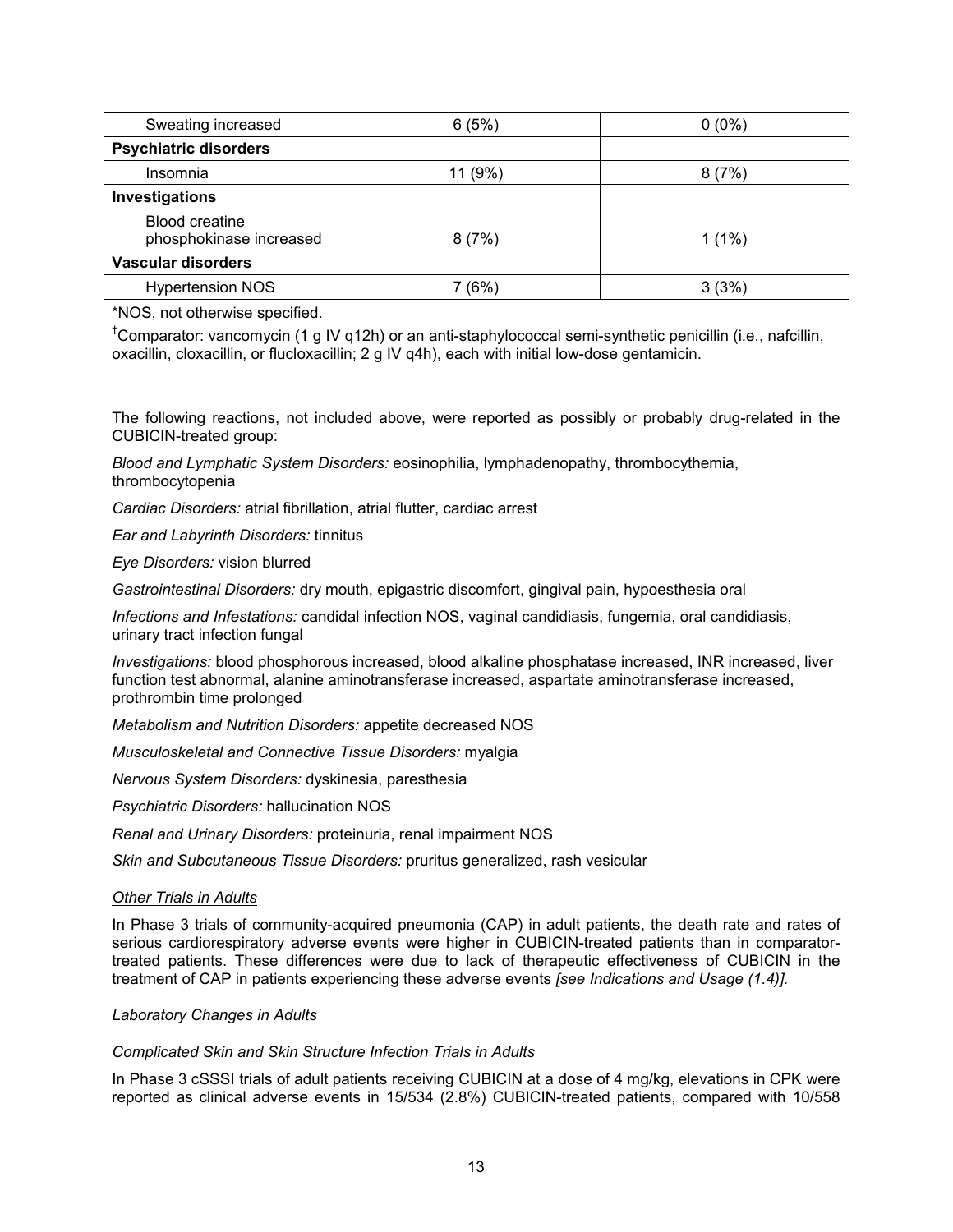(1.8%) comparator-treated patients. Of the 534 patients treated with CUBICIN, 1 (0.2%) had symptoms of muscle pain or weakness associated with CPK elevations to greater than 4 times the upper limit of normal (ULN). The symptoms resolved within 3 days and CPK returned to normal within 7 to 10 days after treatment was discontinued *[see Warnings and Precautions (5.2)].* Table 8 summarizes the CPK shifts from Baseline through End of Therapy in the cSSSI adult trials.

|                      | <b>All Adult Patients</b>    |                                        |      |                          | <b>Adult Patients with</b><br><b>Normal CPK at Baseline</b> |                                        |     |                          |     |
|----------------------|------------------------------|----------------------------------------|------|--------------------------|-------------------------------------------------------------|----------------------------------------|-----|--------------------------|-----|
| <b>Change in CPK</b> |                              | <b>CUBICIN</b><br>4 mg/kg<br>$(N=430)$ |      | Comparator*<br>$(N=459)$ |                                                             | <b>CUBICIN</b><br>4 mg/kg<br>$(N=374)$ |     | Comparator*<br>$(N=392)$ |     |
|                      | %                            | n                                      | $\%$ | n                        | %                                                           | n                                      | %   | n                        |     |
| No Increase          |                              | 90.7                                   | 390  | 91.1                     | 418                                                         | 91.2                                   | 341 | 91.1                     | 357 |
| <b>Maximum Value</b> | $>1 \times$ ULN <sup>T</sup> | 9.3                                    | 40   | 8.9                      | 41                                                          | 8.8                                    | 33  | 8.9                      | 35  |
|                      | >2× ULN                      | 4.9                                    | 21   | 4.8                      | 22                                                          | 3.7                                    | 14  | 3.1                      | 12  |
|                      | >4× ULN                      | 1.4                                    | 6    | 1.5                      | 7                                                           | 1.1                                    | 4   | 1.0                      | 4   |
|                      | >5× ULN                      | 1.4                                    | 6    | 0.4                      | 2                                                           | 1.1                                    | 4   | 0.0                      | 0   |
|                      | $>10\times$ ULN              | 0.5                                    | 2    | 0.2                      |                                                             | 0.2                                    |     | 0.0                      | 0   |

#### **Table 8: Incidence of CPK Elevations from Baseline during Therapy in Either the CUBICIN Treatment Group or the Comparator Treatment Group in Phase 3 cSSSI Adult Trials**

Note: Elevations in CPK observed in adult patients treated with CUBICIN or comparator were not clinically or statistically significantly different.

\*Comparator: vancomycin (1 g IV q12h) or an anti-staphylococcal semi-synthetic penicillin (i.e., nafcillin, oxacillin, cloxacillin, or flucloxacillin; 4 to 12 g/day IV in divided doses).

†ULN (Upper Limit of Normal) is defined as 200 U/L.

# *S. aureus Bacteremia/Endocarditis Trial in Adults*

In the *S. aureus* bacteremia/endocarditis trial in adult patients, at a dose of 6 mg/kg, 11/120 (9.2%) CUBICIN-treated patients, including two patients with baseline CPK levels >500 U/L, had CPK elevations to levels >500 U/L, compared with 1/116 (0.9%) comparator-treated patients. Of the 11 CUBICIN-treated patients, 4 had prior or concomitant treatment with an HMG-CoA reductase inhibitor. Three of these 11 CUBICIN-treated patients discontinued therapy due to CPK elevation, while the one comparator-treated patient did not discontinue therapy *[see Warnings and Precautions (5.2)].*

# **Clinical Trial Experience in Pediatric Patients**

# *Complicated Skin and Skin Structure Infection Trial in Pediatric Patients*

The safety of CUBICIN was evaluated in one clinical trial (in cSSSI), which included 256 pediatric patients (1 to 17 years of age) treated with intravenous CUBICIN and 133 patients treated with comparator agents. Patients were given age-dependent doses once daily for a treatment period of up to 14 days (median treatment period was 3 days). The doses given by age group were as follows: 10mg/kg for 1 to < 2 years, 9 mg/kg for 2 to 6 years, 7mg/kg for 7 to 11 years and 5 mg/kg for 12 to 17 years of age *[see Clinical Studies (14)]*. Patients treated with CUBICIN were (51%) male, (49%) female and (46%) Caucasian and (32%) Asian.

# Adverse Reactions Leading to Discontinuation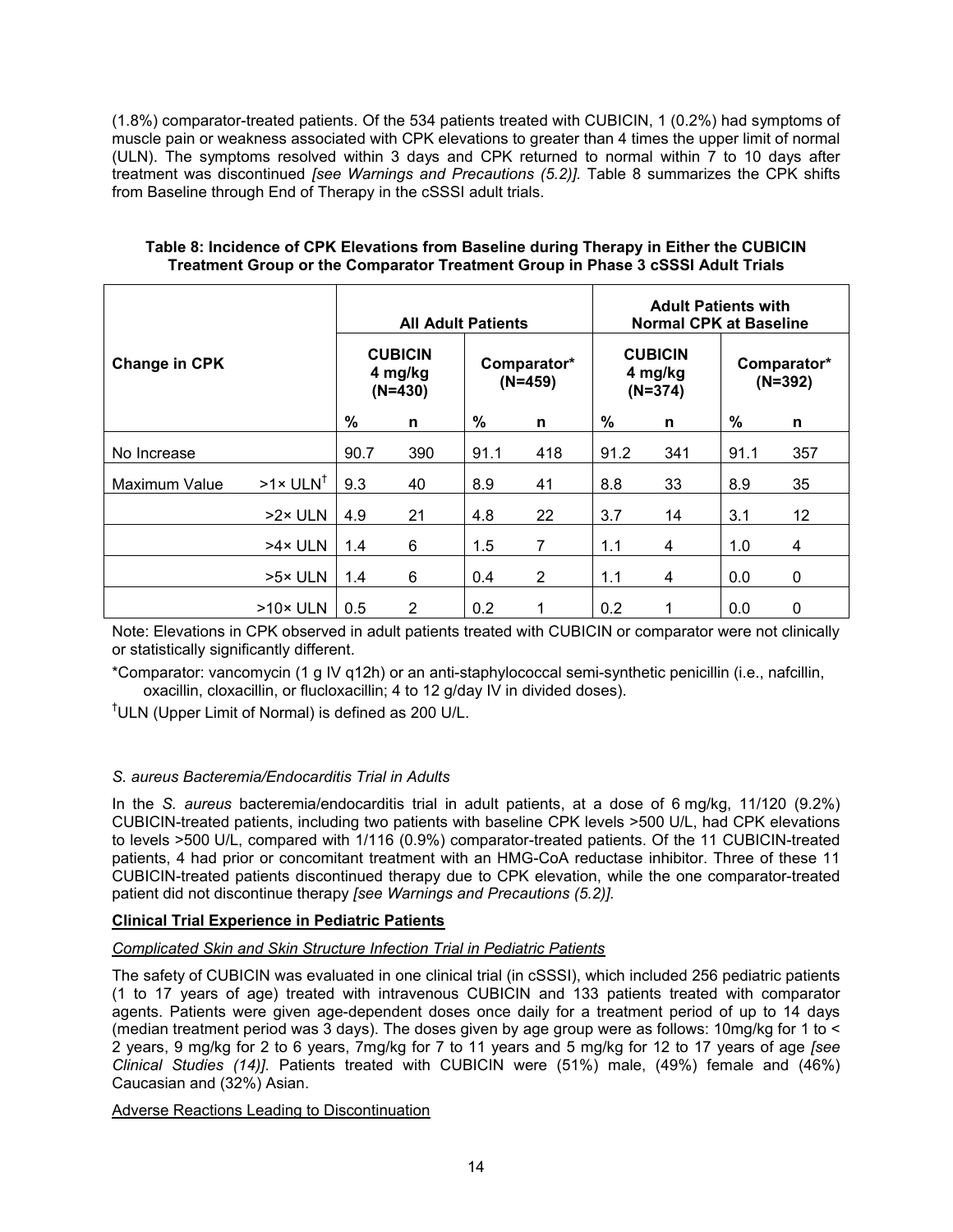In the cSSSI study, CUBICIN was discontinued in 7/256 (2.7%) patients due to an adverse reaction, while comparator was discontinued in 7/133 (5.3%) patients.

## Most Common Adverse Reactions

The rates of the most common adverse reactions, organized by body system, observed in these pediatric patients with cSSSI are displayed in Table 9.

### **Table 9: Adverse Reactions that Occurred in ≥2% of Pediatric Patients in the CUBICIN Treatment-Arm and Greater Than or Equal to the Comparator Treatment-Arm in the cSSSI Pediatric Trial**

|                                                                | <b>CUBICIN</b><br>$(N = 256)$ | Comparator*<br>$(N = 133)$ |
|----------------------------------------------------------------|-------------------------------|----------------------------|
| <b>Adverse Reaction</b>                                        | $n$ (%)                       | $n$ (%)                    |
| <b>Gastrointestinal disorders</b>                              |                               |                            |
| Diarrhea                                                       | 18(7.0)                       | 7(5.3)                     |
| Vomiting                                                       | 7(2.7)                        | 1(0.8)                     |
| Abdominal Pain                                                 | 5(2.0)                        | 0                          |
| Skin and subcutaneous tissue disorders                         |                               |                            |
| Pruritus                                                       | 8(3.1)                        | 2(1.5)                     |
| <b>General disorders and administration site</b><br>conditions |                               |                            |
| Pyrexia                                                        | 10(3.9)                       | 4(3.0)                     |
| Investigations                                                 |                               |                            |
| <b>Blood CPK increased</b>                                     | 14(5.5)                       | 7(5.3)                     |
| Nervous system disorders                                       |                               |                            |
| Headache                                                       | 7(2.7)                        | 3(2.3)                     |

\*Comparators included intravenous therapy with either vancomycin, clindamycin, or an antistaphylococcal semi-synthetic penicillin (nafcillin, oxacillin or cloxacillin)

The safety profile in the clinical trial of cSSSI pediatric patients was similar to that observed in the cSSSI adult patients.

# *S. aureus Bacteremia Trial in Pediatric Patients*

The safety of CUBICIN was evaluated in one clinical trial (in *S. aureus* bacteremia), which treated 55 pediatric patients with intravenous CUBICIN and 26 patients with comparator agents. Patients were given age-dependent doses once daily for a treatment period of up to 42 days (mean duration of IV treatment was 12 days). The doses by age group were as follows: 12 mg/kg for 1 to <6 years, 9 mg/kg for 7 to 11 years and 7 mg/kg for 12 to 17 years of age *[see Clinical Studies (14)]*. Patients treated with CUBICIN were (69%) male and (31%) female. No patients 1 to <2 years of age were enrolled.

#### Adverse Reactions Leading to Discontinuation

In the bacteremia study, CUBICIN was discontinued in 3/55 (5.5%) patients due to an adverse reaction, while comparator was discontinued in 2/26 (7.7%) patients.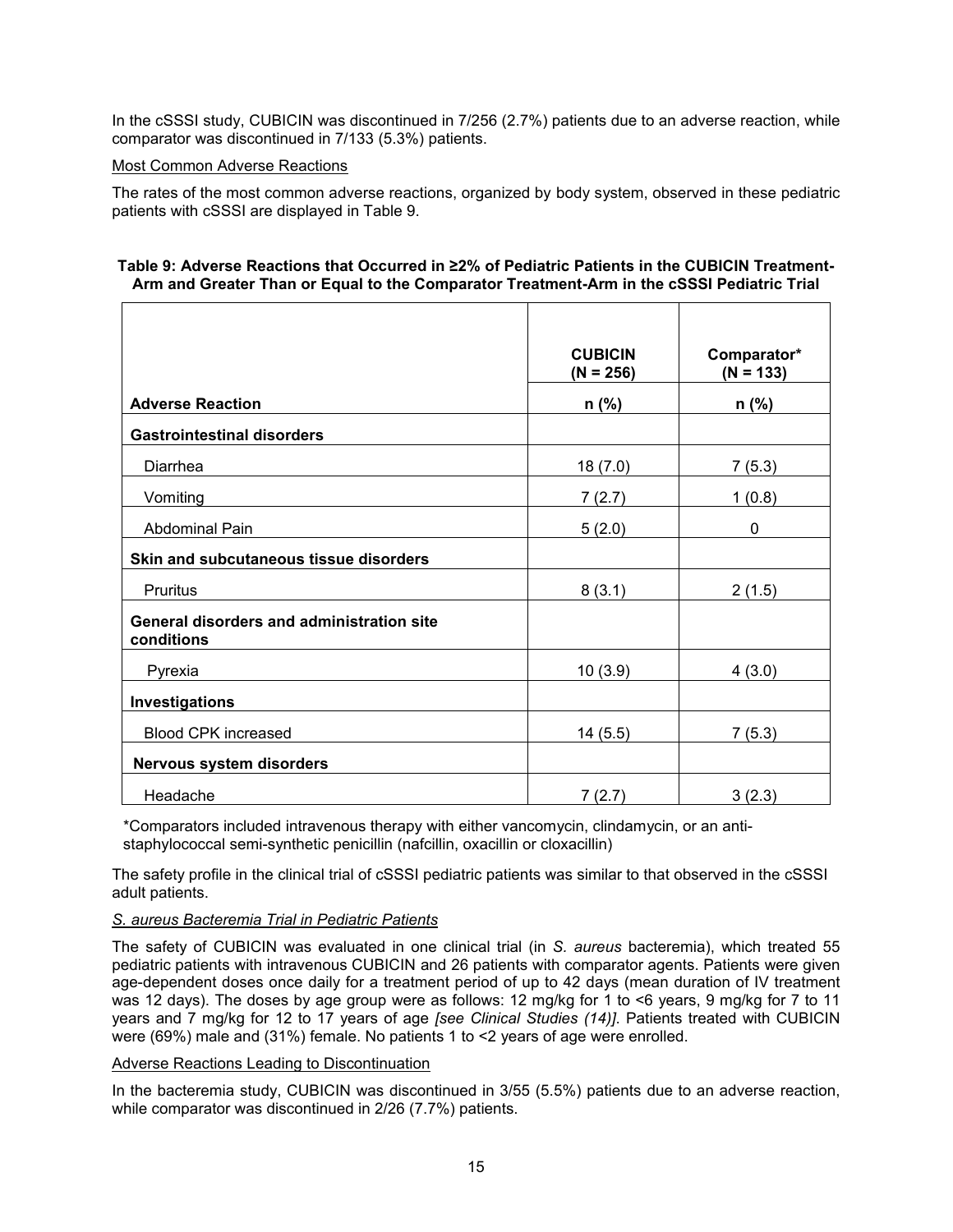### Most Common Adverse Reactions

The rates of the most common adverse reactions, organized by body system, observed in these pediatric patients with bacteremia are displayed in Table 10.

#### **Table 10: Incidence of Adverse Reactions that Occurred in ≥5% of Pediatric Patients in the CUBICIN Treatment-Arm and Greater Than or Equal to the Comparator Treatment-Arm in the Pediatric Bacteremia Trial**

|                                   | <b>CUBICIN</b><br>$(N = 55)$ | Comparator<br>$(N = 26)$ |
|-----------------------------------|------------------------------|--------------------------|
| <b>Adverse Reaction</b>           | $n$ (%)                      | $n$ (%)                  |
| <b>Gastrointestinal disorders</b> |                              |                          |
| Vomiting                          | 6(10.9)                      | 2(7.7)                   |
| Investigations                    |                              |                          |
| <b>Blood CPK increased</b>        | 4 (7.3)                      | 0                        |

\*Comparators included intravenous therapy with either vancomycin, cefazolin, or an anti-staphylococcal semi-synthetic penicillin (nafcillin, oxacillin or cloxacillin)

#### **6.2 Post-Marketing Experience**

The following adverse reactions have been identified during post-approval use of CUBICIN. Because these reactions are reported voluntarily from a population of uncertain size, it is not always possible to reliably estimate their frequency or establish a causal relationship to drug exposure.

*Blood and lymphatic system disorders:* anemia, thrombocytopenia

*General and administration site conditions:* pyrexia

*Immune System Disorders:* anaphylaxis; hypersensitivity reactions, including angioedema, pruritus, hives, shortness of breath, difficulty swallowing, truncal erythema, and pulmonary eosinophilia *[see Contraindications (4) and Warnings and Precautions (5.1)]*

*Infections and Infestations: Clostridioides difficile*–associated diarrhea *[see Warnings and Precautions (5.8)]*

*Laboratory Investigations:* platelet count decreased

*Musculoskeletal Disorders:* myoglobin increased; rhabdomyolysis (some reports involved patients treated concurrently with CUBICIN and HMG-CoA reductase inhibitors) *[see Warnings and Precautions (5.2), Drug Interactions (7.1), and Clinical Pharmacology (12.3)]*

*Respiratory, Thoracic, and Mediastinal Disorders:* cough, eosinophilic pneumonia, organizing pneumonia *[see Warnings and Precautions (5.3)]*

*Nervous System Disorders:* peripheral neuropathy *[see Warnings and Precautions (5.6)]*

*Skin and Subcutaneous Tissue Disorders:* serious skin reactions, including drug reaction with eosinophilia and systemic symptoms (DRESS), vesiculobullous rash (with or without mucous membrane involvement, including Stevens-Johnson syndrome [SJS] or toxic epidermal necrolysis [TEN]), and acute generalized exanthematous pustulosis *[see Warnings and Precautions (5.4)]*

*Gastrointestinal Disorders:* nausea, vomiting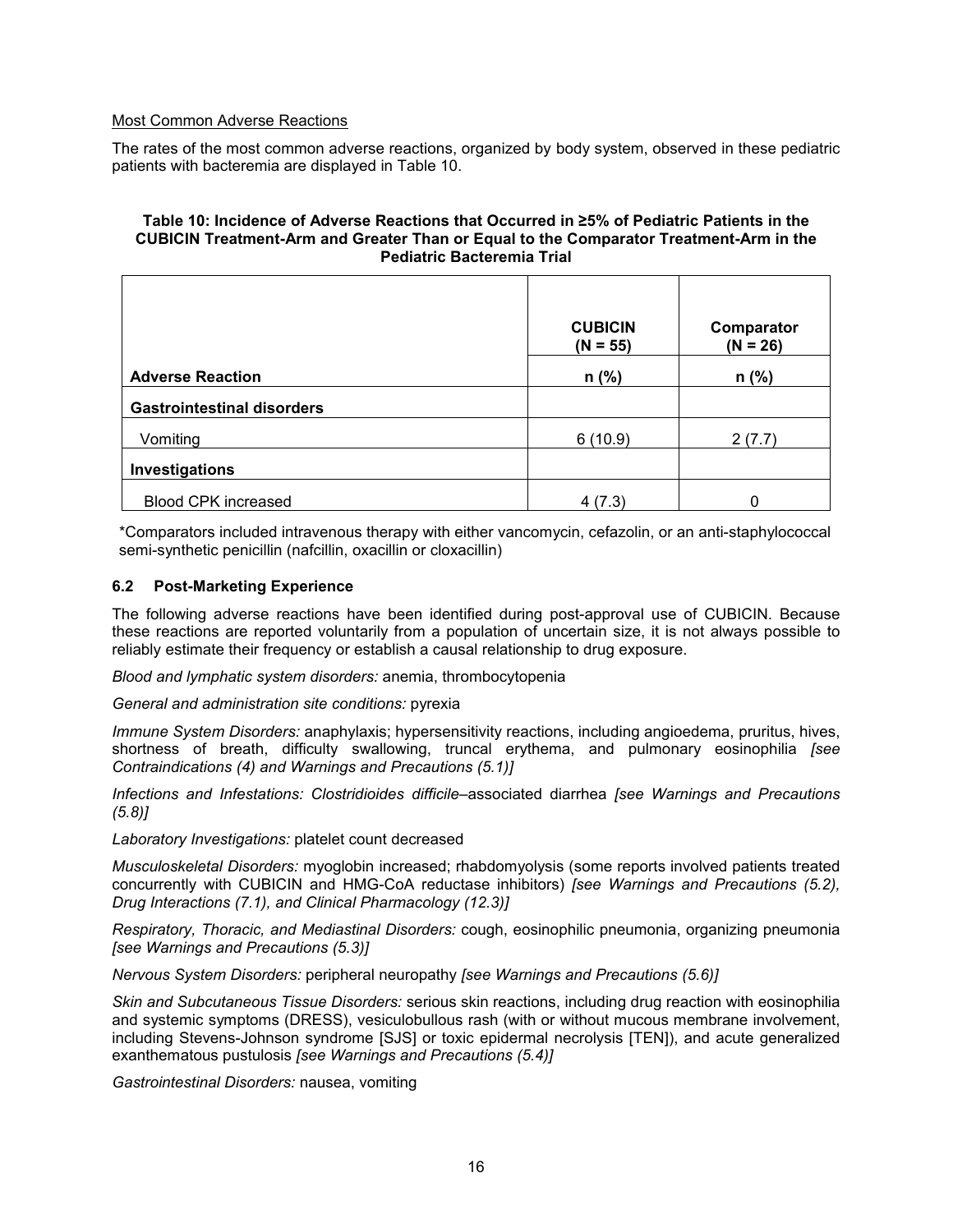*Renal and urinary disorders:* acute kidney injury, renal insufficiency, renal failure, and tubulointerstitial nephritis (TIN) *[see Warnings and Precautions (5.5)]*

*Special Senses:* visual disturbances

# **7 DRUG INTERACTIONS**

# **7.1 HMG-CoA Reductase Inhibitors**

In healthy adult subjects, concomitant administration of CUBICIN and simvastatin had no effect on plasma trough concentrations of simvastatin, and there were no reports of skeletal myopathy *[see Clinical Pharmacology (12.3)].*

However, inhibitors of HMG-CoA reductase may cause myopathy, which is manifested as muscle pain or weakness associated with elevated levels of creatine phosphokinase (CPK). In the adult Phase 3 *S. aureus* bacteremia/endocarditis trial, some patients who received prior or concomitant treatment with an HMG-CoA reductase inhibitor developed elevated CPK *[see Adverse Reactions (6.1)].* Experience with the coadministration of HMG-CoA reductase inhibitors and CUBICIN in patients is limited; therefore, consideration should be given to suspending use of HMG-CoA reductase inhibitors temporarily in patients receiving CUBICIN.

# **7.2 Drug-Laboratory Test Interactions**

Clinically relevant plasma concentrations of daptomycin have been observed to cause a significant concentration-dependent false prolongation of prothrombin time (PT) and elevation of International Normalized Ratio (INR) when certain recombinant thromboplastin reagents are utilized for the assay. The possibility of an erroneously elevated PT/INR result due to interaction with a recombinant thromboplastin reagent may be minimized by drawing specimens for PT or INR testing near the time of trough plasma concentrations of daptomycin. However, sufficient daptomycin concentrations may be present at trough to cause interaction.

If confronted with an abnormally high PT/INR result in a patient being treated with CUBICIN, it is recommended that clinicians:

- 1. Repeat the assessment of PT/INR, requesting that the specimen be drawn just prior to the next CUBICIN dose (i.e., at trough concentration). If the PT/INR value obtained at trough remains substantially elevated above what would otherwise be expected, consider evaluating PT/INR utilizing an alternative method.
- 2. Evaluate for other causes of abnormally elevated PT/INR results.

# **8 USE IN SPECIFIC POPULATIONS**

# **8.1 Pregnancy**

#### Risk Summary

Limited published data on use of CUBICIN in pregnant women are insufficient to inform a drug-associated risk for major birth defects and miscarriage. In animal reproduction studies performed in rats and rabbits daptomycin was administered intravenously during organogenesis at doses 2 and 4-times, respectively, the recommended 6 mg/kg human dose (on a body surface area basis). No evidence of adverse developmental outcomes was observed.

The background risk of major birth defects and miscarriage for the indicated population is unknown. All pregnancies have a background risk of birth defect, loss, or other adverse outcomes. In the U.S. general population, the estimated background risk of major birth defects and miscarriage in clinically recognized pregnancies is 2-4% and 15-20%, respectively.

Data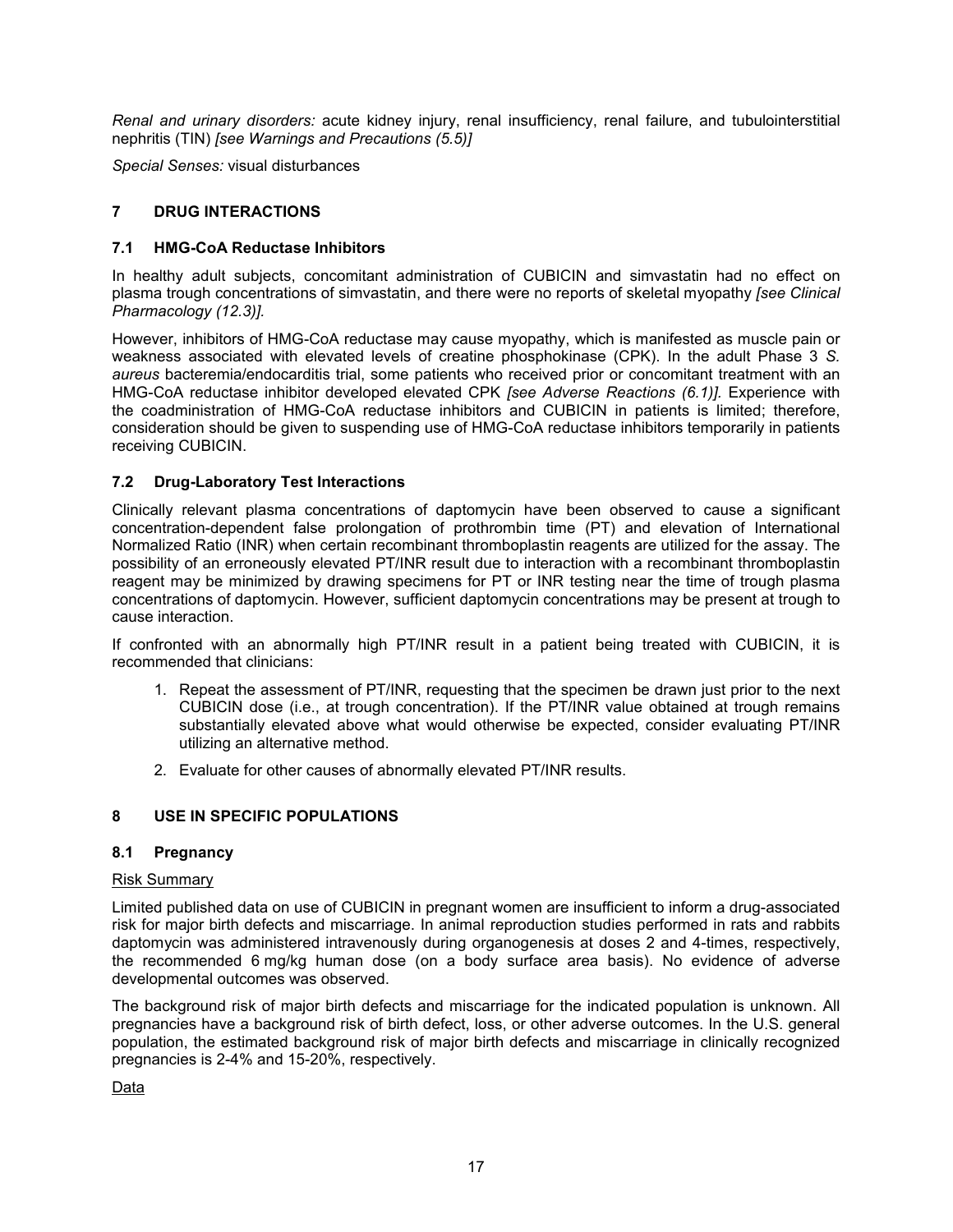## *Animal Data*

In pregnant rats, daptomycin was administered intravenously at doses of 5, 20, or 75 mg/kg/day during the gestation days 6 to 18. Maternal body weight gain was decreased at 75 mg/kg/day. No embryo/fetal effects were noted at the highest dose of 75 mg/kg/day, a dose approximately 2-fold higher than in humans at the recommended maximum dose of 6mg/kg (based on body surface area).

In pregnant rabbits, daptomycin was administered intravenously at doses of 5, 20, or 75 mg/kg/day during the gestation days 6 to 15. Maternal body weight gain and food consumption were decreased at 75 mg/kg/day. No embryo/fetal effects were noted at the highest dose of 75 mg/kg/day, a dose approximately 4-fold higher than in humans at the maximum recommended dose of 6mg/kg (based on body surface area).

In a combined fertility and pre/postnatal development study, daptomycin was administered intravenously to female rats at doses of 2, 25, 75 mg/kg/day from 14-days pre-mating through lactation/postpartum day 20). No effects on pre/postnatal development were observed up to the highest dose of 75 mg/kg/day, a dose approximately 2-fold higher than the maximum recommended human dose of 6 mg/kg (based on body surface area) $1$ .

## **8.2 Lactation**

#### Risk Summary

Limited published data report that daptomycin is present in human milk at infant doses of 0.1% of the maternal dose *[see Data]<sup>2,3,4</sup>*. There is no information on the effects of daptomycin on the breastfed infant or the effects of daptomycin on milk production. The developmental and health benefits of breastfeeding should be considered along with the mother's clinical need for CUBICIN and any potential adverse effects on the breastfed infant from CUBICIN or from the underlying maternal condition.

## **8.4 Pediatric Use**

The safety and effectiveness of CUBICIN in the treatment of cSSSI and *S. aureus* bloodstream infections (bacteremia) have been established in the age groups 1 to 17 years of age. Use of CUBICIN in these age groups is supported by evidence from adequate and well-controlled studies in adults, with additional data from pharmacokinetic studies in pediatric patients, and from safety, efficacy and PK studies in pediatric patients with cSSSI and *S. aureus* bloodstream infections *[see Adverse Reactions (6.1), Clinical Pharmacology (12.3), and Clinical Studies (14.1, 14.2)]*.

Safety and effectiveness in pediatric patients below the age of one year have not been established. Avoid use of CUBICIN in pediatric patients younger than one year of age due to the risk of potential effects on muscular, neuromuscular, and/or nervous systems (either peripheral and/or central) observed in neonatal dogs *[see Warnings and Precautions (5.7) and Nonclinical Toxicology (13.2)].*

CUBICIN is not indicated in pediatric patients with renal impairment because dosage has not been established in these patients.

CUBICIN has not been studied in pediatric patients with other bacterial infections.

# **8.5 Geriatric Use**

Of the 534 adult patients treated with CUBICIN in Phase 3 controlled clinical trials of complicated skin and skin structure infections (cSSSI), 27% were 65 years of age or older and 12% were 75 years of age or older. Of the 120 adult patients treated with CUBICIN in the Phase 3 controlled clinical trial of *S. aureus* bacteremia/endocarditis, 25% were 65 years of age or older and 16% were 75 years of age or older. In Phase 3 adult clinical trials of cSSSI and *S. aureus* bacteremia/endocarditis, clinical success rates were lower in patients ≥65 years of age than in patients <65 years of age. In addition, treatment-emergent adverse events were more common in patients ≥65 years of age than in patients <65 years of age.

The exposure of daptomycin was higher in healthy elderly subjects than in healthy young adult subjects. However, no adjustment of CUBICIN dosage is warranted for elderly patients with creatinine clearance  $(CL<sub>CR</sub>)$  ≥30 mL/min *[see Dosage and Administration (2.6) and Clinical Pharmacology (12.3)].*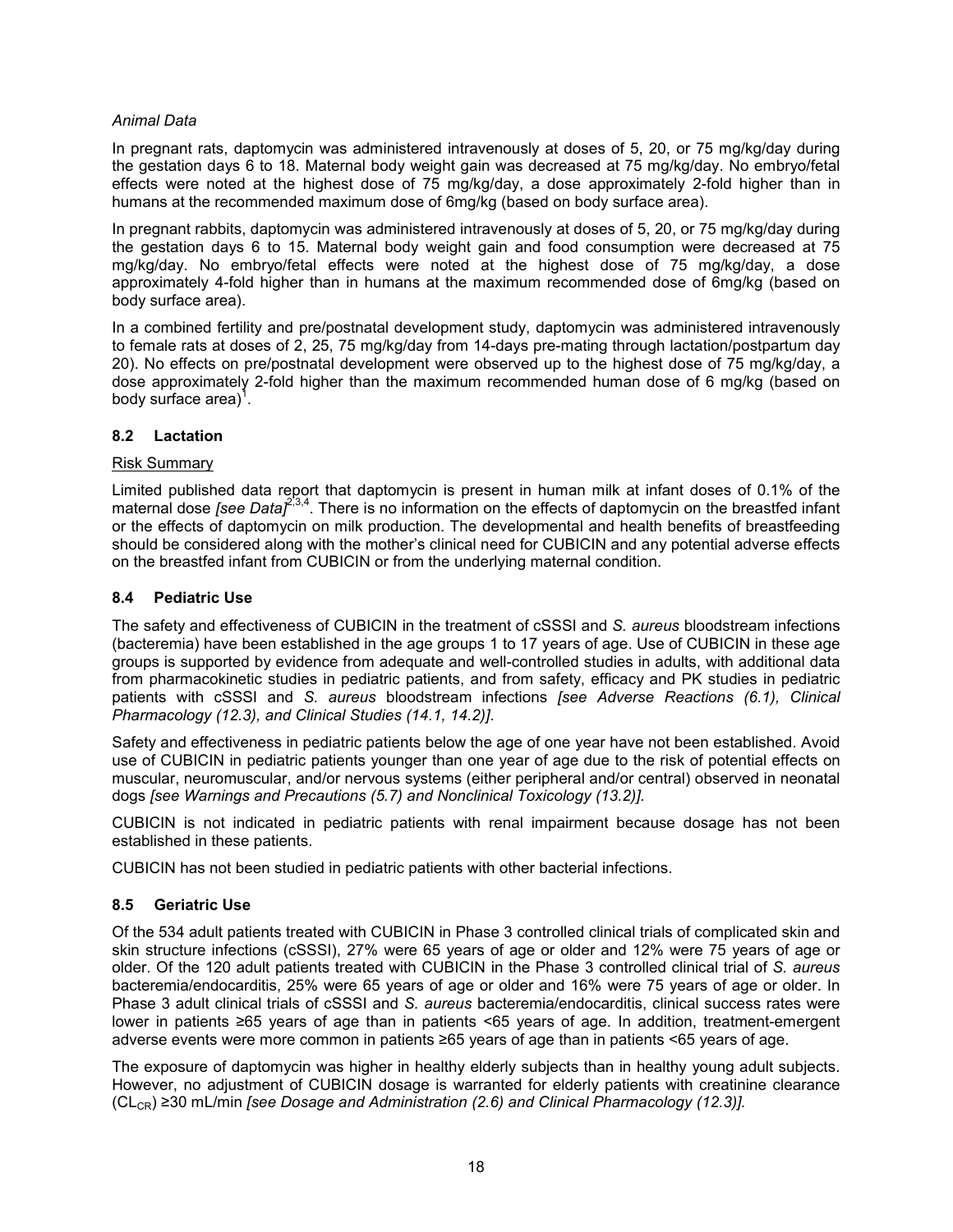### **8.6 Patients with Renal Impairment**

Daptomycin is eliminated primarily by the kidneys; therefore, a modification of CUBICIN dosage interval is recommended for adult patients with  $CL_{CR}$  <30 mL/min, including patients receiving hemodialysis or continuous ambulatory peritoneal dialysis (CAPD). In adult patients with renal impairment, both renal function and creatine phosphokinase (CPK) should be monitored more frequently than once weekly *[see Dosage and Administration (2.6), Warnings and Precautions (5.2, 5.10), and Clinical Pharmacology (12.3)].*

The dosage regimen for CUBICIN in pediatric patients with renal impairment has not been established*.*

# **10 OVERDOSAGE**

In the event of overdosage, supportive care is advised with maintenance of glomerular filtration. Daptomycin is cleared slowly from the body by hemodialysis (approximately 15% of the administered dose is removed over 4 hours) and by peritoneal dialysis (approximately 11% of the administered dose is removed over 48 hours). The use of high-flux dialysis membranes during 4 hours of hemodialysis may increase the percentage of dose removed compared with that removed by low-flux membranes.

## **11 DESCRIPTION**

CUBICIN (daptomycin for injection) contains daptomycin, a cyclic lipopeptide antibacterial agent derived from the fermentation of *Streptomyces roseosporus*. The chemical name is *N*-decanoyl-L-tryptophyl-Dasparaginyl-L-aspartyl-L-threonylglycyl-L-ornithyl-L-aspartyl-D-alanyl-L-aspartylglycyl-D-seryl-*threo*-3 methyl-L-glutamyl-3-anthraniloyl-L-alanine  $\varepsilon_1$ -lactone. The chemical structure is:



The empirical formula is  $C_{72}H_{101}N_{17}O_{26}$ ; the molecular weight is 1620.67. CUBICIN is supplied in a singledose vial as a sterile, preservative-free, pale yellow to light brown, lyophilized cake containing approximately 500 mg of daptomycin for intravenous (IV) use following reconstitution with 0.9% sodium chloride injection *[see Dosage and Administration (2.7)].* The only inactive ingredient is sodium hydroxide, which is used for pH adjustment. Freshly reconstituted solutions of CUBICIN range in color from pale yellow to light brown.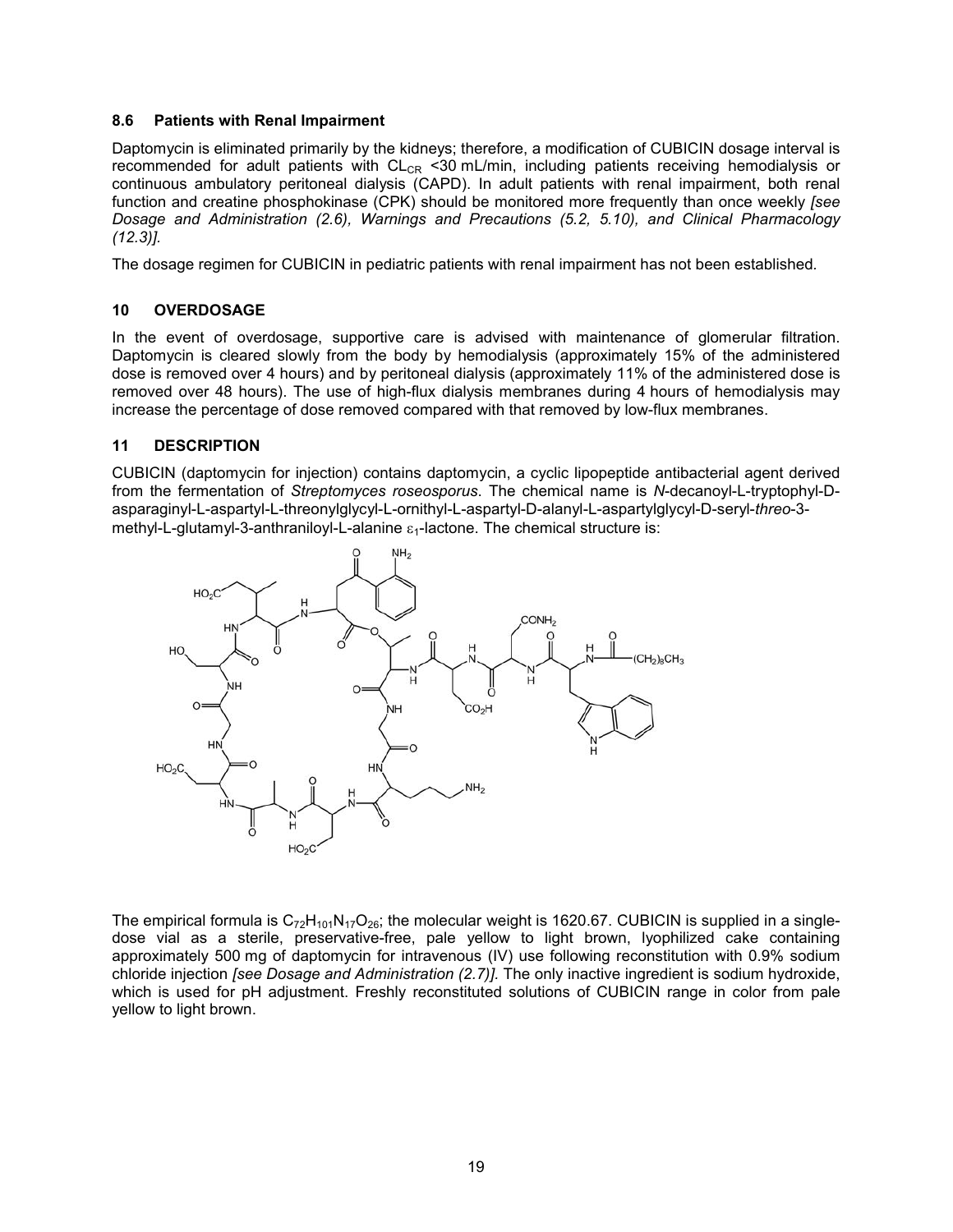# **12 CLINICAL PHARMACOLOGY**

# **12.1 Mechanism of Action**

Daptomycin is an antibacterial drug *[see Clinical Pharmacology (12.4)].*

# **12.2 Pharmacodynamics**

Based on animal models of infection, the antimicrobial activity of daptomycin appears to correlate with the AUC/MIC (area under the concentration-time curve/minimum inhibitory concentration) ratio for certain pathogens, including *S. aureus*. The principal pharmacokinetic/pharmacodynamic parameter best associated with clinical and microbiological cure has not been elucidated in clinical trials with CUBICIN.

# **12.3 Pharmacokinetics**

## CUBICIN Administered over a 30-Minute Period in Adults

The mean and standard deviation (SD) pharmacokinetic parameters of daptomycin at steady-state following intravenous (IV) administration of CUBICIN over a 30-minute period at 4 to 12 mg/kg q24h to healthy young adults are summarized in Table 11.

| Table 11: Mean (SD) Daptomycin Pharmacokinetic Parameters in Healthy Adult Volunteers at |
|------------------------------------------------------------------------------------------|
| <b>Steady-State</b>                                                                      |

| $Dose^{*T}$<br>(mg/kg) | Pharmacokinetic Parameters <sup>+</sup> |                  |                                      |                              |                              |  |  |  |  |
|------------------------|-----------------------------------------|------------------|--------------------------------------|------------------------------|------------------------------|--|--|--|--|
|                        | $AUC_{0-24}$<br>(mcg•h/mL)              | $t_{1/2}$<br>(h) | $\mathsf{V}_{\mathsf{ss}}$<br>(L/kg) | CL <sub>T</sub><br>(mL/h/kg) | $C_{\text{max}}$<br>(mcg/mL) |  |  |  |  |
| 4 $(N=6)$              | 494 (75)                                | 8.1(1.0)         | 0.096(0.009)                         | 8.3(1.3)                     | 57.8(3.0)                    |  |  |  |  |
| $6$ (N=6)              | 632 (78)                                | 7.9(1.0)         | 0.101(0.007)                         | 9.1(1.5)                     | 93.9(6.0)                    |  |  |  |  |
| $8$ (N=6)              | 858 (213)                               | 8.3(2.2)         | 0.101(0.013)                         | 9.0(3.0)                     | 123.3 (16.0)                 |  |  |  |  |
| 10 $(N=9)$             | 1039 (178)                              | 7.9(0.6)         | 0.098(0.017)                         | 8.8(2.2)                     | 141.1 (24.0)                 |  |  |  |  |
| 12 $(N=9)$             | 1277 (253)                              | 7.7(1.1)         | 0.097(0.018)                         | 9.0(2.8)                     | 183.7 (25.0)                 |  |  |  |  |

\*CUBICIN was administered by IV infusion over a 30-minute period.

<sup>†</sup>Doses of CUBICIN in excess of 6 mg/kg have not been approved.

 $A^{\ddagger}$ AUC<sub>0-24</sub>, area under the concentration-time curve from 0 to 24 hours; t<sub>1/2</sub>, elimination half-life; V<sub>ss</sub>, volume of distribution at steady-state;  $CL_T$ , total plasma clearance;  $C_{\text{max}}$ , maximum plasma concentration.

Daptomycin pharmacokinetics were generally linear and time-independent at CUBICIN doses of 4 to 12 mg/kg q24h administered by IV infusion over a 30-minute period for up to 14 days. Steady-state trough concentrations were achieved by the third daily dose. The mean (SD) steady-state trough concentrations attained following the administration of 4, 6, 8, 10, and 12 mg/kg q24h were 5.9 (1.6), 6.7 (1.6), 10.3 (5.5), 12.9 (2.9), and 13.7 (5.2) mcg/mL, respectively.

# CUBICIN Administered over a 2-Minute Period in Adults

Following IV administration of CUBICIN over a 2-minute period to healthy adult volunteers at doses of 4 mg/kg (N=8) and 6 mg/kg (N=12), the mean (SD) steady-state systemic exposure (AUC) values were 475 (71) and 701 (82) mcg•h/mL, respectively. Values for maximum plasma concentration ( $C_{\text{max}}$ ) at the end of the 2-minute period could not be determined adequately in this study. However, using pharmacokinetic parameters from 14 healthy adult volunteers who received a single dose of CUBICIN 6 mg/kg IV administered over a 30-minute period in a separate study, steady-state  $C_{\text{max}}$  values were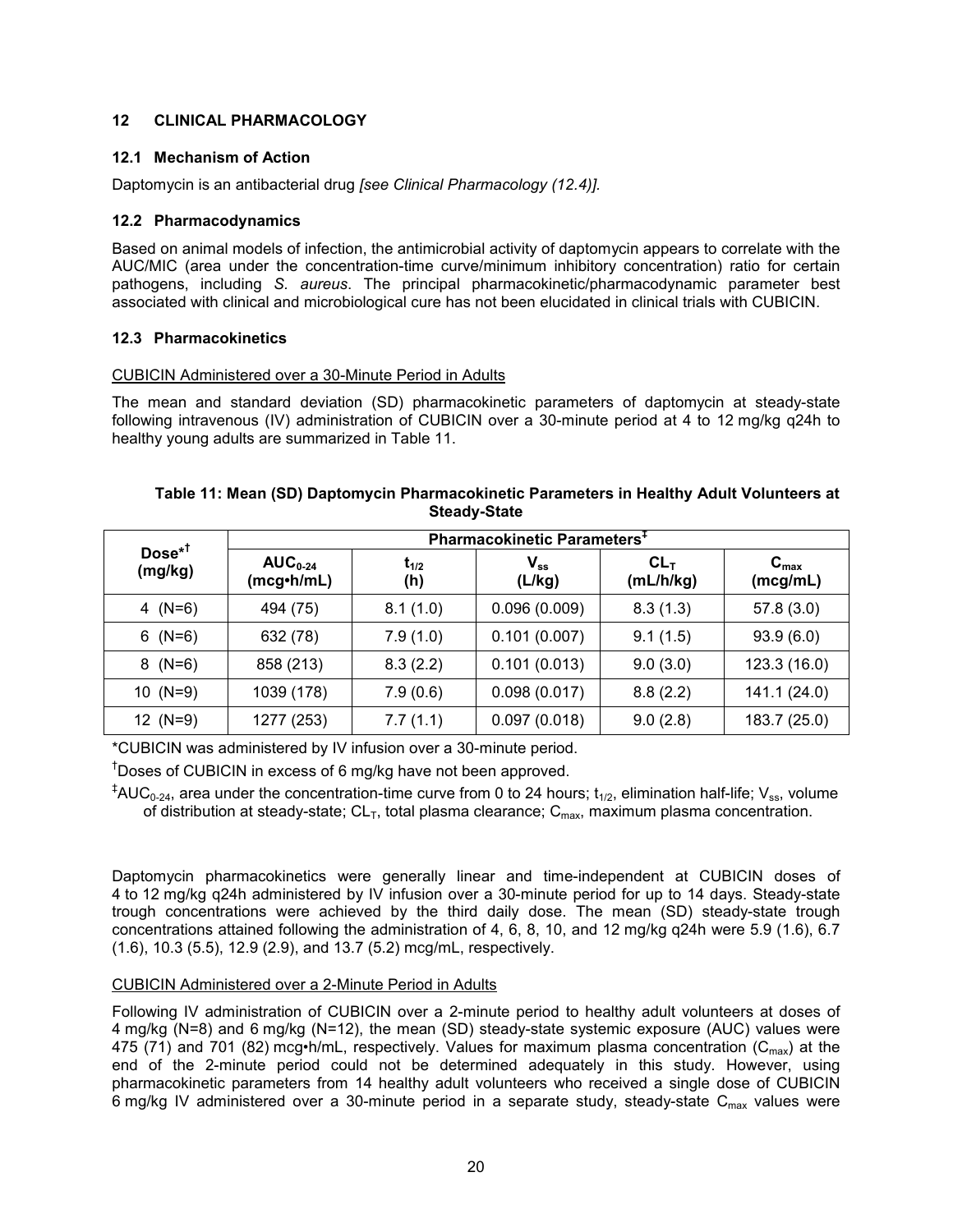simulated for CUBICIN 4 and 6 mg/kg IV administered over a 2-minute period. The simulated mean (SD) steady-state  $C_{\text{max}}$  values were 77.7 (8.1) and 116.6 (12.2) mcg/mL, respectively.

## **Distribution**

Daptomycin is reversibly bound to human plasma proteins, primarily to serum albumin, in a concentrationindependent manner. The overall mean binding ranges from 90 to 93%.

In clinical studies, mean serum protein binding in adult subjects with creatinine clearance (CL<sub>CR</sub>) ≥30 mL/min was comparable to that observed in healthy adult subjects with normal renal function. However, there was a trend toward decreasing serum protein binding among subjects with  $CL_{CR}$ <30 mL/min (88%), including those receiving hemodialysis (86%) and continuous ambulatory peritoneal dialysis (CAPD) (84%). The protein binding of daptomycin in adult subjects with moderate hepatic impairment (Child-Pugh Class B) was similar to that in healthy adult subjects.

The volume of distribution at steady-state  $(V_{ss})$  of daptomycin in healthy adult subjects was approximately 0.1 L/kg and was independent of dose.

## Metabolism

In *in vitro* studies, daptomycin was not metabolized by human liver microsomes.

In 5 healthy adults after infusion of radiolabeled  $^{14}$ C-daptomycin, the plasma total radioactivity was similar to the concentration determined by microbiological assay. Inactive metabolites were detected in urine, as determined by the difference between total radioactive concentrations and microbiologically active concentrations. In a separate study, no metabolites were observed in plasma on Day 1 following the administration of CUBICIN at 6 mg/kg to adult subjects. Minor amounts of three oxidative metabolites and one unidentified compound were detected in urine. The site of metabolism has not been identified.

## Excretion

Daptomycin is excreted primarily by the kidneys. In a mass balance study of 5 healthy adult subjects using radiolabeled daptomycin, approximately 78% of the administered dose was recovered from urine based on total radioactivity (approximately 52% of the dose based on microbiologically active concentrations), and 5.7% of the administered dose was recovered from feces (collected for up to 9 days) based on total radioactivity.

#### Specific Populations

# *Renal Impairment*

Population-derived pharmacokinetic parameters were determined for infected adult patients (complicated skin and skin structure infections [cSSSI] and *S. aureus* bacteremia) and noninfected adult subjects with various degrees of renal function (Table 12). Total plasma clearance (CL<sub>T</sub>), elimination half-life (t<sub>1/2</sub>), and volume of distribution at steady-state (V<sub>ss</sub>) in patients with cSSSI were similar to those in patients with *S*. *aureus* bacteremia. Following administration of CUBICIN 4 mg/kg q24h by IV infusion over a 30-minute period, the mean  $CL<sub>T</sub>$  was 9%, 22%, and 46% lower among subjects and patients with mild (CL<sub>CR</sub> 50– 80 mL/min), moderate (CL<sub>CR</sub> 30–<50 mL/min), and severe (CL<sub>CR</sub> <30 mL/min) renal impairment, respectively, than in those with normal renal function ( $CL_{CR}$  >80 mL/min). The mean steady-state systemic exposure (AUC),  $t_{1/2}$ , and  $V_{ss}$  increased with decreasing renal function, although the mean AUC for patients with  $CL_{CR}$  30–80 mL/min was not markedly different from the mean AUC for patients with normal renal function. The mean AUC for patients with  $CL_{CR}$  <30 mL/min and for patients on dialysis (CAPD and hemodialysis dosed post-dialysis) was approximately 2 and 3 times higher, respectively, than for patients with normal renal function. The mean  $C_{max}$  ranged from 60 to 70 mcg/mL in patients with  $CL_{CR}$ ≥30 mL/min, while the mean C<sub>max</sub> for patients with CL<sub>CR</sub> <30 mL/min ranged from 41 to 58 mcg/mL. After administration of CUBICIN 6 mg/kg q24h by IV infusion over a 30-minute period, the mean  $\tilde{C}_{max}$  ranged from 80 to 114 mcg/mL in patients with mild to moderate renal impairment and was similar to that of patients with normal renal function.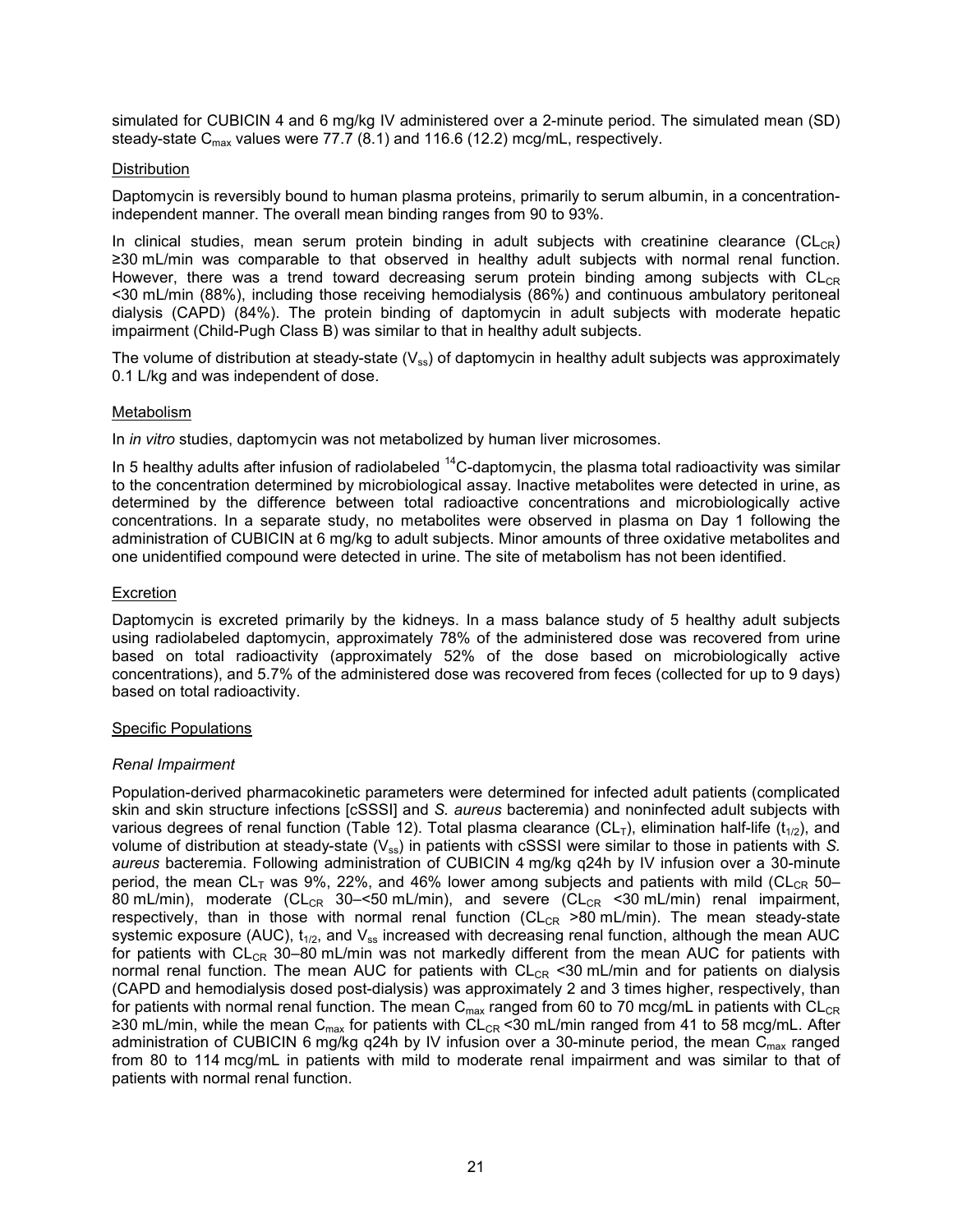|                                      | <b>Pharmacokinetic Parameters*</b>       |                                                  |                                          |                                                       |                                                                |                                                      |  |  |
|--------------------------------------|------------------------------------------|--------------------------------------------------|------------------------------------------|-------------------------------------------------------|----------------------------------------------------------------|------------------------------------------------------|--|--|
| <b>Renal Function</b>                | $t_{1/2}$ <sup>†</sup><br>(h)<br>4 mg/kg | $V_{ss}^{\  \  \, \dagger}$<br>(L/kg)<br>4 mg/kg | $CL_T^{\dagger}$<br>(mL/h/kg)<br>4 mg/kg | $AUC_{0.8}^{\dagger}$<br>$(mcg\cdot h/mL)$<br>4 mg/kg | $AUC_{ss}^{\  \  \, \ddagger}$<br>$(mcg\cdot h/mL)$<br>6 mg/kg | $C_{\text{min,ss}}^{\dagger}$<br>(mcg/mL)<br>6 mg/kg |  |  |
| Normal                               | 9.39(4.74)                               | 0.13(0.05)                                       | 10.9(4.0)                                | 417 (155)                                             | 545 (296)                                                      | 6.9(3.5)                                             |  |  |
| $(CL_{CR} > 80$ mL/min)              | $N = 165$                                | $N = 165$                                        | $N = 165$                                | $N = 165$                                             | $N=62$                                                         | $N = 61$                                             |  |  |
| Mild Renal<br>Impairment             | 10.75 (8.36)<br>$N = 64$                 | 0.12(0.05)<br>$N=64$                             | 9.9(4.0)<br>$N = 64$                     | 466 (177)<br>$N = 64$                                 | 637 (215)<br>$N = 29$                                          | 12.4(5.6)<br>$N = 29$                                |  |  |
| $CL_{CR}$ 50-<br>80 mL/min)          |                                          |                                                  |                                          |                                                       |                                                                |                                                      |  |  |
| Moderate Renal<br>Impairment         | 14.70 (10.50)<br>$N=24$                  | 0.15(0.06)<br>$N=24$                             | 8.5(3.4)<br>$N = 24$                     | 560 (258)<br>$N = 24$                                 | 868 (349)<br>$N=15$                                            | 19.0(9.0)<br>$N=14$                                  |  |  |
| $CL_{CR}$ 30-<br><50 mL/min)         |                                          |                                                  |                                          |                                                       |                                                                |                                                      |  |  |
| Severe Renal                         | 27.83 (14.85)                            | 0.20(0.15)                                       | 5.9(3.9)                                 | 925 (467)                                             | 1050 (892)                                                     | 24.4 (21.4)                                          |  |  |
| Impairment<br>$CL_{CR}$ < 30 mL/min) | $N=8$                                    | $N=8$                                            | $N=8$                                    | $N=8$                                                 | $N=2$                                                          | $N=2$                                                |  |  |
| Hemodialysis                         | 30.51 (6.51)                             | 0.16(0.04)                                       | 3.9(2.1)                                 | 1193 (399)                                            | NA                                                             | <b>NA</b>                                            |  |  |
|                                      | $N=16$                                   | $N=16$                                           | $N = 16$                                 | $N = 16$                                              |                                                                |                                                      |  |  |
| CAPD                                 | 27.56 (4.53)                             | 0.11(0.02)                                       | 2.9(0.4)                                 | 1409 (238)                                            | NA                                                             | <b>NA</b>                                            |  |  |
|                                      | $N=5$                                    | $N=5$                                            | $N=5$                                    | $N=5$                                                 |                                                                |                                                      |  |  |

# **Table 12: Mean (SD) Daptomycin Population Pharmacokinetic Parameters Following Infusion of CUBICIN 4 mg/kg or 6 mg/kg to Infected Adult Patients and Noninfected Adult Subjects with Various Degrees of Renal Function**

Note: CUBICIN was administered over a 30-minute period.

 $C_{CCR}$ , creatinine clearance estimated using the Cockcroft-Gault equation with actual body weight; CAPD, continuous ambulatory peritoneal dialysis;  $AUC_{0-\infty}$ , area under the concentration-time curve extrapolated to infinity; AUC<sub>ss</sub>, area under the concentration-time curve calculated over the 24-hour dosing interval at steady-state; C<sub>min.ss</sub>, trough concentration at steady-state; NA, not applicable.

<sup>†</sup>Parameters obtained following a single dose from patients with complicated skin and skin structure infections and healthy subjects.

‡ Parameters obtained at steady-state from patients with *S. aureus* bacteremia.

Because renal excretion is the primary route of elimination, adjustment of CUBICIN dosage interval is necessary in adult patients with severe renal impairment (CL<sub>CR</sub> <30 mL/min) *[see Dosage and Administration (2.6)].*

# *Hepatic Impairment*

The pharmacokinetics of daptomycin were evaluated in 10 adult subjects with moderate hepatic impairment (Child-Pugh Class B) and compared with those in healthy adult volunteers (N=9) matched for gender, age, and weight. The pharmacokinetics of daptomycin were not altered in subjects with moderate hepatic impairment. No dosage adjustment is warranted when CUBICIN is administered to patients with mild to moderate hepatic impairment. The pharmacokinetics of daptomycin in patients with severe hepatic impairment (Child-Pugh Class C) have not been evaluated.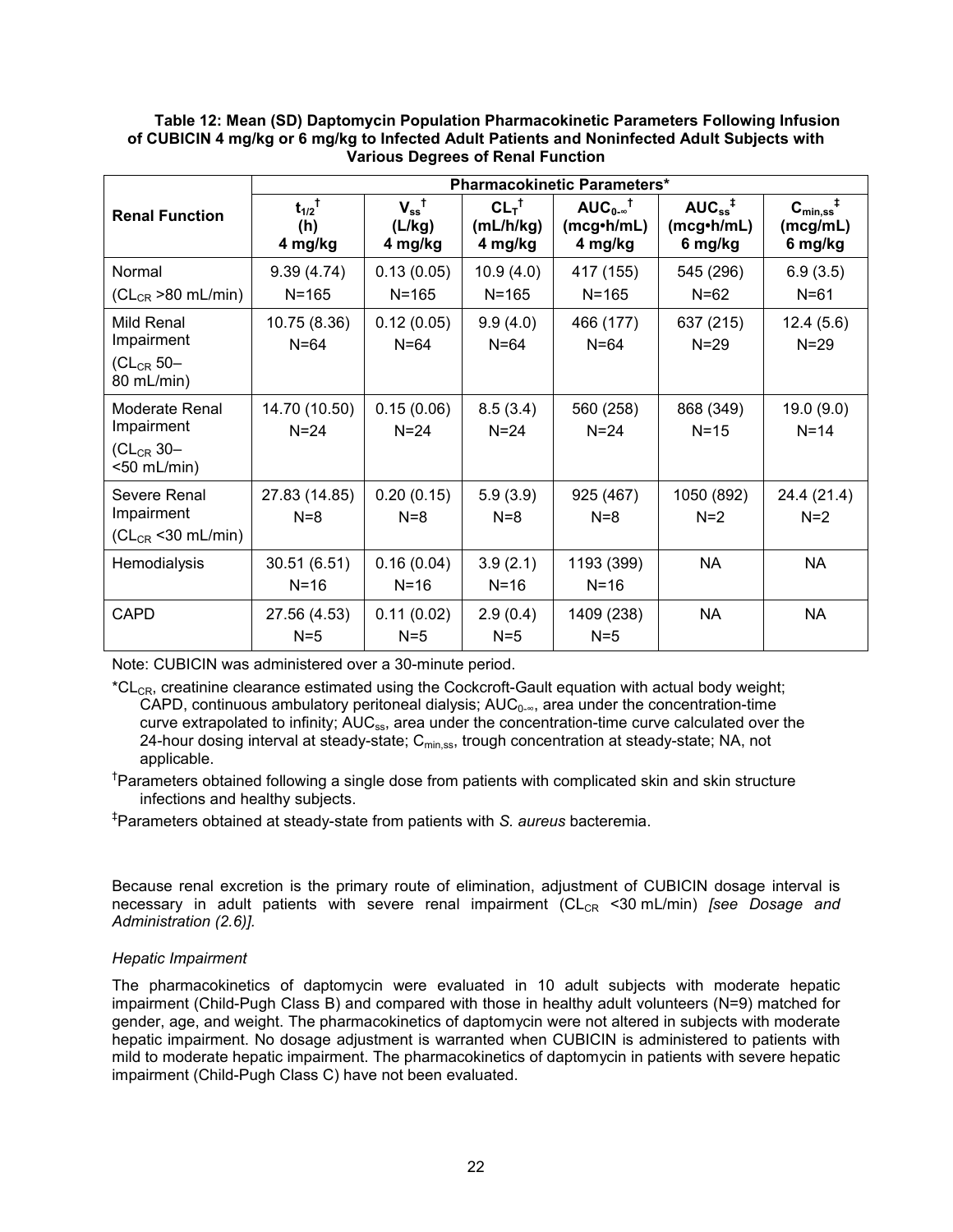# *Gender*

No clinically significant gender-related differences in daptomycin pharmacokinetics have been observed. No dosage adjustment is warranted based on gender when CUBICIN is administered.

#### *Geriatric*

The pharmacokinetics of daptomycin were evaluated in 12 healthy elderly subjects (≥75 years of age) and 11 healthy young adult controls (18 to 30 years of age). Following administration of a single 4 mg/kg dose of CUBICIN by IV infusion over a 30-minute period, the mean total clearance of daptomycin was approximately 35% lower and the mean  $AUC_{0-8}$  was approximately 58% higher in elderly subjects than in healthy young adult subjects. There were no differences in C<sub>max</sub> *[see Use in Specific Populations (8.5)]*.

## *Obesity*

The pharmacokinetics of daptomycin were evaluated in 6 moderately obese (Body Mass Index [BMI] 25 to 39.9 kg/m<sup>2</sup>) and 6 extremely obese (BMI ≥40 kg/m<sup>2</sup>) adult subjects and controls matched for age, gender, and renal function. Following administration of CUBICIN by IV infusion over a 30-minute period as a single 4 mg/kg dose based on total body weight, the total plasma clearance of daptomycin normalized to total body weight was approximately 15% lower in moderately obese subjects and 23% lower in extremely obese subjects than in nonobese controls. The  $AUC_{0-\infty}$  of daptomycin was approximately 30% higher in moderately obese subjects and 31% higher in extremely obese subjects than in nonobese controls. The differences were most likely due to differences in the renal clearance of daptomycin. No adjustment of CUBICIN dosage is warranted in obese patients.

## *Pediatric*

The pharmacokinetics of daptomycin in pediatric subjects was evaluated in 3 single-dose pharmacokinetic studies. In general, body weight-normalized total body clearance in pediatric patients was higher than in adults and increased with a decrease of age, whereas elimination half-life tends to decrease with a decrease of age. Body weight-normalized total body clearance and elimination half-life of daptomycin in children 2 to 6 years of age were similar at different doses.

A study was conducted to assess safety, efficacy, and pharmacokinetics of daptomycin in pediatric patients (1 to 17 years old, inclusive) with cSSSI caused by Gram-positive pathogens. Patients were enrolled into 4 age groups *[see Clinical Studies (14.1)]*, and intravenous CUBICIN doses of 5 to 10 mg/kg once daily were administered. Following administration of multiple doses, daptomycin exposure (AUC<sub>ss</sub>) and C<sub>max,ss</sub>) was similar across different age groups after dose adjustment based on body weight and age (Table 13).

#### **Table 13: Mean (SD) Daptomycin Population Pharmacokinetic Parameters in cSSSI Pediatric Patients**

|     | <b>Pharmacokinetic Parameters</b> |                                             |                          |                         |                  |                          |                                          |  |  |
|-----|-----------------------------------|---------------------------------------------|--------------------------|-------------------------|------------------|--------------------------|------------------------------------------|--|--|
| Age | <b>Dose</b><br>(mg/kg)            | <b>Infusion</b><br><b>Duration</b><br>(min) | $AUC_{ss}$<br>(mcg•h/mL) | t <sub>1/2</sub><br>(h) | $V_{ss}$<br>(mL) | <b>CL</b> τ<br>(mL/h/kg) | $\mathbf{v}_{\text{max,ss}}$<br>(mcg/mL) |  |  |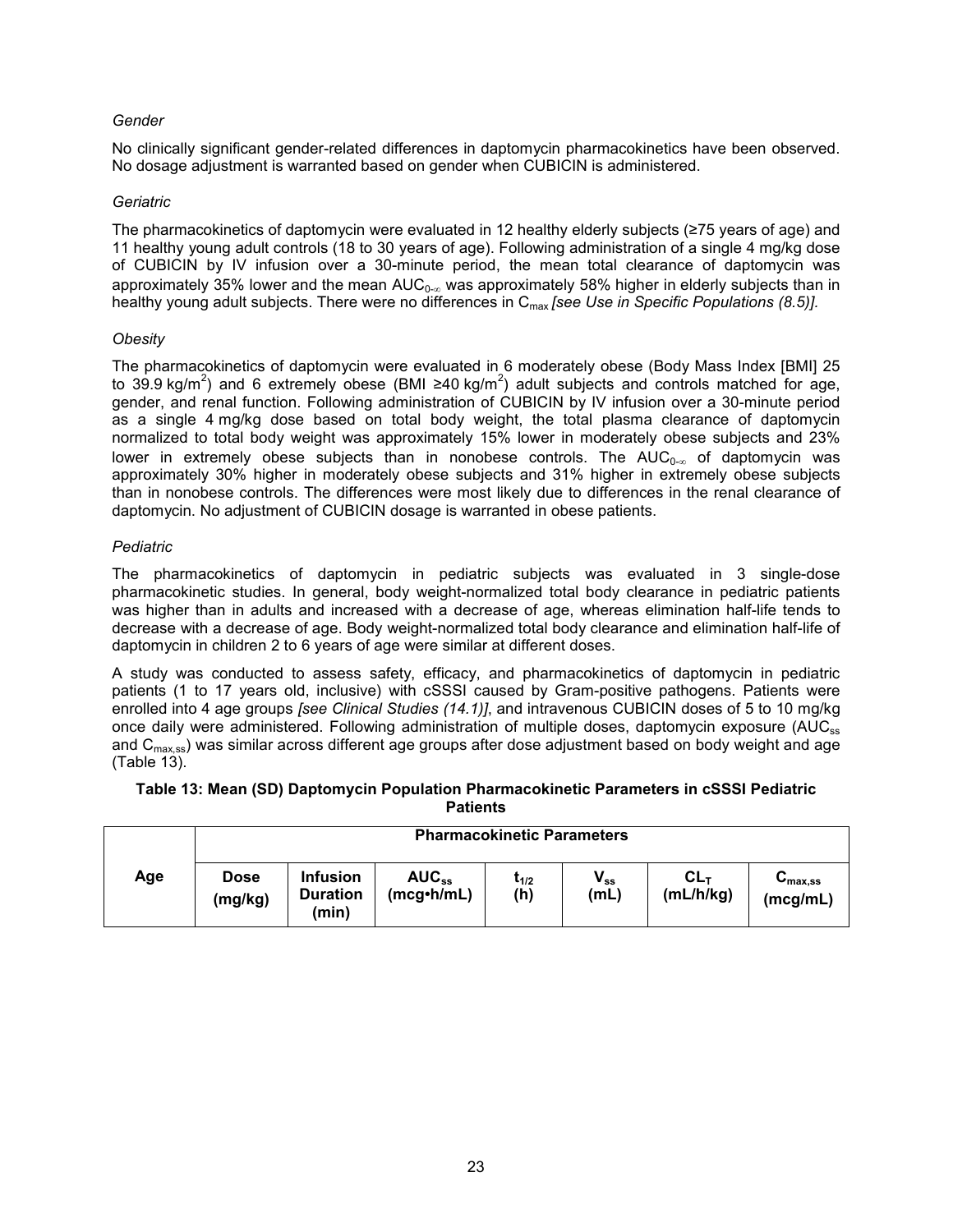| 12 to 17<br>years<br>$(N=6)$             | 5  | 30 | 434 (67.9) | 7.1(0.9) | 8200<br>(3250) | 11.8(2.15) | 76.4 (6.75) |
|------------------------------------------|----|----|------------|----------|----------------|------------|-------------|
| 7 to 11<br>years<br>$(N=2)$              | 7  | 30 | 543*       | $6.8*$   | 4470*          | $13.2*$    | $92.4*$     |
| $2$ to $6$<br>years<br>$(N=7)$           | 9  | 60 | 452 (93.1) | 4.6(0.8) | 2750<br>(832)  | 20.8(4.29) | 90.3(14.0)  |
| 1 to less<br>than 2<br>years<br>$(N=27)$ | 10 | 60 | 462 (138)  | 4.8(0.6) | 1670<br>(446)  | 23.1(5.43) | 81.6 (20.7) |

AUC<sub>ss</sub>, area under the concentration-time curve at steady state;  $CL<sub>T</sub>$ , clearance normalized to body weight;  $V_{ss}$ , volume of distribution at steady state;  $t_{\gamma s}$ , terminal half-life \*Mean is calculated from N=2

A study was conducted to assess safety, efficacy, and pharmacokinetics of daptomycin in pediatric patients with *S. aureus* bacteremia. Patients were enrolled into 3 age groups *[see Clinical Studies (14.2)]*, and intravenous doses of 7 to 12 mg/kg once daily were administered. Following administration of multiple doses, daptomycin exposure ( $AUC_{ss}$  and  $C_{max,ss}$ ) was similar across different age groups after dose adjustment based on body weight and age (Table 14).

|                               | <b>Pharmacokinetic Parameters</b> |                                             |                                 |                  |                  |                     |                                                     |  |  |
|-------------------------------|-----------------------------------|---------------------------------------------|---------------------------------|------------------|------------------|---------------------|-----------------------------------------------------|--|--|
| Age                           | <b>Dose</b><br>(mg/kg)            | <b>Infusion</b><br><b>Duration</b><br>(min) | $AUC_{ss}$<br>$(mcg\cdot h/mL)$ | $t_{1/2}$<br>(h) | $V_{ss}$<br>(mL) | $CL_T$<br>(mL/h/kg) | $\mathsf{C}_{\mathsf{max},\mathsf{ss}}$<br>(mcg/mL) |  |  |
| 12 to 17<br>years<br>$(N=13)$ | 7                                 | 30                                          | 656 (334)                       | 7.5(2.3)         | 6420<br>(1980)   | 12.4(3.9)           | 104 (35.5)                                          |  |  |
| 7 to 11<br>years<br>$(N=19)$  | 9                                 | 30                                          | 579 (116)                       | 6.0(0.8)         | 4510<br>(1470)   | 15.9(2.8)           | 104 (14.5)                                          |  |  |
| $2$ to 6<br>years<br>$(N=19)$ | 12                                | 60                                          | 620 (109)                       | 5.1(0.6)         | 2200 (570)       | 19.9(3.4)           | 106 (12.8)                                          |  |  |

AUC<sub>ss</sub>, area under the concentration-time curve at steady state;  $CL<sub>T</sub>$ , clearance normalized to body weight;  $V_{ss}$ , volume of distribution at steady state;  $t_{\frac{1}{2}}$ , terminal half-life

No patients 1 to <2 years of age were enrolled in the study. Simulation using a population

pharmacokinetic model demonstrated that the AUC<sub>ss</sub> of daptomycin in pediatric patients 1 to <2 years of age receiving 12 mg/kg once daily would be comparable to that in adult patients receiving 6 mg/kg once daily.

# Drug-Drug Interactions

*In Vitro Studies*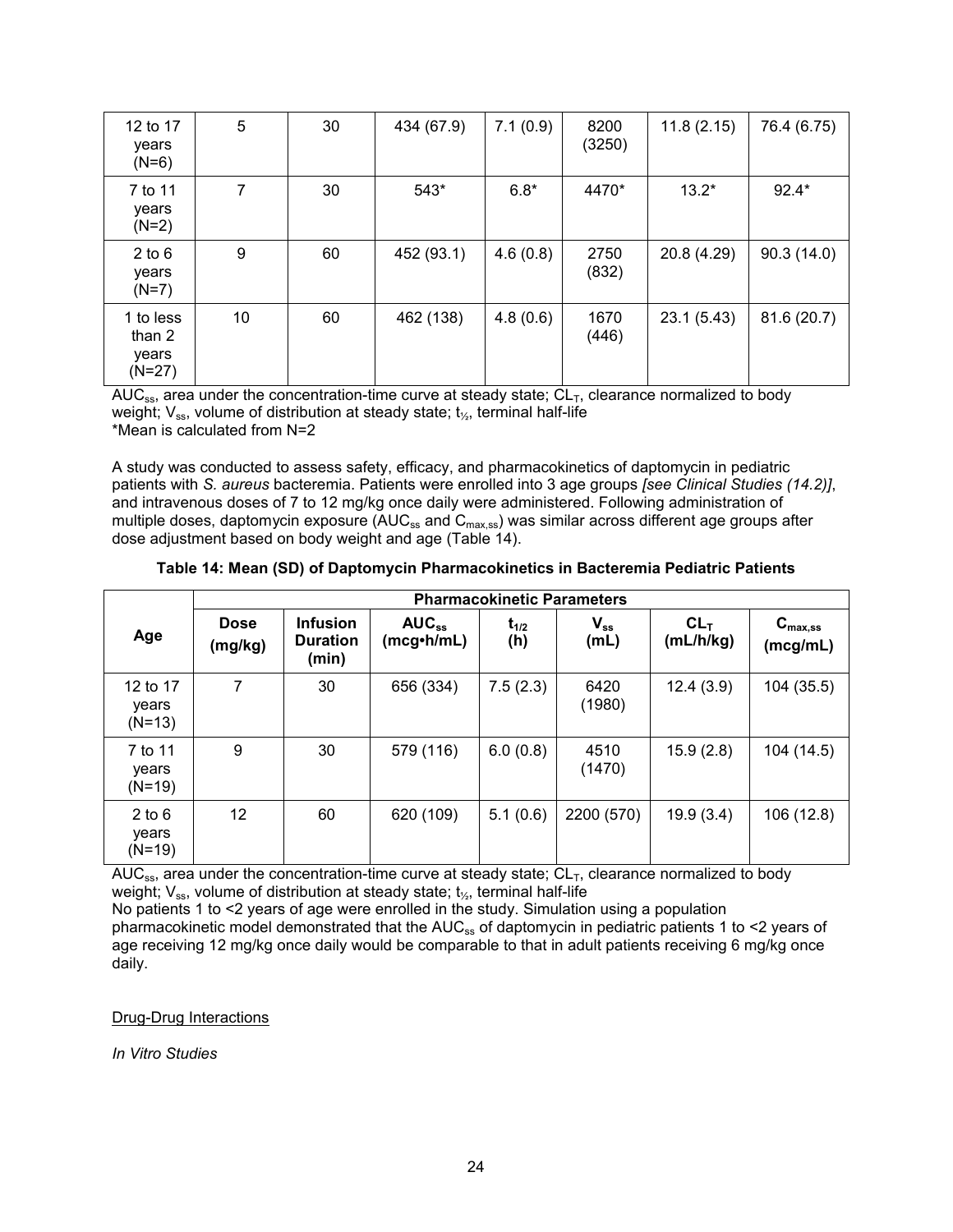*In vitro* studies with human hepatocytes indicate that daptomycin does not inhibit or induce the activities of the following human cytochrome P450 isoforms: 1A2, 2A6, 2C9, 2C19, 2D6, 2E1, and 3A4. It is unlikely that daptomycin will inhibit or induce the metabolism of drugs metabolized by the P450 system.

# *Aztreonam*

In a study in which 15 healthy adult subjects received a single dose of CUBICIN 6 mg/kg IV and a combination dose of CUBICIN 6 mg/kg IV and aztreonam 1 g IV, administered over a 30-minute period, the  $C_{\text{max}}$  and AUC<sub>0- $\infty$ </sub> of daptomycin were not significantly altered by aztreonam.

## *Tobramycin*

In a study in which 6 healthy adult males received a single dose of CUBICIN 2 mg/kg IV, tobramycin 1 mg/kg IV, and both in combination, administered over a 30-minute period, the mean C<sub>max</sub> and AUC<sub>0- $\infty$ </sub> of daptomycin were 12.7% and 8.7% higher, respectively, when CUBICIN was coadministered with tobramycin. The mean C<sub>max</sub> and AUC<sub>0- $\infty$ </sub> of tobramycin were 10.7% and 6.6% lower, respectively, when tobramycin was coadministered with CUBICIN. These differences were not statistically significant. The interaction between daptomycin and tobramycin with a clinical dose of CUBICIN is unknown.

## *Warfarin*

In 16 healthy adult subjects, administration of CUBICIN 6 mg/kg q24h by IV infusion over a 30-minute period for 5 days, with coadministration of a single oral dose of warfarin (25 mg) on the 5th day, had no significant effect on the pharmacokinetics of either drug and did not significantly alter the INR (International Normalized Ratio).

## *Simvastatin*

In 20 healthy adult subjects on a stable daily dose of simvastatin 40 mg, administration of CUBICIN 4 mg/kg q24h by IV infusion over a 30-minute period for 14 days (N=10) had no effect on plasma trough concentrations of simvastatin and was not associated with a higher incidence of adverse events, including skeletal myopathy, than in subjects receiving placebo once daily (N=10) *[see Warnings and Precautions (5.2) and Drug Interactions (7.1)].*

# *Probenecid*

Concomitant administration of probenecid (500 mg 4 times daily) and a single dose of CUBICIN 4 mg/kg by IV infusion over a 30-minute period in adults did not significantly alter the C<sub>max</sub> or AUC<sub>0-∞</sub> of daptomycin.

# **12.4 Microbiology**

Daptomycin belongs to the cyclic lipopeptide class of antibacterials. Daptomycin has clinical utility in the treatment of infections caused by aerobic, Gram-positive bacteria. The *in vitro* spectrum of activity of daptomycin encompasses most clinically relevant Gram-positive pathogenic bacteria.

Daptomycin exhibits rapid, concentration-dependent bactericidal activity against Gram-positive bacteria *in vitro*. This has been demonstrated both by time-kill curves and by MBC/MIC (minimum bactericidal concentration/minimum inhibitory concentration) ratios using broth dilution methodology. Daptomycin maintained bactericidal activity *in vitro* against stationary phase *S. aureus* in simulated endocardial vegetations. The clinical significance of this is not known.

#### Mechanism of Action

Daptomycin binds to bacterial cell membranes and causes a rapid depolarization of membrane potential. This loss of membrane potential causes inhibition of DNA, RNA, and protein synthesis, which results in bacterial cell death.

#### **Resistance**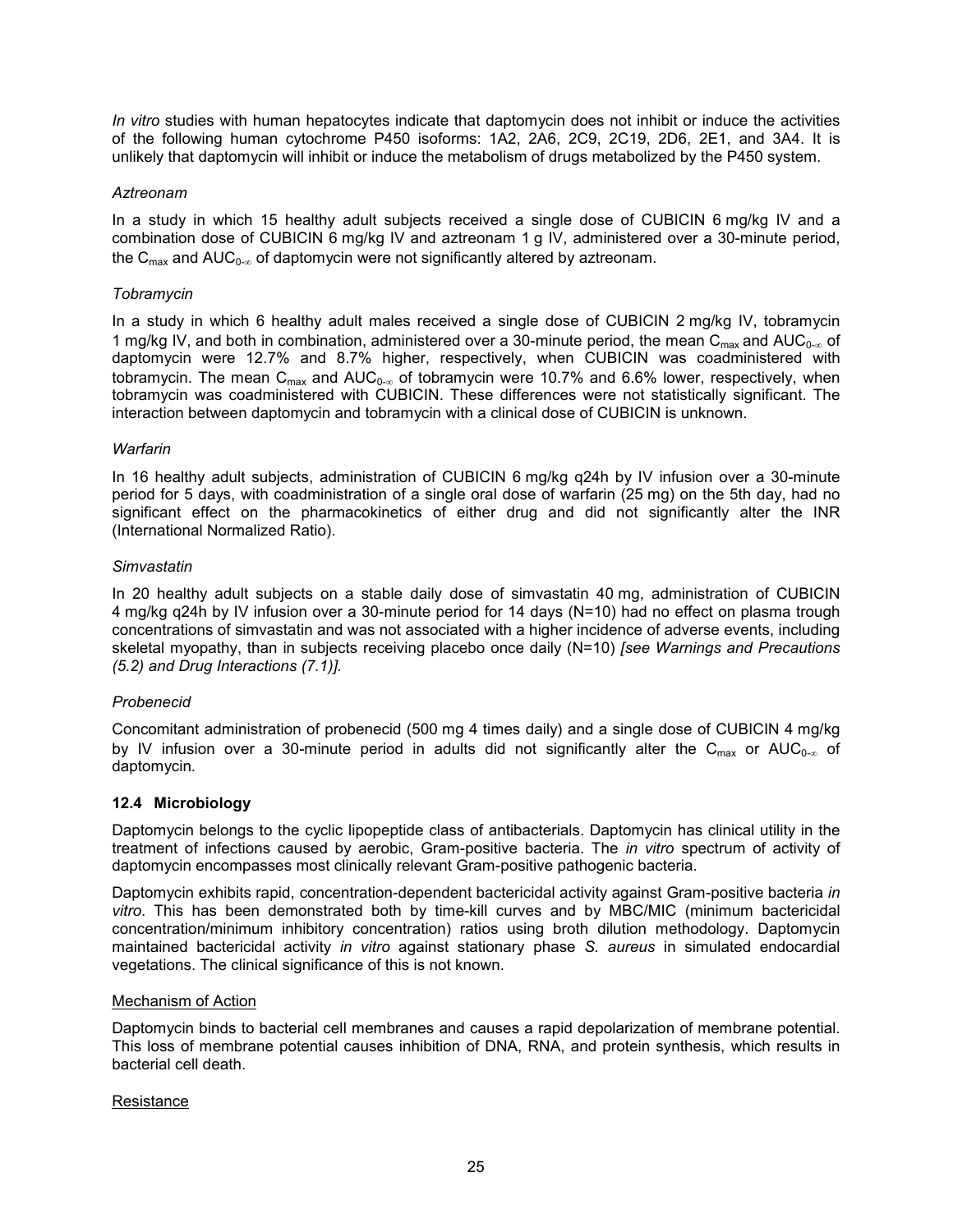The mechanism(s) of daptomycin resistance is not fully understood. Currently, there are no known transferable elements that confer resistance to daptomycin.

#### Interactions with Other Antibacterials

*In vitro* studies have investigated daptomycin interactions with other antibacterials. Antagonism, as determined by kill curve studies, has not been observed. *In vitro* synergistic interactions of daptomycin with aminoglycosides, β-lactam antibacterials, and rifampin have been shown against some isolates of staphylococci (including some methicillin-resistant isolates) and enterococci (including some vancomycinresistant isolates).

#### Complicated Skin and Skin Structure Infection (cSSSI) Trials in Adults

The emergence of daptomycin non-susceptible isolates occurred in 2 infected patients across the set of Phase 2 and pivotal Phase 3 clinical trials of cSSSI in adult patients. In one case, a non-susceptible *S. aureus* was isolated from a patient in a Phase 2 trial who received CUBICIN at less than the protocolspecified dose for the initial 5 days of therapy. In the second case, a non-susceptible *Enterococcus faecalis* was isolated from a patient with an infected chronic decubitus ulcer who was enrolled in a salvage trial.

#### *S. aureus* Bacteremia/Endocarditis and Other Post-Approval Trials in Adults

In subsequent clinical trials in adult patients, non-susceptible isolates were recovered. *S. aureus* was isolated from a patient in a compassionate-use trial and from 7 patients in the *S. aureus* bacteremia/endocarditis trial *[see Clinical Studies (14.2)].* An *E. faecium* was isolated from a patient in a vancomycin-resistant enterococci trial.

#### Antimicrobial Activity

Daptomycin has been shown to be active against most isolates of the following microorganisms both *in vitro* and in clinical infections *[see Indications and Usage (1)]*.

#### **Gram-Positive Bacteria**

*Enterococcus faecalis* (vancomycin-susceptible isolates only) *Staphylococcus aureus* (including methicillin-resistant isolates) *Streptococcus agalactiae Streptococcus dysgalactiae* subsp. *equisimilis Streptococcus pyogenes*

The following *in vitro* data are available, but their clinical significance is unknown. At least 90 percent of the following bacteria exhibit an *in vitro* minimum inhibitory concentration (MIC) less than or equal to the susceptible breakpoint for daptomycin against isolates of similar genus or organism group. However, the efficacy of daptomycin in treating clinical infections caused by these bacteria has not been established in adequate and well-controlled clinical trials.

#### **Gram-Positive Bacteria**

*Corynebacterium jeikeium Enterococcus faecalis* (vancomycin-resistant isolates) *Enterococcus faecium* (including vancomycin-resistant isolates) *Staphylococcus epidermidis* (including methicillin-resistant isolates) *Staphylococcus haemolyticus*

#### Susceptibility Testing

For specific information regarding susceptibility test interpretive criteria and associated test methods and quality control standards recognized by FDA for daptomycin, please see: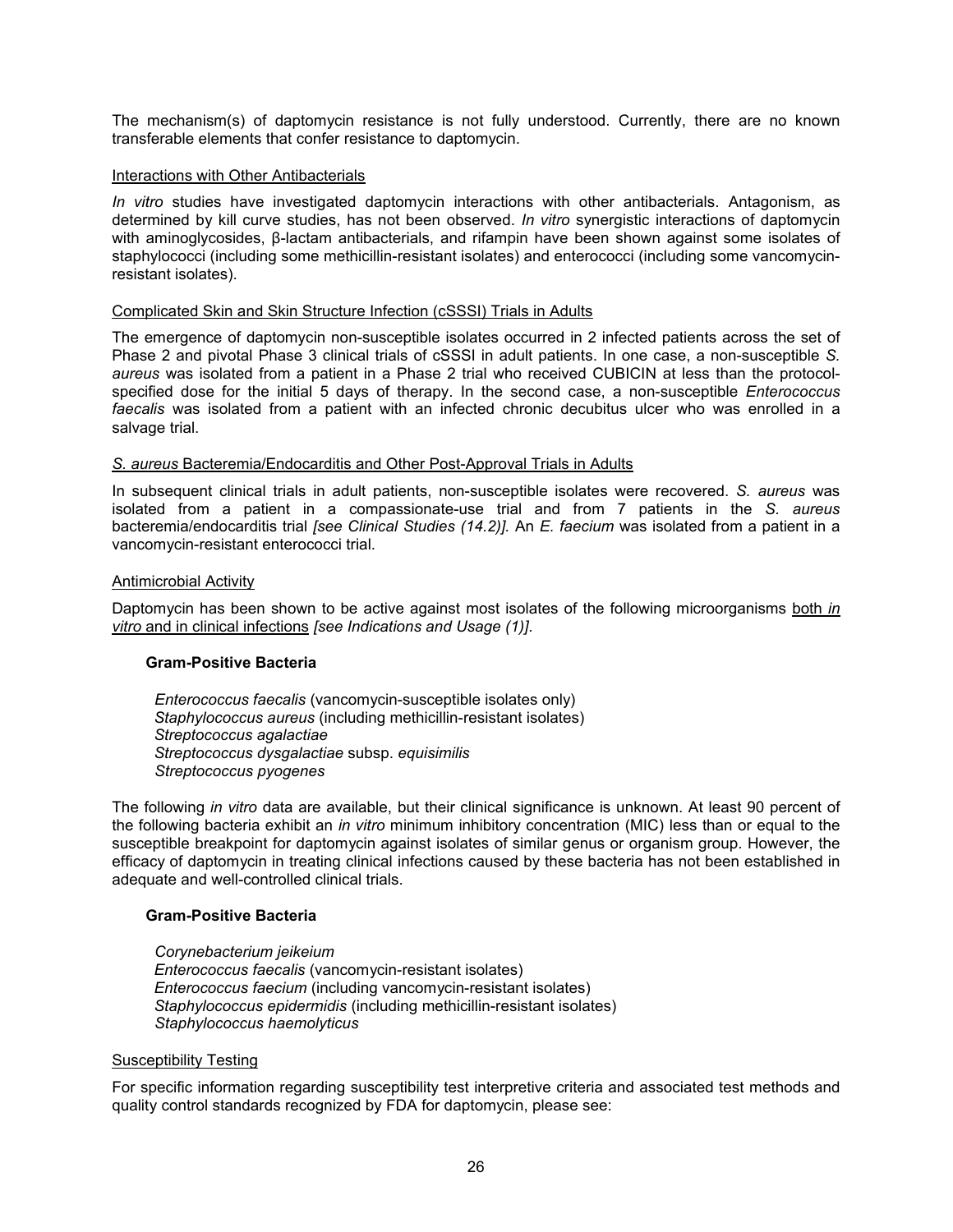https://www.fda.gov/STIC.

# **13 NONCLINICAL TOXICOLOGY**

## **13.1 Carcinogenesis, Mutagenesis, Impairment of Fertility**

Long-term carcinogenicity studies in animals have not been conducted to evaluate the carcinogenic potential of CUBICIN. However, neither mutagenic nor clastogenic potential was found in a battery of genotoxicity tests, including the Ames assay, a mammalian cell gene mutation assay, a test for chromosomal aberrations in Chinese hamster ovary cells, an *in vivo* micronucleus assay, an *in vitro* DNA repair assay, and an *in vivo* sister chromatid exchange assay in Chinese hamsters.

Daptomycin did not affect the fertility or reproductive performance of male and female rats when administered intravenously at doses of 25, 75, or 150 mg/kg/day, which is approximately up to 9 times the estimated human exposure level based upon AUCs (or approximately up to 4 times the recommended human dose of 6 mg/kg based on body surface area comparison).

## **13.2 Animal Toxicology and/or Pharmacology**

#### Adult Animals

In animals, daptomycin administration has been associated with effects on skeletal muscle. However, there were no changes in cardiac or smooth muscle. Skeletal muscle effects were characterized by microscopic degenerative/regenerative changes and variable elevations in creatine phosphokinase (CPK). No fibrosis or rhabdomyolysis was evident in repeat-dose studies up to the highest doses tested in rats (150 mg/kg/day) and dogs (100 mg/kg/day). The degree of skeletal myopathy showed no increase when treatment was extended from 1 month to up to 6 months. Severity was dose-dependent. All muscle effects, including microscopic changes, were fully reversible within 30 days following the cessation of dosing.

In adult animals, effects on peripheral nerve (characterized by axonal degeneration and frequently accompanied by significant losses of patellar reflex, gag reflex, and pain perception) were observed at daptomycin doses higher than those associated with skeletal myopathy. Deficits in the dogs' patellar reflexes were seen within 2 weeks after the start of treatment at 40 mg/kg/day (9 times the human  $C_{\text{max}}$  at the 6 mg/kg/day dose), with some clinical improvement noted within 2 weeks after the cessation of dosing. However, at 75 mg/kg/day for 1 month, 7 of 8 dogs failed to regain full patellar reflex responses within a 3-month recovery period. In a separate study in dogs receiving doses of 75 and 100 mg/kg/day for 2 weeks, minimal residual histological changes were noted at 6 months after the cessation of dosing. However, recovery of peripheral nerve function was evident.

Tissue distribution studies in rats showed that daptomycin is retained in the kidney but appears to penetrate the blood-brain barrier only minimally following single and multiple doses.

#### Juvenile Animals

Target organs of daptomycin-related effects in 7-week-old juvenile dogs were skeletal muscle and nerve, the same target organs as in adult dogs. In juvenile dogs, nerve effects were noted at lower daptomycin blood concentrations than in adult dogs following 28 days of dosing. In contrast to adult dogs, juvenile dogs also showed evidence of effects in nerves of the spinal cord as well as peripheral nerves after 28 days of dosing. No nerve effects were noted in juvenile dogs following 14 days of dosing at doses up to 75 mg/kg/day.

Administration of daptomycin to 7-week-old juvenile dogs for 28 days at doses of 50 mg/kg/day produced minimal degenerative effects on the peripheral nerve and spinal cord in several animals, with no corresponding clinical signs. A dose of 150 mg/kg/day for 28 days produced minimal degeneration in the peripheral nerve and spinal cord as well as minimal to mild degeneration of the skeletal muscle in a majority of animals, accompanied by slight to severe muscle weakness evident in most dogs. Following a 28-day recovery phase, microscopic examination revealed recovery of the skeletal muscle and the ulnar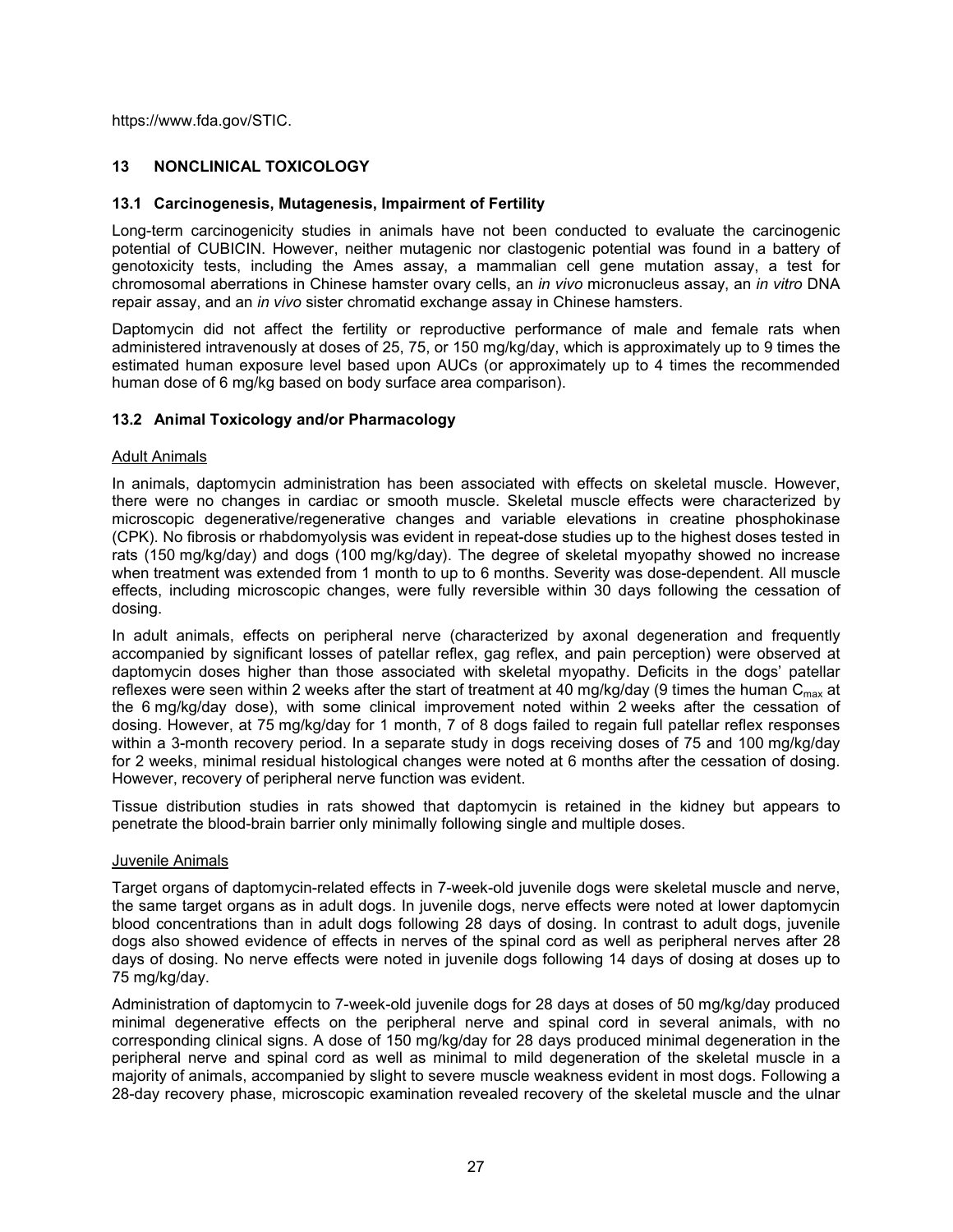nerve effects, but nerve degeneration in the sciatic nerve and spinal cord was still observed in all 150 mg/kg/day dogs.

Following once-daily administration of daptomycin to juvenile dogs for 28 days, microscopic effects in nerve tissue were noted at a  $C_{\text{max}}$  value of 417 mcg/mL, which is approximately 3-fold less than the  $C_{\text{max}}$ value associated with nerve effects in adult dogs treated once daily with daptomycin for 28 days (1308 mcg/mL).

#### Neonatal Animals

Neonatal dogs (4 to 31 days old) were more sensitive to daptomycin-related adverse nervous system and/or muscular system effects than either juvenile or adult dogs. In neonatal dogs, adverse nervous system and/or muscular system effects were associated with a  $C_{\text{max}}$  value approximately 3-fold less than the C<sub>max</sub> in juvenile dogs, and 9-fold less than the C<sub>max</sub> in adult dogs following 28 days of dosing. At a dose of 25 mg/kg/day with associated  $C_{max}$  and  $AUC_{inf}$  values of 147 mcg/mL and 717 mcg•h/mL, respectively (1.6 and 1.0-fold the adult human  $C_{\text{max}}$  and AUC, respectively, at the 6 mg/kg/day dose), mild clinical signs of twitching and one incidence of muscle rigidity were observed with no corresponding effect on body weight. These effects were found to be reversible within 28 days after treatment had stopped.

At higher dose levels of 50 and 75 mg/kg/day with associated  $C_{max}$  and AUC<sub>inf</sub> values of ≥321 mcg/mL and ≥1470 mcg•h/mL, respectively, marked clinical signs of twitching, muscle rigidity in the limbs, and impaired use of limbs were observed. Resulting decreases in body weights and overall body condition at doses ≥50 mg/kg/day necessitated early discontinuation by postnatal day (PND) 19.

Histopathological assessment did not reveal any daptomycin-related changes in the peripheral and central nervous system tissue, as well as in the skeletal muscle or other tissues assessed, at any dose level.

No adverse effects were observed in the dogs that received daptomycin at 10 mg/kg/day, the NOAEL, with associated C<sub>max</sub> and AUC<sub>inf</sub> values of 62 mcg/mL and 247 mcg•h/mL, respectively (or 0.6 and 0.4-fold the adult human  $C_{\text{max}}$  and AUC, respectively at the 6 mg/kg dose).

# **14 CLINICAL STUDIES**

# **14.1 Complicated Skin and Skin Structure Infections**

#### Adults with cSSSI

Adult patients with clinically documented complicated skin and skin structure infections (cSSSI) (Table 15) were enrolled in two randomized, multinational, multicenter, investigator-blinded trials comparing CUBICIN (4 mg/kg IV q24h) with either vancomycin (1 g IV q12h) or an anti-staphylococcal semi-synthetic penicillin (i.e., nafcillin, oxacillin, cloxacillin, or flucloxacillin; 4 to 12 g IV per day). Patients could switch to oral therapy after a minimum of 4 days of IV treatment if clinical improvement was demonstrated. Patients known to have bacteremia at baseline were excluded. Patients with creatinine clearance  $(CL_{CR})$  between 30 and 70 mL/min were to receive a lower dose of CUBICIN as specified in the protocol; however, the majority of patients in this subpopulation did not have the dose of CUBICIN adjusted.

#### **Table 15: Investigator's Primary Diagnosis in the cSSSI Trials in Adult Patients (Population: ITT)**

| <b>Primary Diagnosis</b> | <b>Adult Patients</b><br>(CUBICIN / Comparator*) |                             |                                      |
|--------------------------|--------------------------------------------------|-----------------------------|--------------------------------------|
|                          | Study 9801<br>N=264 / N=266                      | Study 9901<br>$N=270/N=292$ | <b>Pooled</b><br>$N = 534 / N = 558$ |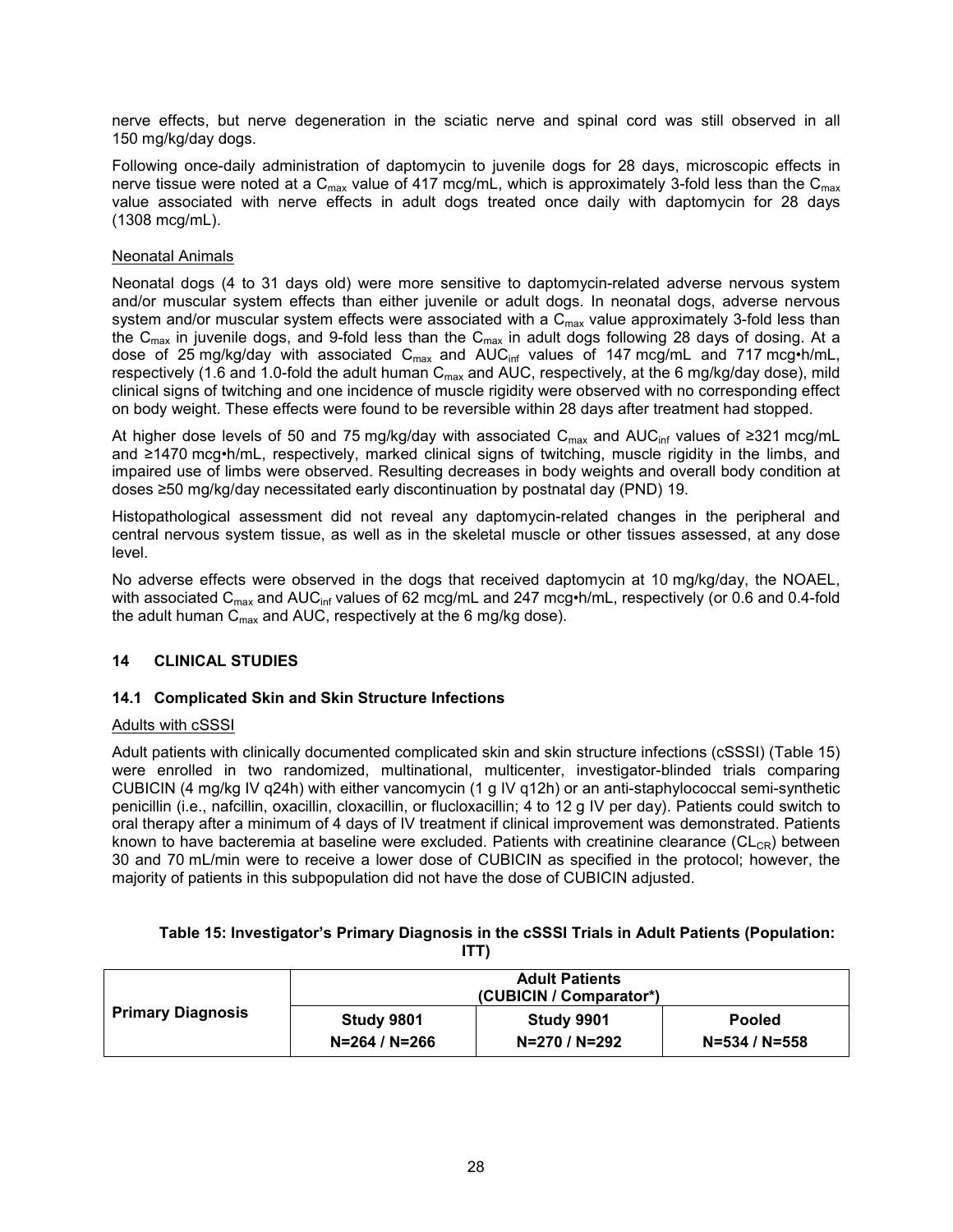| Wound Infection              | 99 (38%) / 116 (44%) | 102 (38%) / 108 (37%) | 201 (38%) / 224 (40%) |
|------------------------------|----------------------|-----------------------|-----------------------|
| Major Abscess                | 55 (21%) / 43 (16%)  | 59 (22%) / 65 (22%)   | 114 (21%) / 108 (19%) |
| Ulcer Infection              | 71 (27%) / 75 (28%)  | 53 (20%) / 68 (23%)   | 124 (23%) / 143 (26%) |
| Other Infection <sup>T</sup> | 39 (15%) / 32 (12%)  | 56 (21%) / 51 (18%)   | 95 (18%) / 83 (15%)   |

\*Comparator: vancomycin (1 g IV q12h) or an anti-staphylococcal semi-synthetic penicillin (i.e., nafcillin, oxacillin, cloxacillin, or flucloxacillin; 4 to 12 g/day IV in divided doses).

<sup>†</sup>The majority of cases were subsequently categorized as complicated cellulitis, major abscesses, or traumatic wound infections.

One trial was conducted primarily in the United States and South Africa (study 9801), and the second was conducted at non-US sites only (study 9901). The two trials were similar in design but differed in patient characteristics, including history of diabetes and peripheral vascular disease. There were a total of 534 adult patients treated with CUBICIN and 558 treated with comparator in the two trials. The majority (89.7%) of patients received IV medication exclusively.

The efficacy endpoints in both trials were the clinical success rates in the intent-to-treat (ITT) population and in the clinically evaluable (CE) population. In study 9801, clinical success rates in the ITT population were 62.5% (165/264) in patients treated with CUBICIN and 60.9% (162/266) in patients treated with comparator drugs. Clinical success rates in the CE population were 76.0% (158/208) in patients treated with CUBICIN and 76.7% (158/206) in patients treated with comparator drugs. In study 9901, clinical success rates in the ITT population were 80.4% (217/270) in patients treated with CUBICIN and 80.5% (235/292) in patients treated with comparator drugs. Clinical success rates in the CE population were 89.9% (214/238) in patients treated with CUBICIN and 90.4% (226/250) in patients treated with comparator drugs.

The success rates by pathogen for microbiologically evaluable patients are presented in Table 16.

| Pathogen                                                          | <b>Success Rate</b><br>$n/N$ (%) |               |
|-------------------------------------------------------------------|----------------------------------|---------------|
|                                                                   | <b>CUBICIN</b>                   | Comparator*   |
| Methicillin-susceptible Staphylococcus aureus (MSSA) <sup>†</sup> | 170/198 (86%)                    | 180/207 (87%) |
| Methicillin-resistant Staphylococcus aureus (MRSA) <sup>†</sup>   | 21/28 (75%)                      | 25/36 (69%)   |
| Streptococcus pyogenes                                            | 79/84 (94%)                      | 80/88 (91%)   |
| Streptococcus agalactiae                                          | 23/27 (85%)                      | 22/29 (76%)   |
| Streptococcus dysgalactiae subsp. equisimilis                     | 8/8 (100%)                       | 9/11(82%)     |
| Enterococcus faecalis (vancomycin-susceptible only)               | 27/37 (73%)                      | 40/53 (76%)   |

# **Table 16: Clinical Success Rates by Infecting Pathogen in the cSSSI Trials in Adult Patients (Population: Microbiologically Evaluable)**

\*Comparator: vancomycin (1 g IV q12h) or an anti-staphylococcal semi-synthetic penicillin (i.e., nafcillin, oxacillin, cloxacillin, or flucloxacillin; 4 to 12 g/day IV in divided doses).

† As determined by the central laboratory.

Pediatric Patients (1 to 17 Years of Age) with cSSSI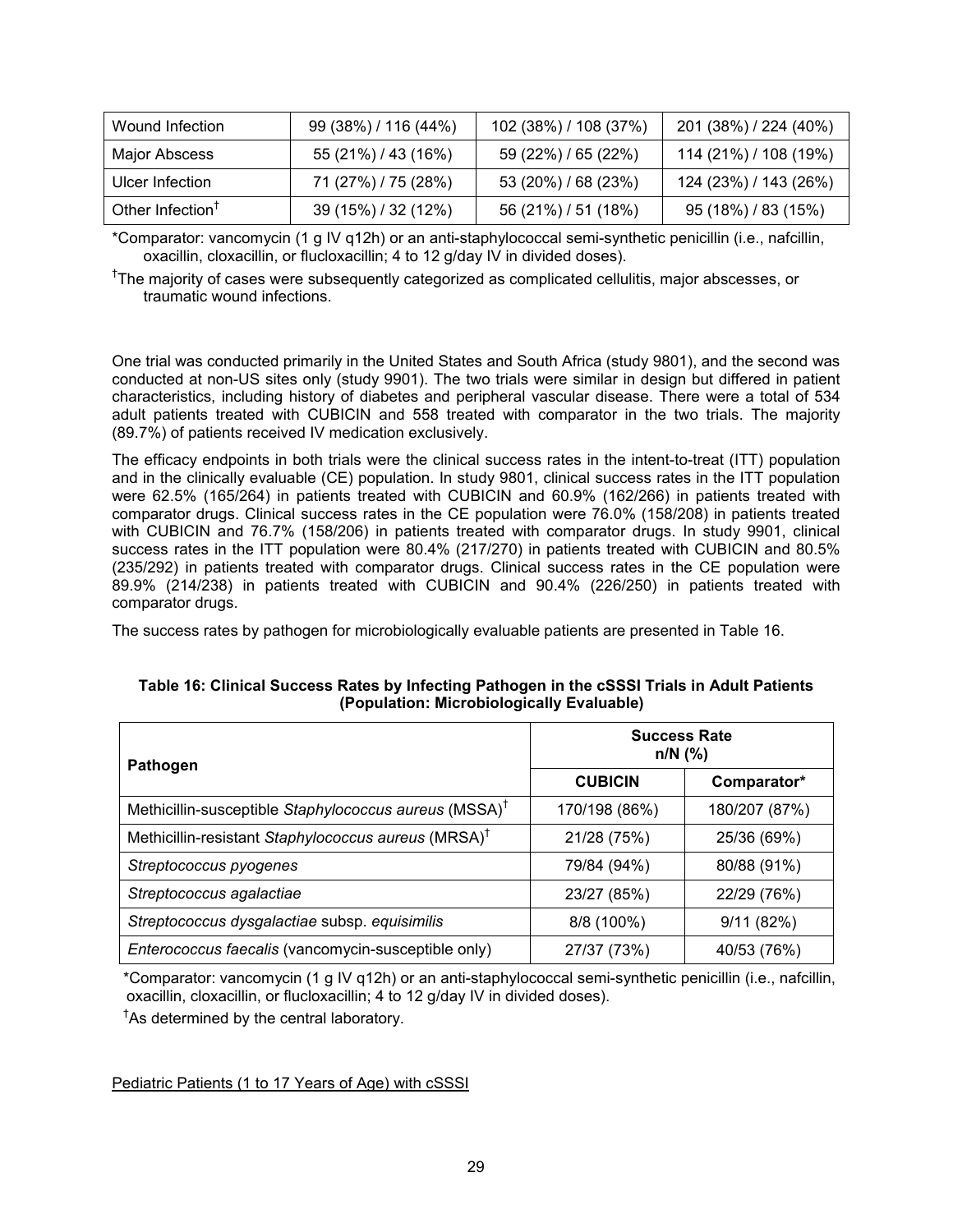The cSSSI pediatric trial was a single prospective multi-center, randomized, comparative trial. A total of 396 pediatric patients aged 1 to 17 years with cSSSI caused by Gram positive pathogens were enrolled into the study. Patients known to have bacteremia, osteomyelitis, endocarditis, and pneumonia at baseline were excluded. Patients were enrolled in a stepwise approach into four age groups and given age-dependent doses of CUBICIN once daily for up to 14 days. The different age groups and doses evaluated were as follows: Adolescents (12 to 17 years) treated with 5 mg/kg of CUBICIN (n=113), Children (7 to 11 years) treated with 7 mg/kg of CUBICIN (n=113), Children (2 to 6 years) treated with 9 mg/kg of CUBICIN (n=125) and Infants (1 to <2 years) treated with 10 mg/kg (n= 45).

Patients were randomized 2:1 to receive CUBICIN or a standard of care (SOC) comparator, which included intravenous therapy with either vancomycin, clindamycin, or an anti-staphylococcal semi-synthetic penicillin (nafcillin, oxacillin, or cloxacillin). Patients could switch to oral therapy after clinical improvement was demonstrated (no minimum IV dosing was required).

The primary objective of this study was to evaluate the safety of CUBICIN. The clinical outcome was determined by resolution or improvement of symptoms at the End-of-Treatment (EOT), 3 days after the last dose, and Test-of-Cure (TOC), 7-14 days after the last dose. Investigator observed outcomes were verified in a blinded fashion. Of the 396 subjects randomized in the study, 389 subjects were treated with CUBICIN or comparator and included in the ITT population. Of these, 257 subjects were randomized to the CUBICIN group and 132 subjects were randomized to the comparator group. Approximately 95% of subjects switched to oral therapy. The mean day of switch was day 4, and ranged from day 1 to day 14. The clinical success rates determined at 7–14 days after last dose of therapy (IV and oral) (TOC visit) were 88% (227/257) for CUBICIN and 86% (114/132) for comparator.

# **14.2** *S. aureus* **Bacteremia/Endocarditis**

# Adults with *S. aureus* Bacteremia/Endocarditis

The efficacy of CUBICIN in the treatment of adult patients with *S. aureus* bacteremia was demonstrated in a randomized, controlled, multinational, multicenter, open-label trial. In this trial, adult patients with at least one positive blood culture for *S. aureus* obtained within 2 calendar days prior to the first dose of study drug and irrespective of source were enrolled and randomized to either CUBICIN (6 mg/kg IV q24h) or standard of care [an anti-staphylococcal semi-synthetic penicillin 2 g IV q4h (nafcillin, oxacillin, cloxacillin, or flucloxacillin) or vancomycin 1 g IV q12h, each with initial gentamicin 1 mg/kg IV every 8 hours for first 4 days]. Of the patients in the comparator group, 93% received initial gentamicin for a median of 4 days, compared with 1 patient (<1%) in the CUBICIN group. Patients with prosthetic heart valves, intravascular foreign material that was not planned for removal within 4 days after the first dose of study medication, severe neutropenia, known osteomyelitis, polymicrobial bloodstream infections, creatinine clearance <30 mL/min, and pneumonia were excluded.

Upon entry, patients were classified for likelihood of endocarditis using the modified Duke criteria (Possible, Definite, or Not Endocarditis). Echocardiography, including a transesophageal echocardiogram (TEE), was performed within 5 days following study enrollment. The choice of comparator agent was based on the oxacillin susceptibility of the *S. aureus* isolate. The duration of study treatment was based on the investigator's clinical diagnosis. Final diagnoses and outcome assessments at Test of Cure (6 weeks after the last treatment dose) were made by a treatment-blinded Adjudication Committee, using protocol-specified clinical definitions and a composite primary efficacy endpoint (clinical and microbiological success) at the Test of Cure visit.

A total of 246 patients ≥18 years of age (124 CUBICIN, 122 comparator) with *S. aureus* bacteremia were randomized from 48 centers in the US and Europe. In the ITT population, 120 patients received CUBICIN and 115 received comparator (62 received an anti-staphylococcal semi-synthetic penicillin and 53 received vancomycin). Thirty-five patients treated with an anti-staphylococcal semi-synthetic penicillin received vancomycin initially for 1 to 3 days, pending final susceptibility results for the *S. aureus* isolates. The median age among the 235 patients in the ITT population was 53 years (range: 21 to 91 years); 30/120 (25%) in the CUBICIN group and 37/115 (32%) in the comparator group were ≥65 years of age. Of the 235 ITT patients, there were 141 (60%) males and 156 (66%) Caucasians across the two treatment groups. In addition, 176 (75%) of the ITT population had systemic inflammatory response syndrome (SIRS) at baseline and 85 (36%) had surgical procedures within 30 days prior to onset of the *S.*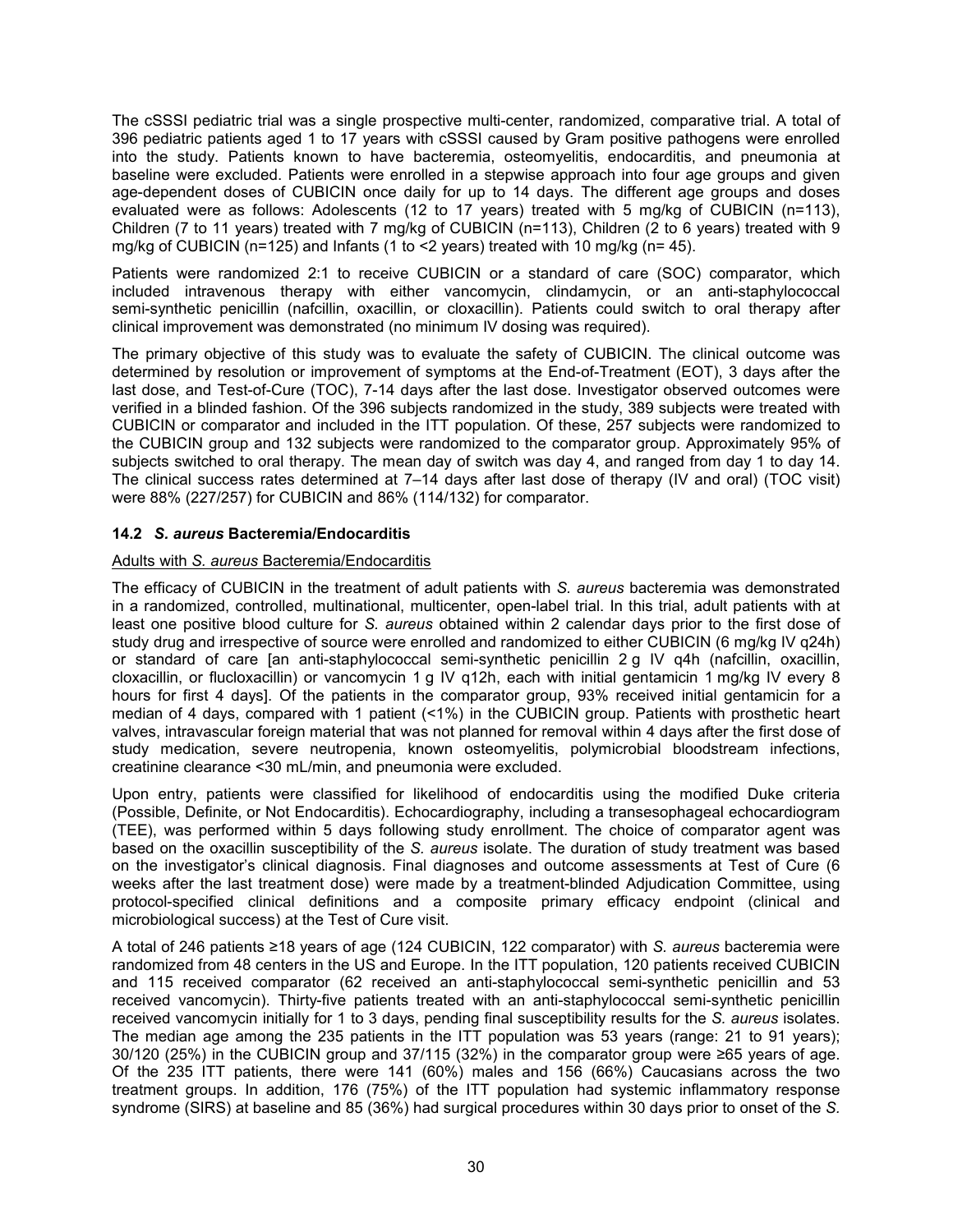*aureus* bacteremia. Eighty-nine patients (38%) had bacteremia caused by methicillin-resistant *S. aureus* (MRSA). Entry diagnosis was based on the modified Duke criteria and comprised 37 (16%) Definite, 144 (61%) Possible, and 54 (23%) Not Endocarditis. Of the 37 patients with an entry diagnosis of Definite Endocarditis, all (100%) had a final diagnosis of infective endocarditis, and of the 144 patients with an entry diagnosis of Possible Endocarditis, 15 (10%) had a final diagnosis of infective endocarditis as assessed by the Adjudication Committee. Of the 54 patients with an entry diagnosis of Not Endocarditis, 1 (2%) had a final diagnosis of infective endocarditis as assessed by the Adjudication Committee.

In the ITT population, there were 182 patients with bacteremia and 53 patients with infective endocarditis as assessed by the Adjudication Committee, including 35 with right-sided endocarditis and 18 with leftsided endocarditis. The 182 patients with bacteremia comprised 121 with complicated *S. aureus* bacteremia and 61 with uncomplicated *S. aureus* bacteremia.

Complicated bacteremia was defined as *S. aureus* isolated from blood cultures obtained on at least 2 different calendar days, and/or metastatic foci of infection (deep tissue involvement), and classification of the patient as not having endocarditis according to the modified Duke criteria. Uncomplicated bacteremia was defined as *S. aureus* isolated from blood culture(s) obtained on a single calendar day, no metastatic foci of infection, no infection of prosthetic material, and classification of the patient as not having endocarditis according to the modified Duke criteria. The definition of right-sided infective endocarditis (RIE) used in the clinical trial was Definite or Possible Endocarditis according to the modified Duke criteria and no echocardiographic evidence of predisposing pathology or active involvement of either the mitral or aortic valve. Complicated RIE comprised patients who were not intravenous drug users, had a positive blood culture for MRSA, serum creatinine ≥2.5 mg/dL, or evidence of extrapulmonary sites of infection. Patients who were intravenous drug users, had a positive blood culture for methicillin-susceptible *S. aureus* (MSSA), had serum creatinine <2.5 mg/dL, and were without evidence of extrapulmonary sites of infection were considered to have uncomplicated RIE.

The coprimary efficacy endpoints in the trial were the Adjudication Committee success rates at the Test of Cure visit (6 weeks after the last treatment dose) in the ITT and Per Protocol (PP) populations. The overall Adjudication Committee success rates in the ITT population were 44.2% (53/120) in patients treated with CUBICIN and 41.7% (48/115) in patients treated with comparator (difference = 2.4% [95% CI −10.2, 15.1]). The success rates in the PP population were 54.4% (43/79) in patients treated with CUBICIN and 53.3% (32/60) in patients treated with comparator (difference = 1.1% [95% CI −15.6, 17.8]).

Adjudication Committee success rates are shown in Table 17.

| <b>Population</b>                              | <b>Success Rate</b><br>$n/N$ (%) |              | Difference:<br><b>CUBICIN-Comparator</b> |
|------------------------------------------------|----------------------------------|--------------|------------------------------------------|
|                                                | <b>CUBICIN 6 mg/kg</b>           | Comparator*  | (Confidence Interval)                    |
| Overall                                        | 53/120 (44%)                     | 48/115 (42%) | 2.4% ( $-10.2$ , 15.1) <sup>†</sup>      |
| <b>Baseline Pathogen</b>                       |                                  |              |                                          |
| Methicillin-susceptible S. aureus              | 33/74 (45%)                      | 34/70 (49%)  | $-4.0\%$ (-22.6, 14.6) <sup>‡</sup>      |
| Methicillin-resistant S. aureus                | 20/45 (44%)                      | 14/44 (32%)  | 12.6% $(-10.2, 35.5)^{\ddagger}$         |
| Entry Diagnosis <sup>§</sup>                   |                                  |              |                                          |
| Definite or Possible Infective<br>Endocarditis | 41/90 (46%)                      | 37/91 (41%)  | 4.9% $(-11.6, 21.4)^{\ddagger}$          |
| Not Infective Endocarditis                     | 12/30 (40%)                      | 11/24 (46%)  | $-5.8\%$ (-36.2, 24.5) <sup>‡</sup>      |
| <b>Final Diagnosis</b>                         |                                  |              |                                          |
| Uncomplicated Bacteremia                       | 18/32 (56%)                      | 16/29 (55%)  | 1.1% $(-31.7, 33.9)$ <sup>1</sup>        |

**Table 17: Adjudication Committee Success Rates at Test of Cure in the** *S. aureus* **Bacteremia/Endocarditis Trial in Adult Patients (Population: ITT)**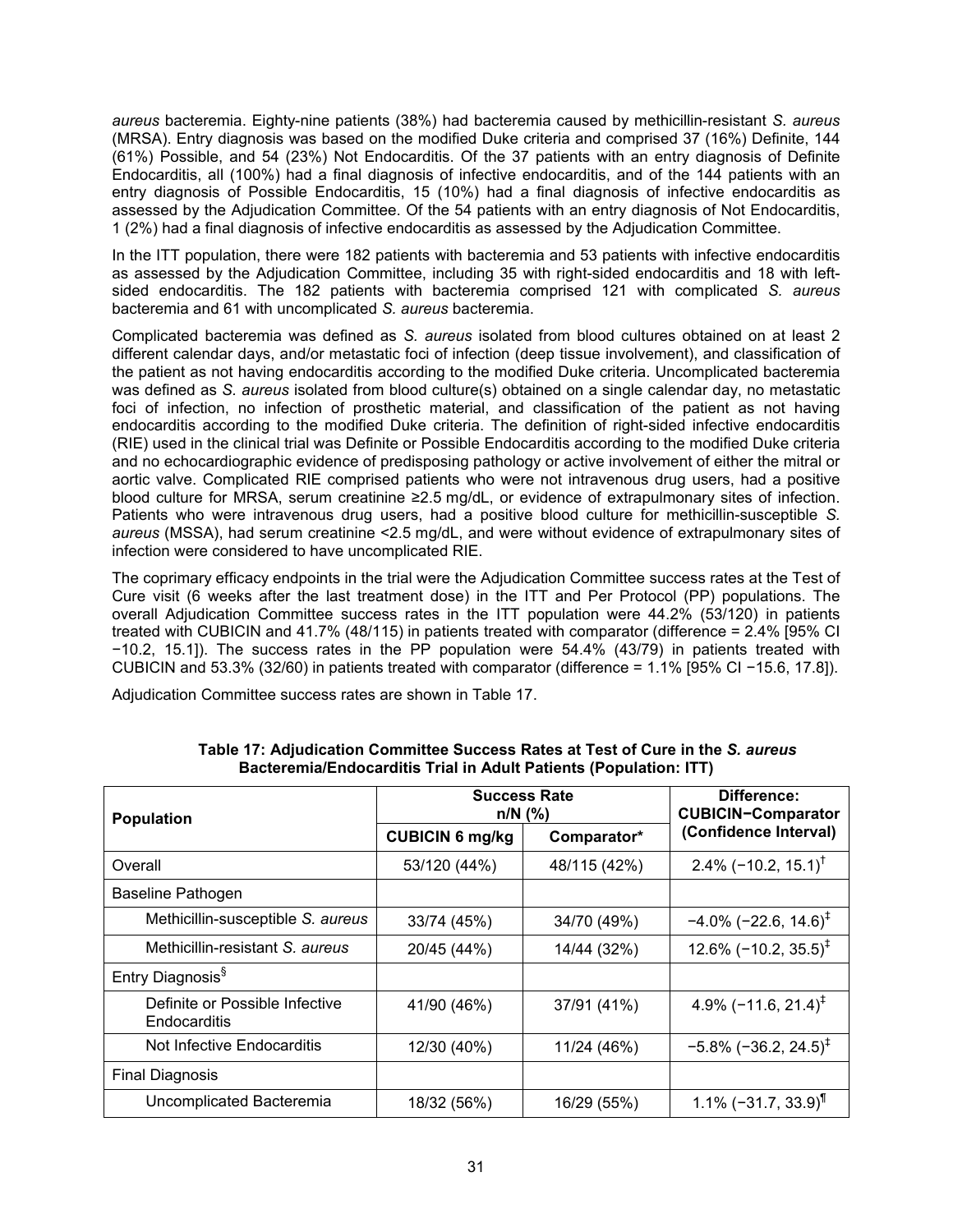| <b>Complicated Bacteremia</b>                                   | 26/60 (43%) | 23/61 (38%) | $5.6\%$ (-17.3, 28.6) <sup>1</sup>   |
|-----------------------------------------------------------------|-------------|-------------|--------------------------------------|
| <b>Right-Sided Infective</b><br>Endocarditis                    | 8/19 (42%)  | 7/16 (44%)  | $-1.6\%$ (-44.9, 41.6) <sup>1</sup>  |
| Uncomplicated Right-Sided<br><b>Infective Endocarditis</b>      | $3/6(50\%)$ | 1/4(25%)    | $25.0\%$ (-51.6, 100.0) <sup>1</sup> |
| <b>Complicated Right-Sided</b><br><b>Infective Endocarditis</b> | 5/13 (39%)  | 6/12(50%)   | $-11.5\%$ (-62.4, 39.4) <sup>T</sup> |
| Left-Sided Infective<br><b>Endocarditis</b>                     | 1/9(11%)    | 2/9(22%)    | $-11.1\%$ (-55.9, 33.6) <sup>1</sup> |

\*Comparator: vancomycin (1 g IV q12h) or an anti-staphylococcal semi-synthetic penicillin (i.e., nafcillin, oxacillin, cloxacillin, or flucloxacillin; 2 g IV q4h), each with initial low-dose gentamicin.

† 95% Confidence Interval

‡ 97.5% Confidence Interval (adjusted for multiplicity)

 ${}^{§}$ According to the modified Duke criteria<sup>5</sup>

¶ 99% Confidence Interval (adjusted for multiplicity)

Eighteen (18/120) patients in the CUBICIN arm and 19/116 patients in the comparator arm died during the trial. These comprise 3/28 CUBICIN-treated patients and 8/26 comparator-treated patients with endocarditis, as well as 15/92 CUBICIN-treated patients and 11/90 comparator-treated patients with bacteremia. Among patients with persisting or relapsing *S. aureus* infections, 8/19 CUBICIN-treated patients and 7/11 comparator-treated patients died.

Overall, there was no difference in time to clearance of *S. aureus* bacteremia between CUBICIN and comparator. The median time to clearance in patients with MSSA was 4 days and in patients with MRSA was 8 days.

Failure of treatment due to persisting or relapsing *S. aureus* infections was assessed by the Adjudication Committee in 19/120 (16%) CUBICIN-treated patients (12 with MRSA and 7 with MSSA) and 11/115 (10%) comparator-treated patients (9 with MRSA treated with vancomycin and 2 with MSSA treated with an anti-staphylococcal semi-synthetic penicillin). Among all failures, isolates from 6 CUBICIN-treated patients and 1 vancomycin-treated patient developed increasing MICs (reduced susceptibility) by central laboratory testing during or following therapy. Most patients who failed due to persisting or relapsing *S. aureus* infection had deep-seated infection and did not receive necessary surgical intervention *[see Warnings and Precautions (5.9)].*

Pediatric Patients (1 to 17 Years of Age) with *S. aureus* Bacteremia

The pediatric *S. aureus* bacteremia study was designed as a prospective multi-center, randomized, comparative trial to treat pediatric patients aged 1 to 17 years with bacteremia. Patients known to have endocarditis or pneumonia at baseline were excluded. Patients were enrolled in a stepwise approach into three age groups and given age-dependent doses of CUBICIN once daily for up to 42 days. The different age groups and doses evaluated were as follows: Adolescents (12 to 17 years, n=14 patients) treated with CUBICIN dosed at 7 mg/kg once daily, Children (7 to 11 years, n=19 patients) treated with CUBICIN dosed at 9 mg/kg once daily and Children (2 to 6 years, n=22 patients) treated with CUBICIN dosed at 12 mg/kg once daily. No patients 1 to <2 years of age were enrolled.

Patients were randomized 2:1 to receive CUBICIN or a standard of care comparator, which included intravenous therapy with vancomycin, semi-synthetic penicillin, first generation cephalosporin or clindamycin. Patients could switch to oral therapy after clinical improvement was demonstrated (no minimum IV dosing was required).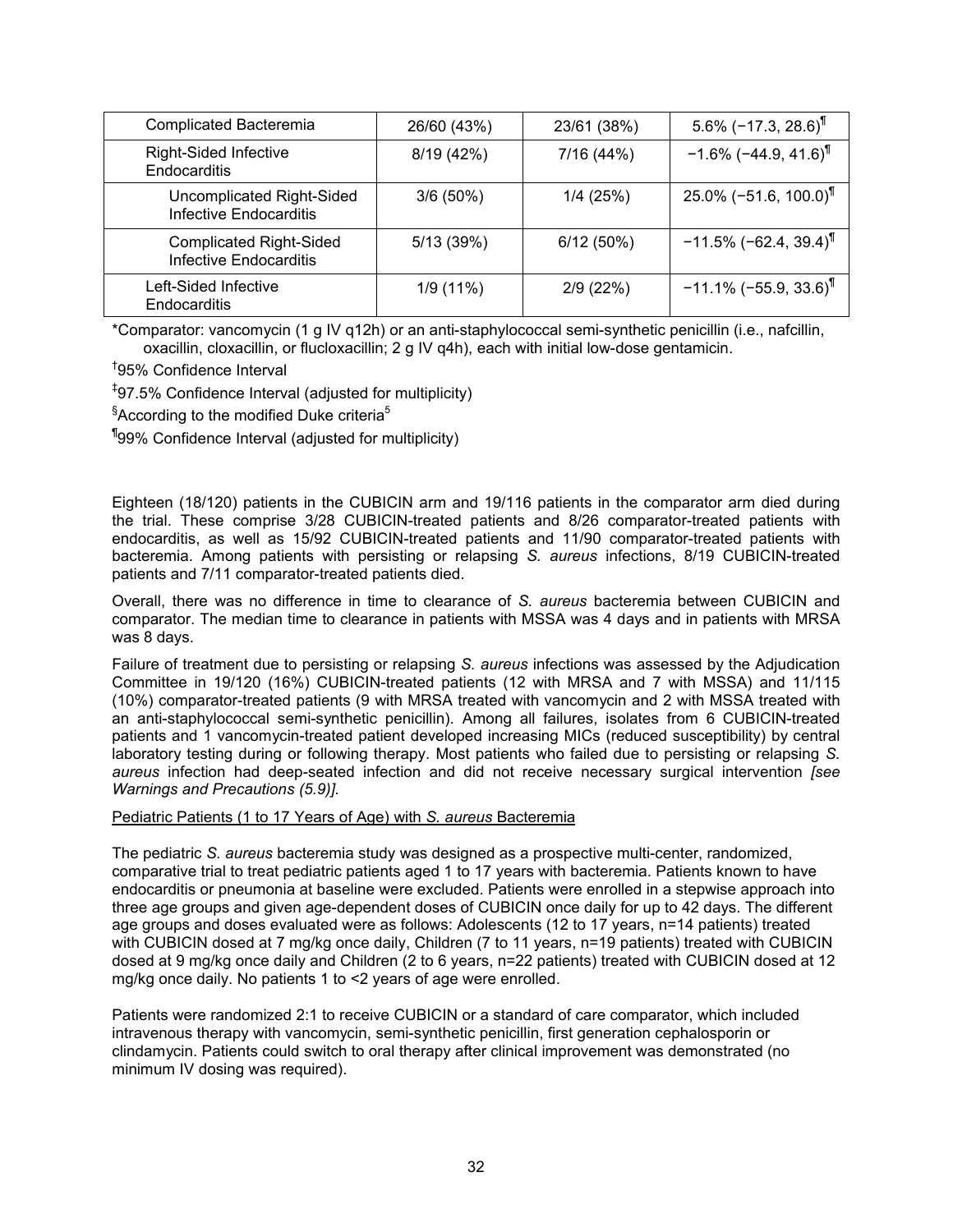The primary objective of this study was to assess the safety of CUBICIN. The clinical outcome was determined by resolution or improvement of symptoms at test-of-cure (TOC) visit, 7 to 14 days after the last dose, which was assessed by the site level Blinded Evaluator.

Of the 82 subjects randomized in the study, 81 subjects were treated with CUBICIN or comparator and included in the safety population, and 73 had a proven *S. aureus* bacteremia at Baseline. Of these, 51 subjects were randomized to the CUBICIN group and 22 subjects were randomized to the comparator group. The mean duration of IV therapy was 12 days, with a range of 1 to 44 days. Forty-eight subjects switched to oral therapy, and the mean duration of oral therapy was 21 days. The clinical success rates determined at 7 to 14 days after last dose of therapy (IV and oral) (TOC visit) were 88% (45/51) for CUBICIN and 77% (17/22) for comparator.

# **15 REFERENCES**

- 1. Liu SL, Howard LC, Van Lier RBL, Markham JK: Teratology studies with daptomycin administered intravenously (iv) to rats and rabbits. Teratology 37(5):475, 1988.
- 2. Stroup JS, Wagner J, Badzinski T: Use of daptomycin in a pregnant patient with Staphylococcus aureus endocarditis. Ann Pharmacother 44(4):746-749, 2010.
- 3. Buitrago MI, Crompton JA, Bertolami S, North DS, Nathan RA. Extremely low excretion of daptomycin into breast milk of a nursing mother with methicillin-resistant *Staphylococcus aureus* pelvic inflammatory disease. Pharmacotherapy 2009;29(3):347–351.
- 4. Klibanov OM, Vickery S, Nortey C: Successful treatment of infective panniculitis with daptomycin in a pregnant, morbidly obese patient. Ann Pharmacother 48(5):652-655, 2014.
- 5. Li JS, Sexton DJ, Mick N, Nettles R, Fowler VG Jr, Ryan T, Bashore T, Corey GR. Proposed modifications to the Duke criteria for the diagnosis of infective endocarditis. Clin Infect Dis 2000;30:633–638.

# **16 HOW SUPPLIED/STORAGE AND HANDLING**

CUBICIN (daptomycin for injection) is supplied as a sterile pale yellow to light brown lyophilized cake in a single-dose 10 mL vial containing 500 mg of daptomycin: Package of 1 (NDC 67919-011-01).

Store original packages at refrigerated temperatures, 2 to 8°C (36 to 46°F); avoid excessive heat *[see Dosage and Administration (2.7)].*

# **17 PATIENT COUNSELING INFORMATION**

Advise patients that allergic reactions, including serious allergic reactions, could occur and that serious reactions require immediate treatment. Patients should report any previous allergic reactions to daptomycin. *[See Warnings and Precautions (5.1, 5.4, 5.5).]*

Advise patients to report muscle pain or weakness, especially in the forearms and lower legs, as well as tingling or numbness. *[See Warnings and Precautions (5.2, 5.6).]*

Advise patients to report any symptoms of cough, breathlessness, or fever. *[See Warnings and Precautions (5.3).]*

Advise patients that diarrhea is a common problem caused by antibacterials that usually ends when the antibacterial is discontinued. Sometimes after starting treatment with antibacterials, patients can develop watery and bloody stools (with or without stomach cramps and fever), even as late as 2 or more months after having received the last dose of the antibacterial. If this occurs, patients should contact their physician as soon as possible. *[See Warnings and Precautions (5.8).]*